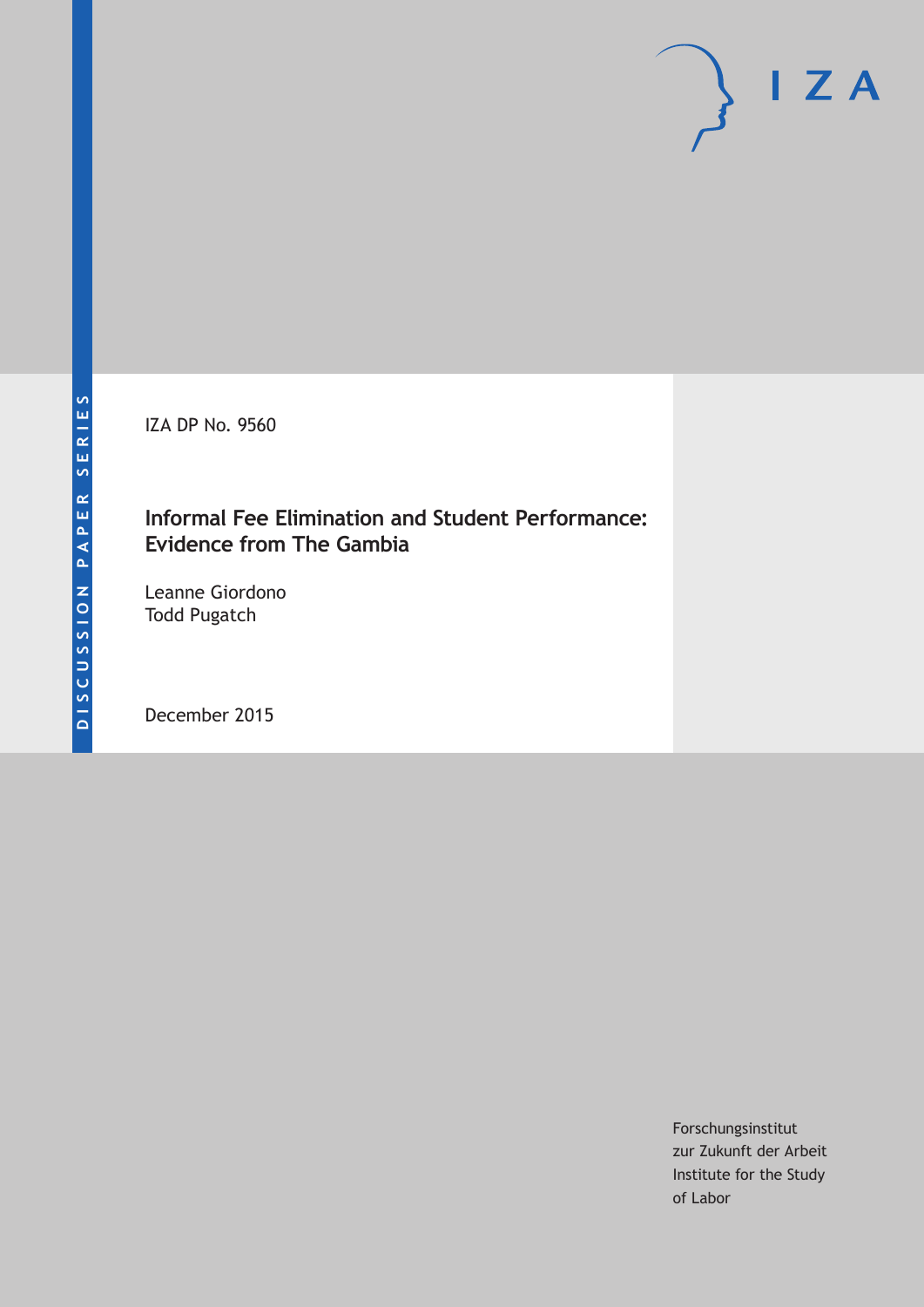# **Informal Fee Elimination and Student Performance: Evidence from The Gambia**

### **Leanne Giordono**

*Oregon State University* 

### **Todd Pugatch**

*Oregon State University and IZA* 

Discussion Paper No. 9560 December 2015

IZA

P.O. Box 7240 53072 Bonn Germany

Phone: +49-228-3894-0 Fax: +49-228-3894-180 E-mail: iza@iza.org

Any opinions expressed here are those of the author(s) and not those of IZA. Research published in this series may include views on policy, but the institute itself takes no institutional policy positions. The IZA research network is committed to the IZA Guiding Principles of Research Integrity.

The Institute for the Study of Labor (IZA) in Bonn is a local and virtual international research center and a place of communication between science, politics and business. IZA is an independent nonprofit organization supported by Deutsche Post Foundation. The center is associated with the University of Bonn and offers a stimulating research environment through its international network, workshops and conferences, data service, project support, research visits and doctoral program. IZA engages in (i) original and internationally competitive research in all fields of labor economics, (ii) development of policy concepts, and (iii) dissemination of research results and concepts to the interested public.

IZA Discussion Papers often represent preliminary work and are circulated to encourage discussion. Citation of such a paper should account for its provisional character. A revised version may be available directly from the author.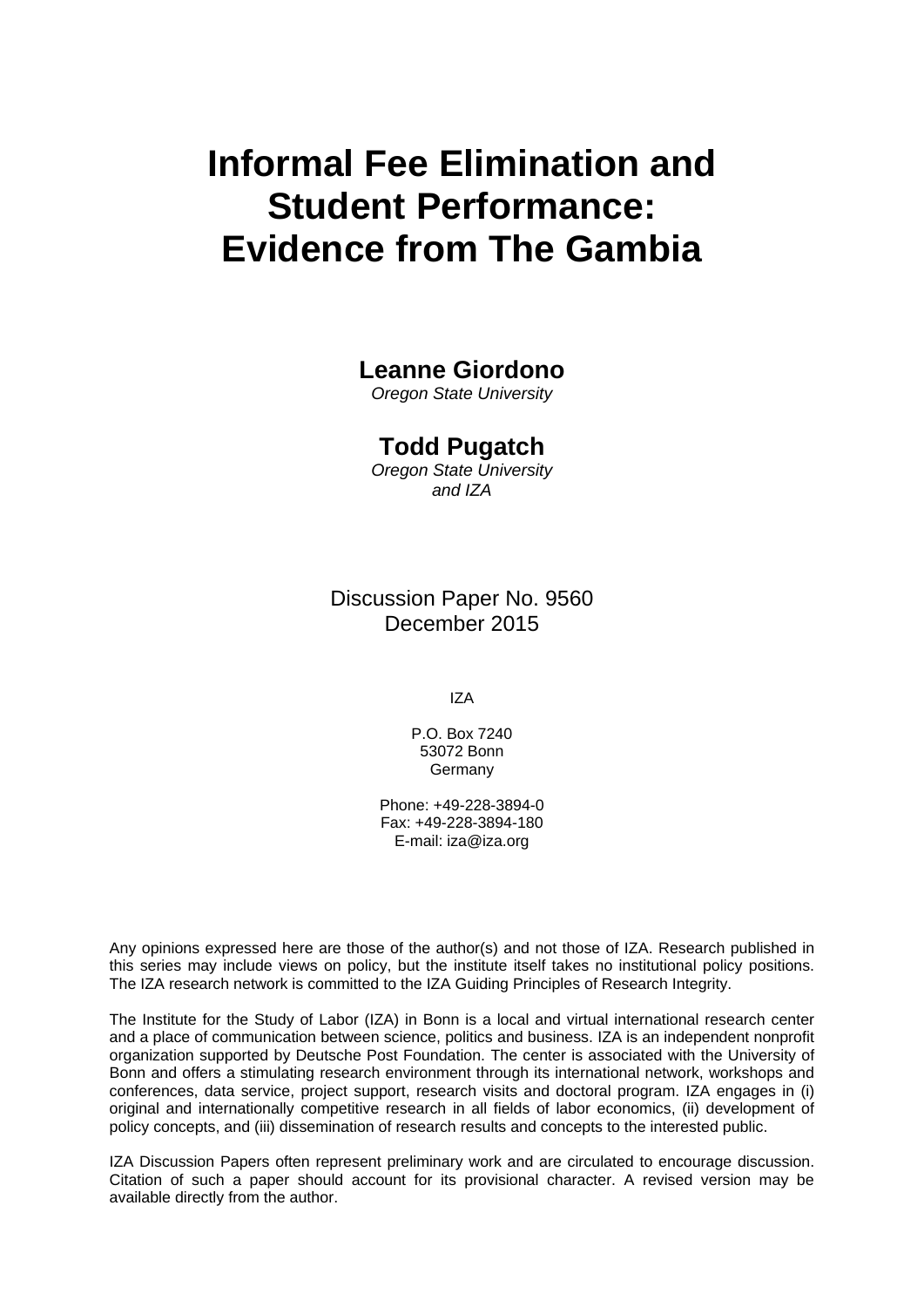IZA Discussion Paper No. 9560 December 2015

# **ABSTRACT**

## **Informal Fee Elimination and Student Performance: Evidence from The Gambia\***

Informal school fees – for uniforms, books, and other supplies – are substantial in developing countries, often several times formal tuition. We evaluate a scholarship program that alleviated informal fees for girls in a subset of Gambian secondary schools. The program is unique because it overlapped with a government policy that had already eliminated formal school fees for girls, allowing for a comparison between program recipients and students who paid no tuition fees but were responsible for other expenses. We analyze the program using difference-in-differences, an identification strategy we support by documenting common pretreatment outcome trends between treated and untreated schools. We find that informal fee alleviation increased female enrollment by 13% and the share of enrolled students who took the  $9<sup>th</sup>$  grade exit exam by 11 percentage points. These results highlight the importance of informal fees in secondary school outcomes, even in settings where formal fees have been lifted.

JEL Classification: O15, I21, I25

Keywords: school fee elimination, informal fees, secondary school, gender gap, Gambia

Corresponding author:

 $\overline{\phantom{a}}$ 

Todd Pugatch School of Public Policy Oregon State University 303 Ballard Extension Hall Corvallis, OR 97331 USA E-mail: todd.pugatch@oregonstate.edu

<sup>\*</sup> We thank officials from the Forum for African Women Educationalists in The Gambia (FAWEGAM), the Gambian Ministry of Basic and Secondary Education, the Banjul office of the West African Examinations Council, the World Bank, and World Education (especially Akosua Ampofo, Alpha Bah, Nathalie Lahire, Palamin Mbowe, Yadi Njie-Eribo, Ryoko Tomita Wilcox, and Sherif Yunus Hydara) for sharing their data and institutional knowledge with us. We thank Laura Kawano and seminar participants for helpful comments. We also thank Roberta Nilson for research assistance. This material is based upon work supported by the National Science Foundation Graduate Research Fellowship Program under Grant No. 1314109-DGE.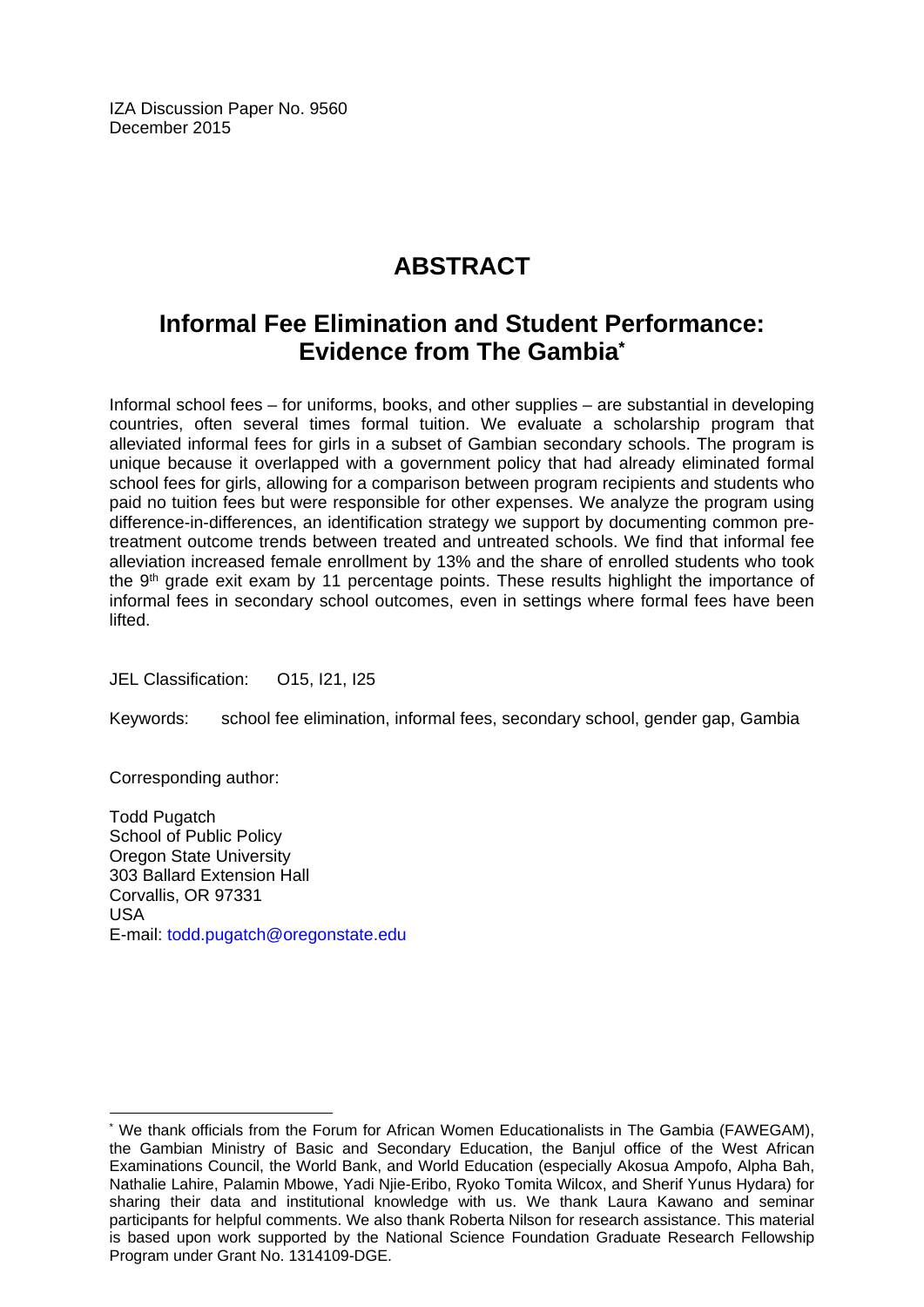### 1 Introduction

Although developing countries have made substantial progress in increasing primary school enrollment and completion, secondary school enrollment remains low, particularly for girls. In the least developed countries, gross secondary school enrollment for girls was just 39% in 2013 (World Bank 2015). Financial barriers are a leading explanation. Programs to reduce school fees have succeeded in increasing secondary enrollment (Banerjee, Glewwe, Powers and Wasserman 2013). Yet even when school fees are eliminated, substantial "informal" fees—for travel, uniforms, textbooks, and other supplies—may remain an obstacle to enrollment and achievement. This paper evaluates the Gambian arm of the Ambassador Girls Scholarship Program (AGSP), which eliminated fees for selected secondary school girls in 41 African countries. Scholarships covered school fees and incidental expenses such as books, uniforms, shoes, bags, and mosquito nets.

The Gambian program is unique because it overlapped with a government program that had already eliminated formal school fees for girls, allowing for a comparison between scholarship recipients and girls who paid no tuition fees but were responsible for other expenses. The institutional setting of the program therefore allows for an assessment of the role of informal fees in student outcomes. Daly (2013) and Daly, Mbenga and Camara (2014) find that such fees are substantial in The Gambia, at more than 5-11 times formal fees in grades 7-9, depending on the measure used. Importantly, budgetary considerations limited the scope of the Gambian AGSP (referred to as the "program" hereafter) to one cohort of students in a subset of secondary schools. This structure allows for comparisons between recipient and non-recipient schools, and within schools based on the timing of program receipt.

We find that informal fee alleviation increased female enrollment in grades 7-8 by 13% of the mean. Although these gains did not persist to 9th grade, students who remained in school were 11 percentage points more likely to take the exam required to continue studies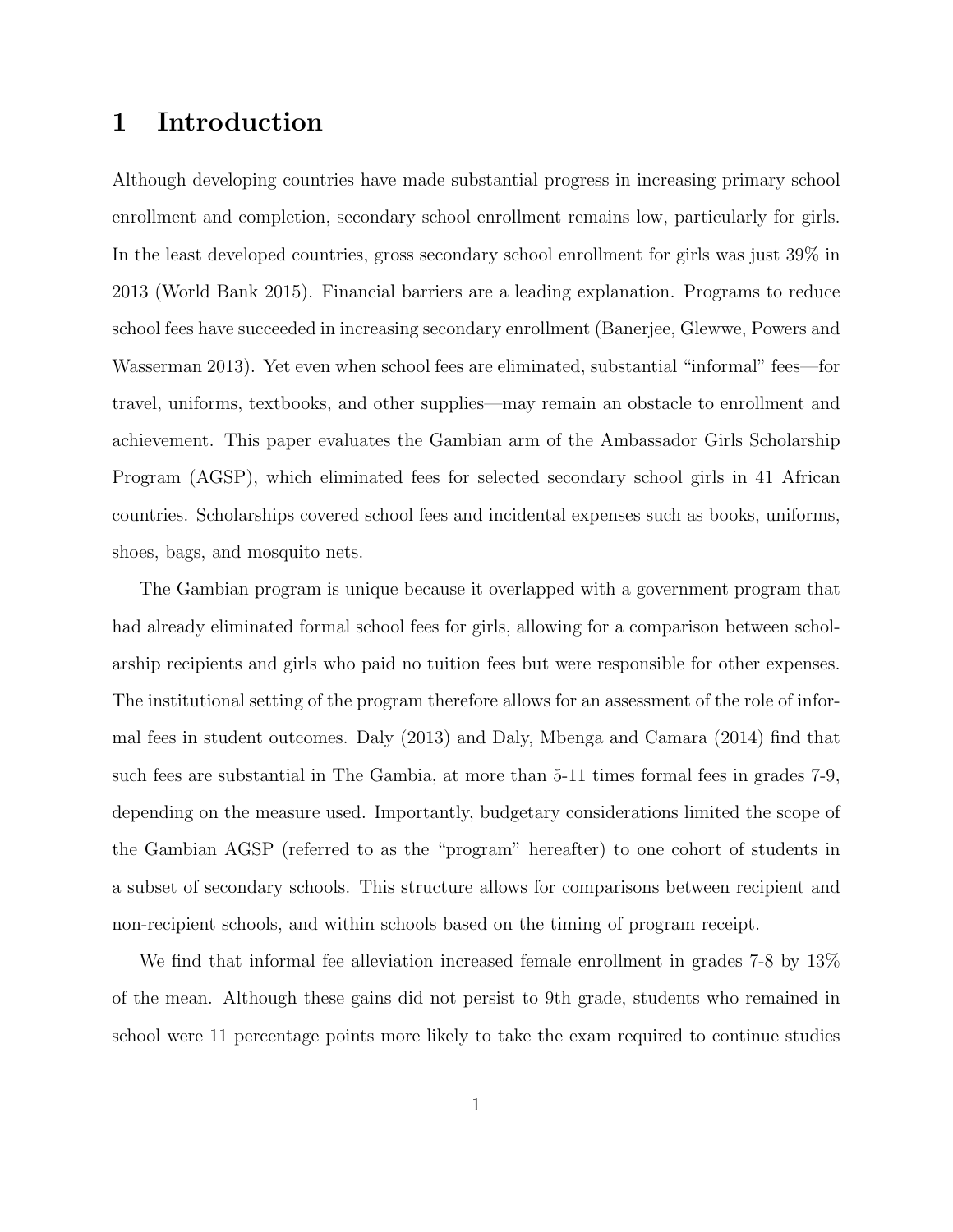through grade 10. Exam performance fell by .09 standard deviations in treated schools, but these declines were absent in the least-advantaged schools. These successes for access and equity highlight the importance of informal fees in secondary school outcomes, even in a setting where formal fees have been lifted.

Informal fees comprise a substantial proportion of household education costs in developing countries. Table [A1](#page-39-0) reports the ratio of informal/formal fees in selected countries for which there is data. Informal fees are at least as high as formal fees in all cases, and often substantially higher. Excluding a single outlier (Uganda, 2003), informal fees are at least 4.3 times formal fees in all countries listed. In The Gambia, a survey of households with children out of school found financial barriers as the most frequently cited reason for nonenrollment. Many of these families referred specifically to informal fees. Yet in The Gambia and elsewhere, informal fees receive far less attention than formal fees from policymakers and researchers in discussions about student access and performance.

This paper builds on Gajigo (2014) and Blimpo, Gajigo and Pugatch (2015), who found that the Gambian government policy to eliminate formal fees for secondary school girls increased both enrollment and achievement. We evaluate how a smaller-scale effort to lift informal fees among the same student population affected these outcomes. Our work addresses three themes that are gaining prominence among policymakers and researchers seeking to improve education systems in developing countries.

First, after a period of great progress in improving access to primary school, increasing attention is turning to the secondary grades (Banerjee et al. 2013). Second, the persistent gender gap in enrollment and achievement has spurred initiatives targeting girls. A series of recent studies (Kim, Alderman and Orazem (1999a) and Chaudhury and Parajuli (2010) for Pakistan; Filmer and Schady (2008) for Cambodia; Kremer, Miguel and Thornton (2009) for Kenya; Baird, McIntosh and Ozler (2011) for Malawi; and Begum, Islam and Smyth (2012) for Bangladesh, in addition to the evidence from The Gambia previously mentioned)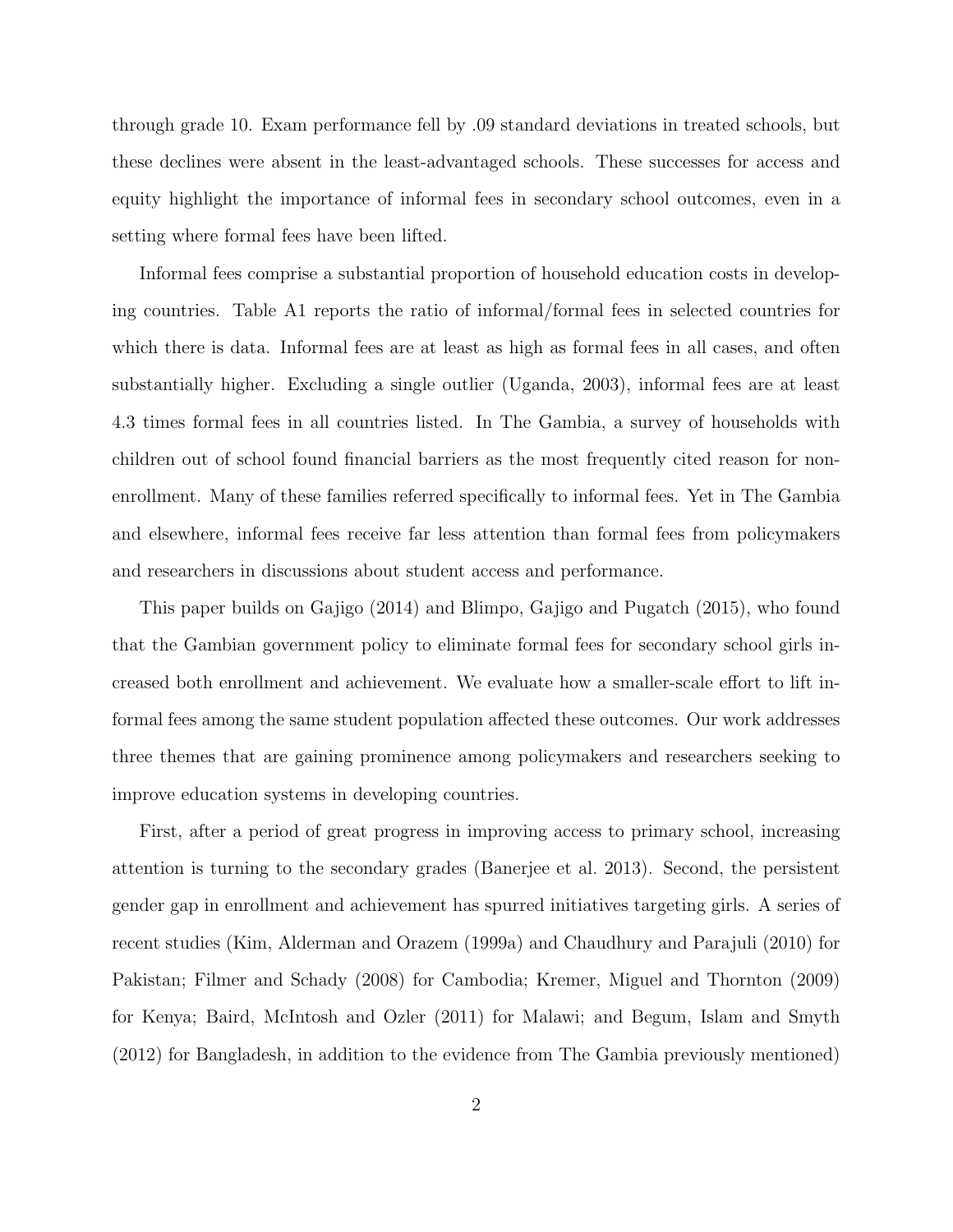examined the effectiveness of fee reductions on girls' secondary school enrollment, with most finding improvement. Other programs focused on improving outcomes for girls have also proved effective, such as school construction in Pakistan (Kim, Alderman and Orazem 1999b) and Burkina Faso (Kazianga, Levy, Linden and Sloan 2013), and providing bicycles in India (Muralidharan and Prakash 2013).

A third strand of the literature focuses on education quality. Despite increasing enrollment, many students in developing countries make little academic progress (Pritchett 2013). Although research has increased our understanding of how financial barriers affect student achievement in primary school (e.g., Lucas and Mbiti 2012), less is known about this relationship at the secondary level (Banerjee et al. 2013). Among the studies cited above on financial barriers and girls' secondary education, only Baird et al. (2011) and Blimpo et al. (2015) examine learning outcomes.

Our work contributes to all three strands of this literature. To our knowledge, this is the first study of the marginal effect of informal fee elimination on secondary school students in a developing country using a credible identification strategy.<sup>[1](#page-5-0)</sup> This is also the first credibly identified evaluation of the Ambassador Girls Scholarship Program, which provided more than  $550,000$  scholarships across 41 African countries.<sup>[2](#page-5-1)</sup> In addition to measuring the effects of informal fee elimination on enrollment, we also quantify its effect on student achievement using administrative data on the universe of scores from a standardized test administered to Gambian 9th graders. This analysis adds to the thin evidence base on the effect on learning outcomes from reducing financial constraints for secondary school girls.

<span id="page-5-0"></span><sup>1</sup>We emphasize "marginal effect" because other programs analyzed in the literature, such as conditional cash transfers, may be sufficient to cover informal fees, but these effects are confounded with concurrent alleviation of formal fees. Other studies have also evaluated informal fee reductions for primary school students (e.g., Duflo, Dupas and Kremer 2014).

<span id="page-5-1"></span><sup>&</sup>lt;sup>2</sup>The document referencing the number of beneficiaries is unclear on whether these are unique students or a measure of student-years (Morgan Borszcz Consulting LLC 2012). Even if the latter, the program reached at least 78,500 students in its seven years of operation, 2004-2011.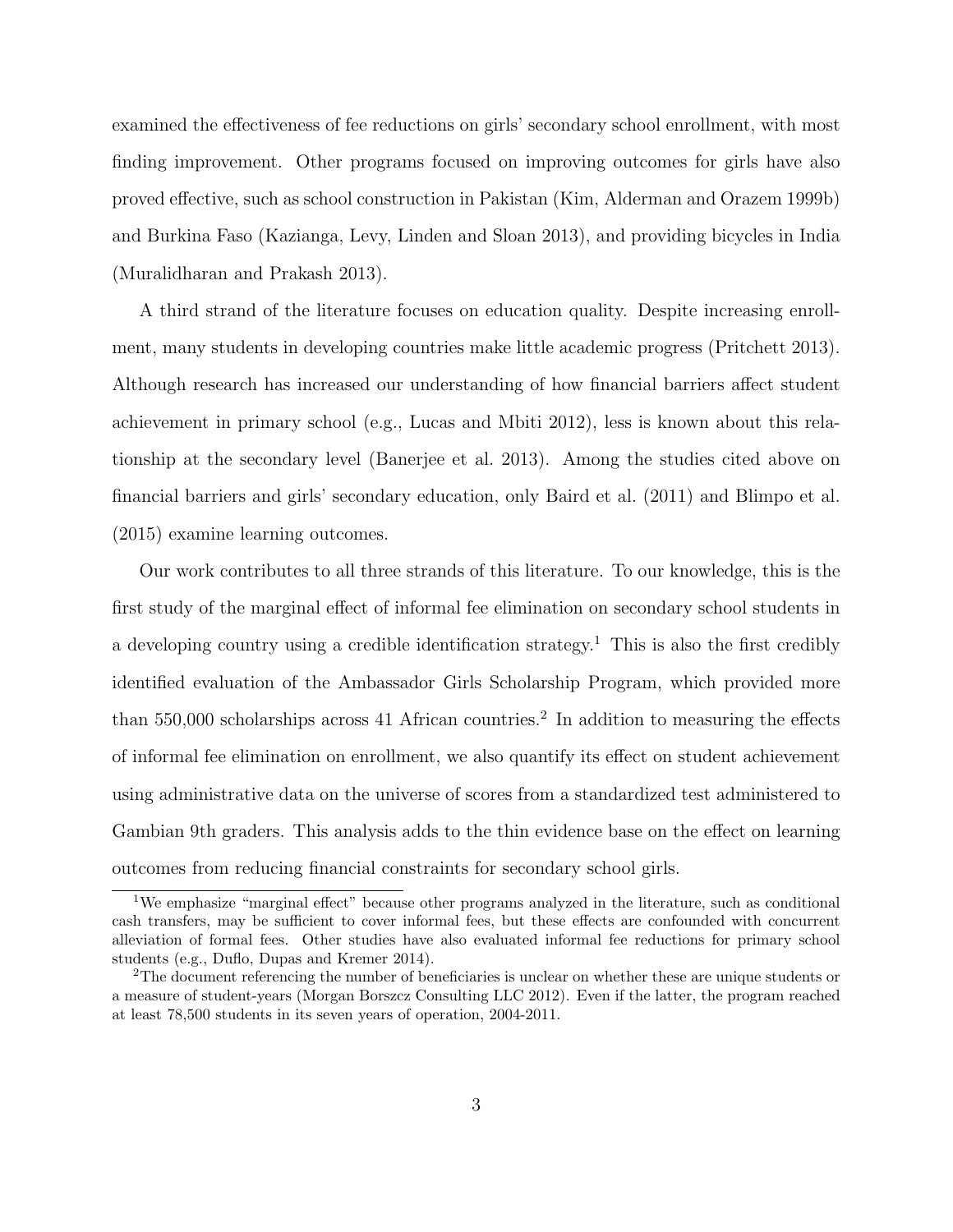### 2 Program Description

The Ambassador Girls Scholarship Program (AGSP), funded by the United States Agency for International Development (USAID), provided scholarships and mentoring to students in 41 countries throughout Africa. World Education, an international non-governmental organization (NGO), administered the program in its 13 recipient West African countries, including The Gambia. In The Gambia, a local NGO (the Forum for African Women Educationalists in the Gambia, or FAWEGAM) implemented the program on behalf of World Education.[3](#page-6-0)

The Gambian arm of the program began in 2007 in 12 lower secondary (grades 7-9) schools, which were chosen by FAWEGAM in consultation with the Ministry of Basic and Secondary Education (MoBSE).[4](#page-6-1) The program expanded to 3 more schools when additional funding became available in 2009. At its peak, over 900 girls received the scholarship. All recipient schools were located in Region 2, the education administrative region immediately outside the capital Banjul (Region 1); schools in all other regions (Regions 1 and 3-6) did not participate. Figure [1a](#page-26-0) shows the location of all schools in the estimation sample (AGSP and non-AGSP). Figure [1b](#page-26-1) displays only AGSP treatment schools, all located in Region 2, with district (a subregional administrative unit) borders shown.

Since 2004, the Gambian government had eliminated tuition fees for girls in all public secondary schools in Regions 2-6. This policy, known as the girls' scholarship program, had a similar name as our program of interest, but differed in essential features. The government policy was much broader in scope, reaching all girls in grades 7-12 in the program regions. It also covered only formal school fees; girls who benefited from the program were still responsible for all other school expenses, including uniforms, books, travel, etc. By the

<span id="page-6-0"></span><sup>3</sup>Program details provided in this section come from Morgan Borszcz Consulting LLC (2012) and personal communications with staff at World Education and FAWEGAM.

<span id="page-6-1"></span><sup>4</sup>We follow the Gambian convention in referring to the 2006-2007 academic year as 2007, to 2007-2008 as 2008, and so on.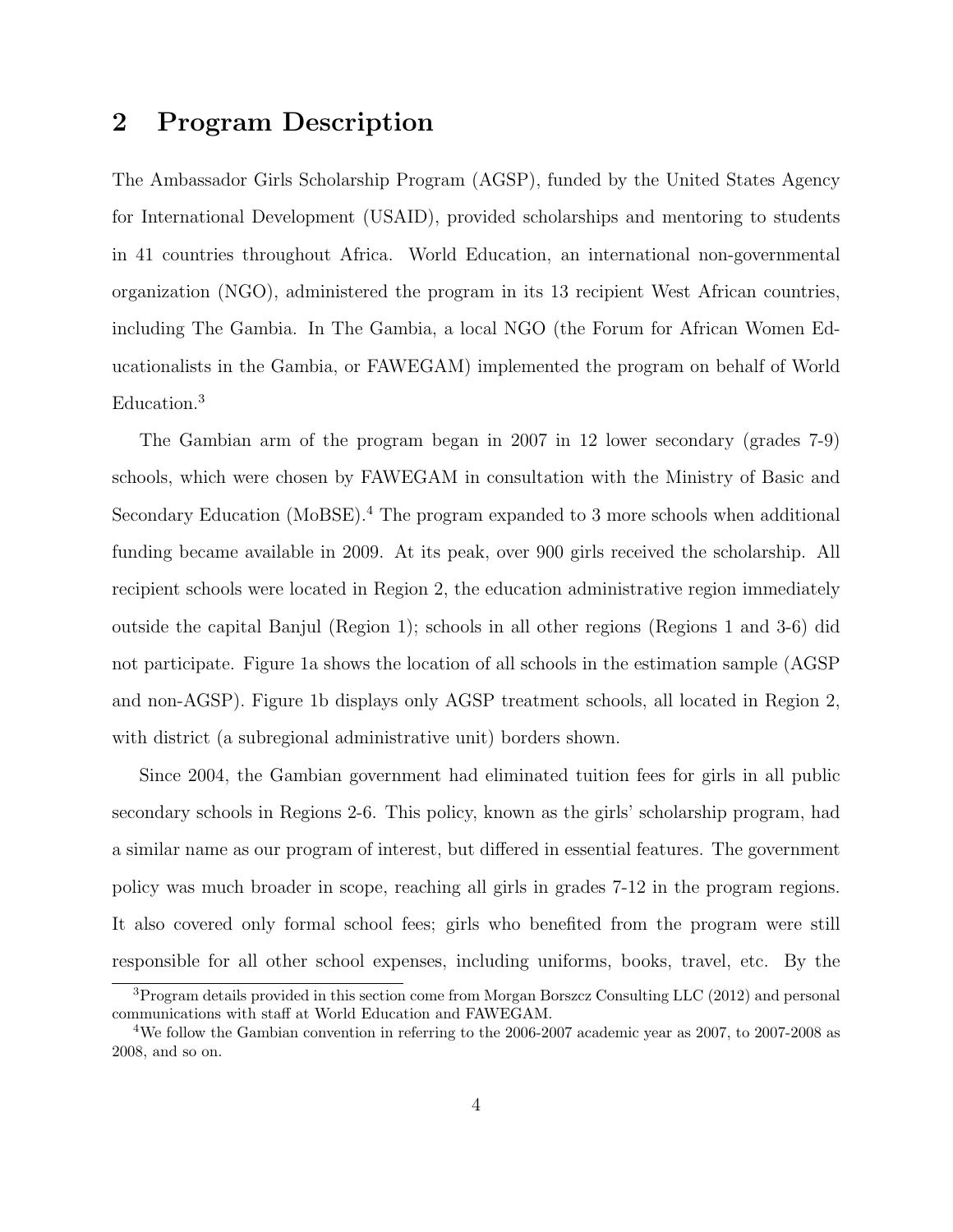time the AGSP began in 2007, therefore, girls could already attend schools selected for the program tuition-free.

Although program schools were geographically dispersed throughout Region 2, their deliberate selection makes them likely to differ from other schools in many ways. We therefore use an empirical method (difference-in-differences) that allows us to account for idiosyncratic differences among schools. We describe our methodology in greater detail in the next section, and characterize observed differences between schools in Section [4.](#page-10-0)

Within program schools, scholarship recipients comprised a subset of a single cohort of female students that entered 7th grade in 2007.<sup>[5](#page-7-0),[6](#page-7-1)</sup> Eligible students were informally identified by, and ultimately selected by, local committees composed of community leaders. Committees were provided with guidance to select students based on need, as indicated by vulnerability to economic disadvantage, orphan status, handicapped status, and/or affected by HIV/AIDS. Recipients who advanced to Senior Secondary School (grades 10-12) continued to receive the scholarship package through 11th grade (2011), when the program ended. The AGSP program operated in six Senior Secondary Schools.

The scholarship package, valued at \$90 USD per student, included textbooks, notebooks, bed nets, uniforms, shoes, and bags, as well as supplementary mentoring. The scholarship's value far exceeded boys' formal school fees of \$5 USD for grades 7-9 and \$32 for grades 10-12 (Daly 2013). Items were delivered as goods, with contents fairly stable over time, although some items may have been fine-tuned. Mentoring activities were more varied, but frequently included extra classes, exam preparation and career guidance; mentors, who were provided

<span id="page-7-0"></span><sup>&</sup>lt;sup>5</sup>Scholarship recipients in the three additional schools added in 2009 were all 9th graders, hence also from this cohort. We consider this set of schools part of the treatment group for all grade 9 outcomes, but part of the control group for grade 7-8 outcomes.

<span id="page-7-1"></span><sup>&</sup>lt;sup>6</sup>Male students from the same cohort were also added in all program schools in 2008. However, the male program was relatively small, reaching only 20% of enrolled boys in program schools, compared to more than 85% of girls. Additionally, the requirement that non-recipient male students pay both formal and informal school fees changes the interpretation of the program's effect for males. Nonetheless, we check outcomes for male students later in the paper.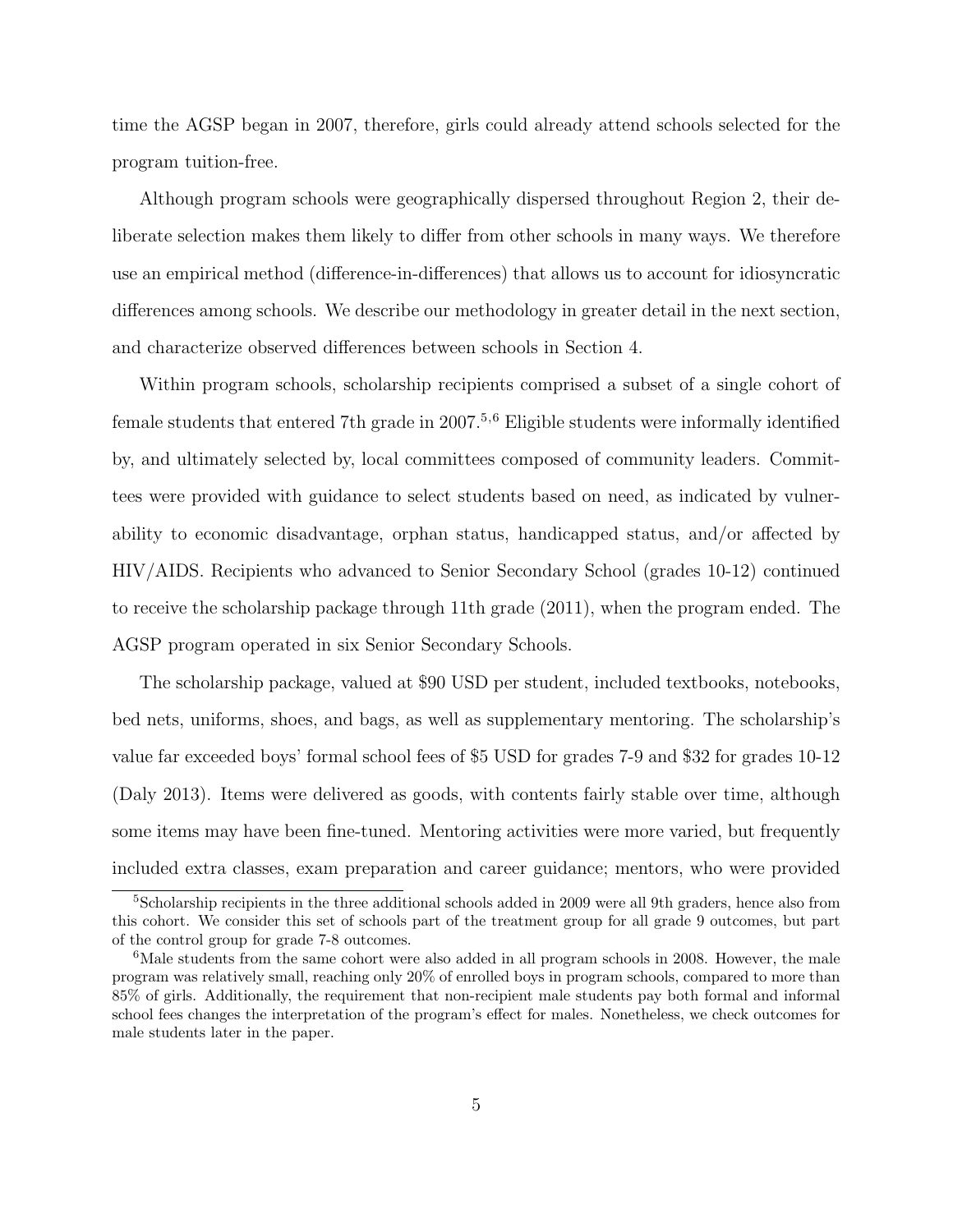with a stipend, were frequently selected from among local teachers. The bundling of school materials with mentoring make us unable to disentangle the effect of each when estimating the program effect. However, many Gambian students of modest backgrounds receive similar mentoring; 78% of 5th graders report attendance at extra class or tutoring outside school.[7](#page-8-0) The mentoring component of the program could therefore reasonably be considered part of informal fee alleviation rather than an additional component of treatment.

Additionally, while all mentoring activities were targeted to AGSP scholars, many of the activities were likely open to other students. The program intentionally discouraged separation and isolation of scholars from other students, and encouraged sharing of relevant package items and activities, suggesting the possibility of spillover effects for non-scholarship students in AGSP schools. These potential spillovers, as well as the likelihood of systematic differences between recipient and non-recipient students within selected schools, make it appropriate to define treatment at the school rather than student level.

### 3 Methodology

As described in the preceding section, a subset of Gambian secondary schools were selected for the program beginning in 2007. A simple comparison between recipient and non-recipient schools risks bias if the selection criteria include unobserved characteristics related to enrollment or achievement, such as financial need or school quality. As long as these characteristics are not shifting at different rates between treatment and control schools, however, a comparison of changes in outcomes will provide unbiased estimates of program impact even if the levels of school characteristics differ. Using longitudinal data on student enrollment and performance before and after program implementation, we can compare changes in outcomes in recipient and non-recipient schools using a difference-in-differences design. The estimating

<span id="page-8-0"></span><sup>7</sup>From a 2012 survey of 26,501 5th graders administered with Gambia National Assessment Test.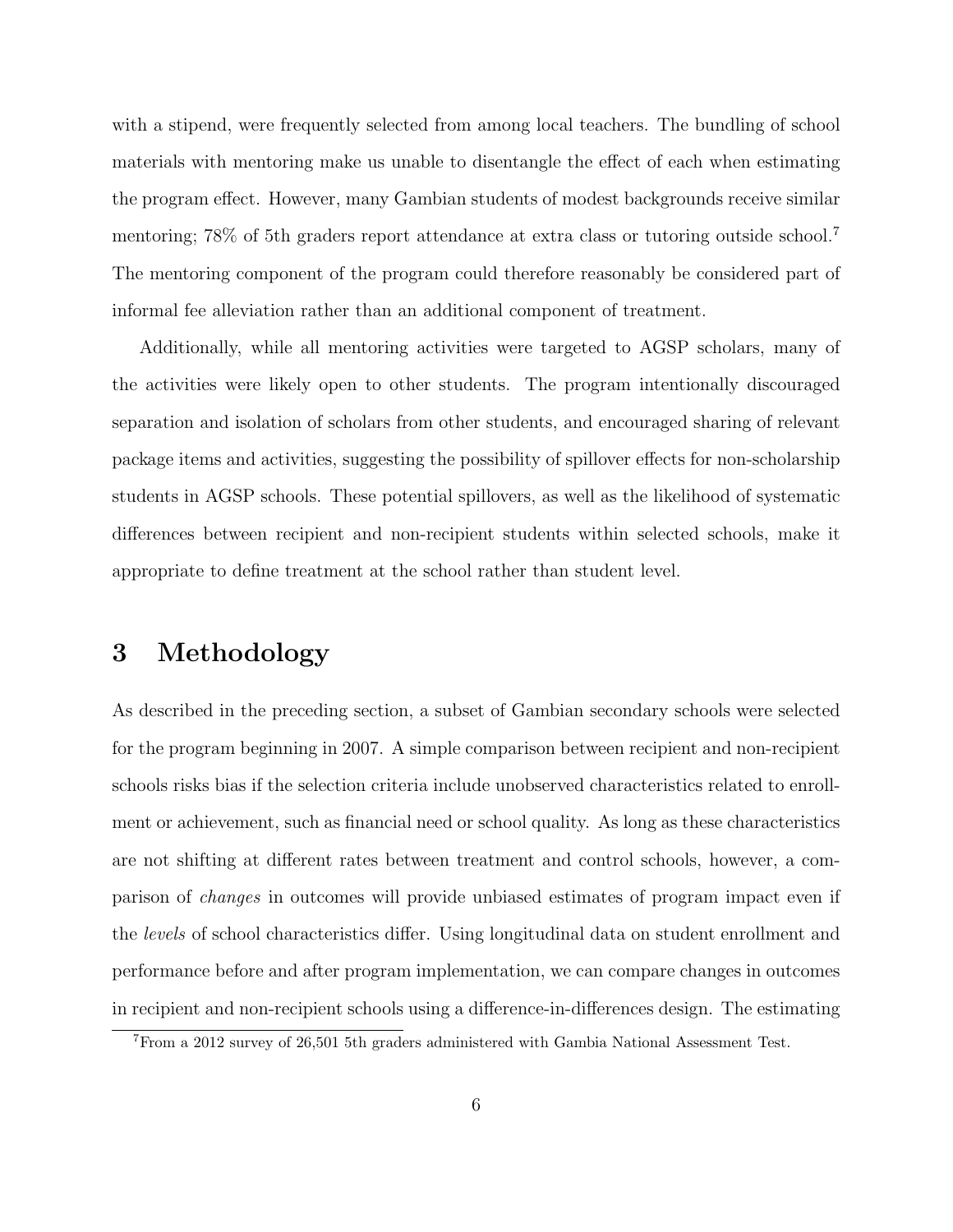equation is:

<span id="page-9-1"></span>
$$
y_{st} = \alpha + \beta D_{st} + \gamma_s + \delta_t + \epsilon_{st} \tag{1}
$$

where  $\gamma$  is a school-level outcome (such as enrollment or test score) and  $D$  is an indicator for whether the program was in school  $s$  at time  $t$ <sup>[8](#page-9-0)</sup>. The inclusion of school and time fixed effects ( $\gamma$  and  $\delta$ , respectively) capture mean outcomes within schools and years, ensuring that the coefficient  $\beta$  measures the differential change in outcomes between recipient and non-recipient school-years.

We limit the sample to public schools in Regions 2-6, because all secondary schools in these regions had removed formal school fees for girls by the time of the program's inception. This ensures that within our sample, scholarship recipients differ from female non-recipients only in that the latter must pay for informal school fees. This allows us to interpret the difference-in-differences coefficient  $\beta$  as the marginal effect of the program beyond elimination of formal school fees.

The program's effect on enrollment should be positive if some scholarship recipients would not have attended school in the absence of informal fee alleviation. The expected effects for test-taking and test scores are ambiguous, however. If the program identified strong students who otherwise would not have enrolled, or alleviated financial stress for students who would have enrolled anyway, then test-taking and test scores should rise. On the other hand, if the program induced less prepared students to enroll or strained school resources due to larger class sizes, then test-taking levels and average scores could decline.

The identifying assumption of the analysis is that outcome trends in recipient schools would have matched trends in non-recipient schools in the absence of the program. To test

<span id="page-9-0"></span><sup>&</sup>lt;sup>8</sup>Program data record the number of scholarship recipients at a school for each year, but do not identify individual recipients. We therefore run regressions for test scores at the individual level, but define treatment at the school level.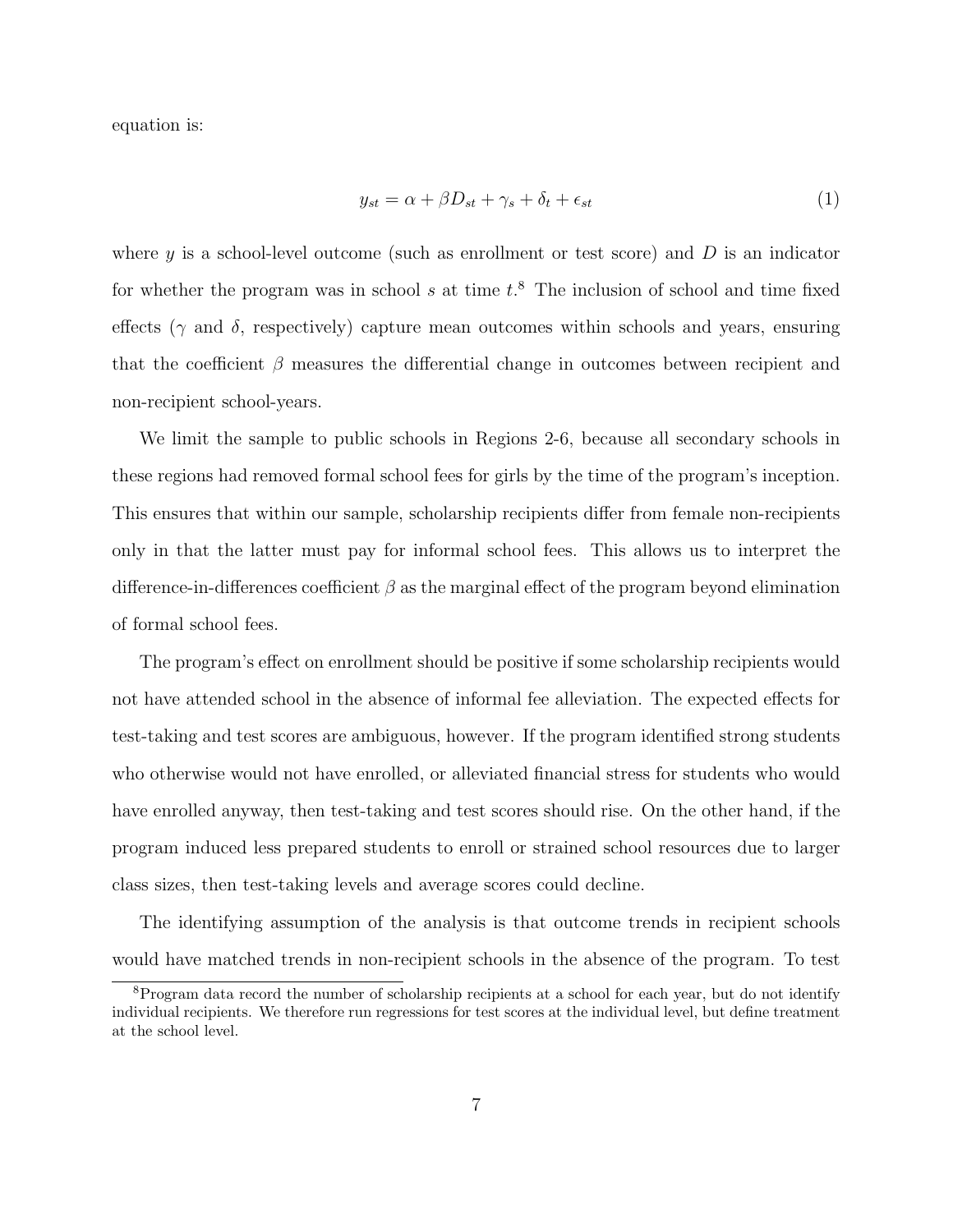the plausibility of this assumption, we check for differential pre-treatment outcome trends using the following regression:

<span id="page-10-1"></span>
$$
y_{st} = \alpha + \beta t + \theta t * D_s + \gamma_s + \epsilon_{st} \tag{2}
$$

where the sample is limited to pre-treatment periods (i.e., 2006 or earlier) and  $D$  now indicates eventual program receipt. The coefficient  $\theta$  captures any differential pre-treatment outcome trend between schools that later receive the program and those that do not; the null hypothesis  $\theta = 0$  therefore corresponds to the identifying assumption of the differencein-differences estimator.

We cluster all standard errors by school, the unit of treatment, of which there are 106 in the sample.

### <span id="page-10-0"></span>4 Data

Data for the analysis come from several sources. Administrative data on AGSP scholarship distribution by school were made available by World Education, the NGO that managed the program in West Africa on behalf of USAID. Student enrollment totals and school characteristics come from the Education Management Information System (EMIS), an annual census of schools taken by the Gambia Ministry of Basic and Secondary Education (MoBSE). Finally, individual test scores on the Gambia Basic Education Certificate Examination (GABECE, hereafter grade 9 exam), a standardized test taken by all 9th graders, come from the West African Examinations Council (WAEC). Each of these sources is administrative and represents the universe of the relevant units. We merged these data using unique school identifiers.

Formal schooling in The Gambia consists of primary (grades 1-6), lower secondary (grades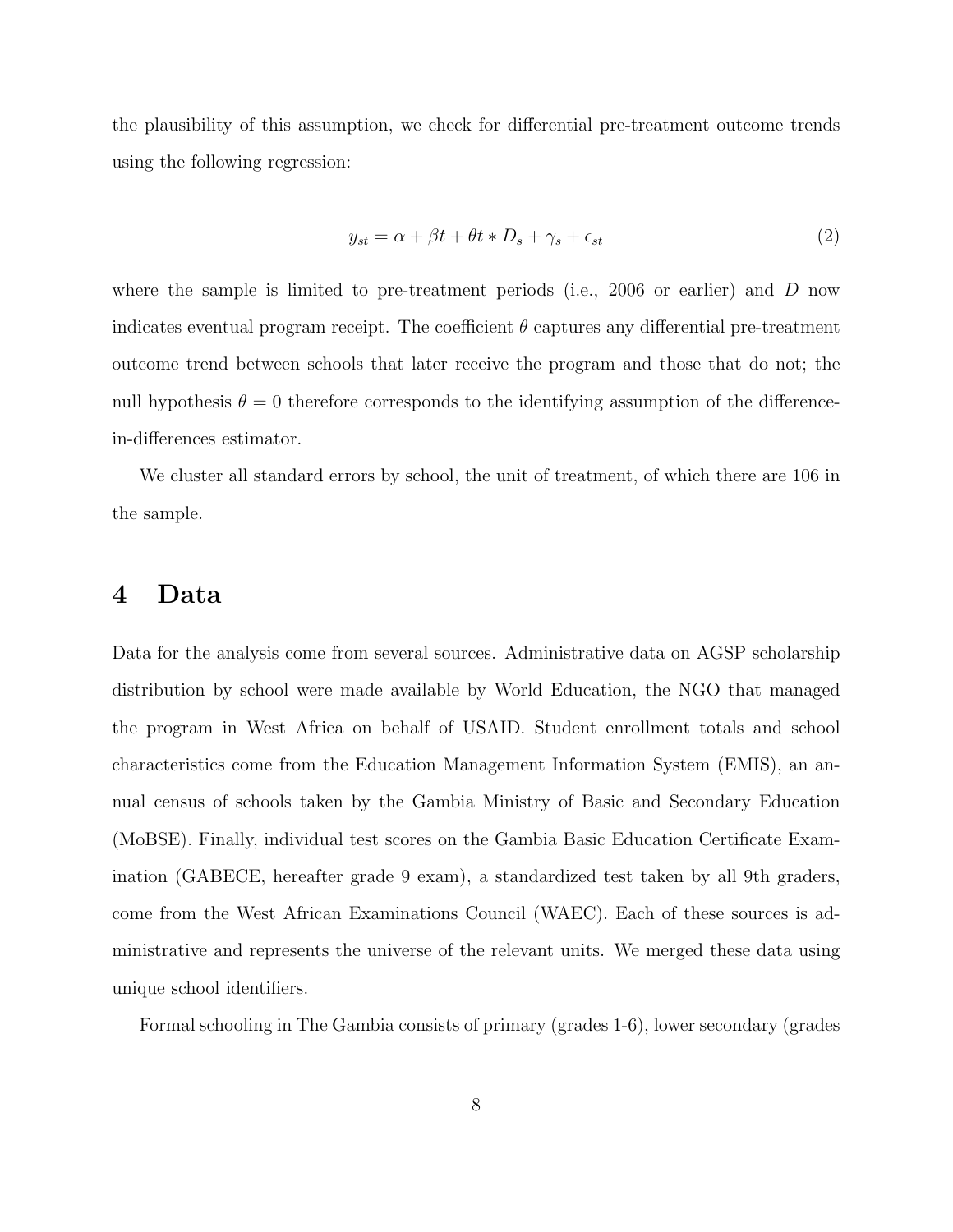7-9), and senior secondary (grades 10-12). Lower secondary schools are of two types: Basic Cycle Schools (BCS), which include grades 1-9, and Upper Basic Schools (UBS), which include only grades 7-9. Public and private schools exist at all levels, though private schools accounted for only 7% of lower secondary enrollment at the inception of the program in 2007. The annual school census, available through 2012, includes enrollment levels (total and by gender) and a variety of school characteristics (e.g., school level, public or private, number of teachers, region, etc).

The AGSP data record the number of scholarship recipients in each program school for all years in which the program was active, 2007-2011. Students from 21 public schools, all located in Region 2, were awarded AGSP scholarships, including 4 Basic Cycle Schools (1st-9th grade), 11 Upper Basic Cycle Schools (7th-9th grade) and 6 Senior Secondary Schools (10th-12th grade). In this paper, we focus on grades 7-9, as this is where we expect to see the largest program impacts.

Grade 9 test scores for all students are available from 2003, the first year of the exam, through 2012. The exam tests mastery of the lower secondary curriculum, with students choosing up to 9 subjects, including the required "core" of Math, English, Science, and Social and Environmental Studies. For each student, the data record the student's gender, school, and subject-specific scores. Students wishing to continue to grade 10 must indicate a preference for a senior secondary school and meet that school's minimum aggregate score for admission. Unfortunately, we lack data on student preferences or school admissions criteria. Following the literature, we focus on scores in English and math, which are required subjects for all students. We convert test results to z-scores based on the universe of results in a specific year, including Region 1 and private schools, allowing us to interpret the scores relative to the national norm. Even though test scores are available at the individual level, AGSP program data do not identify individual recipients, so we assign a school's treatment status to all students in that school when using student-level data.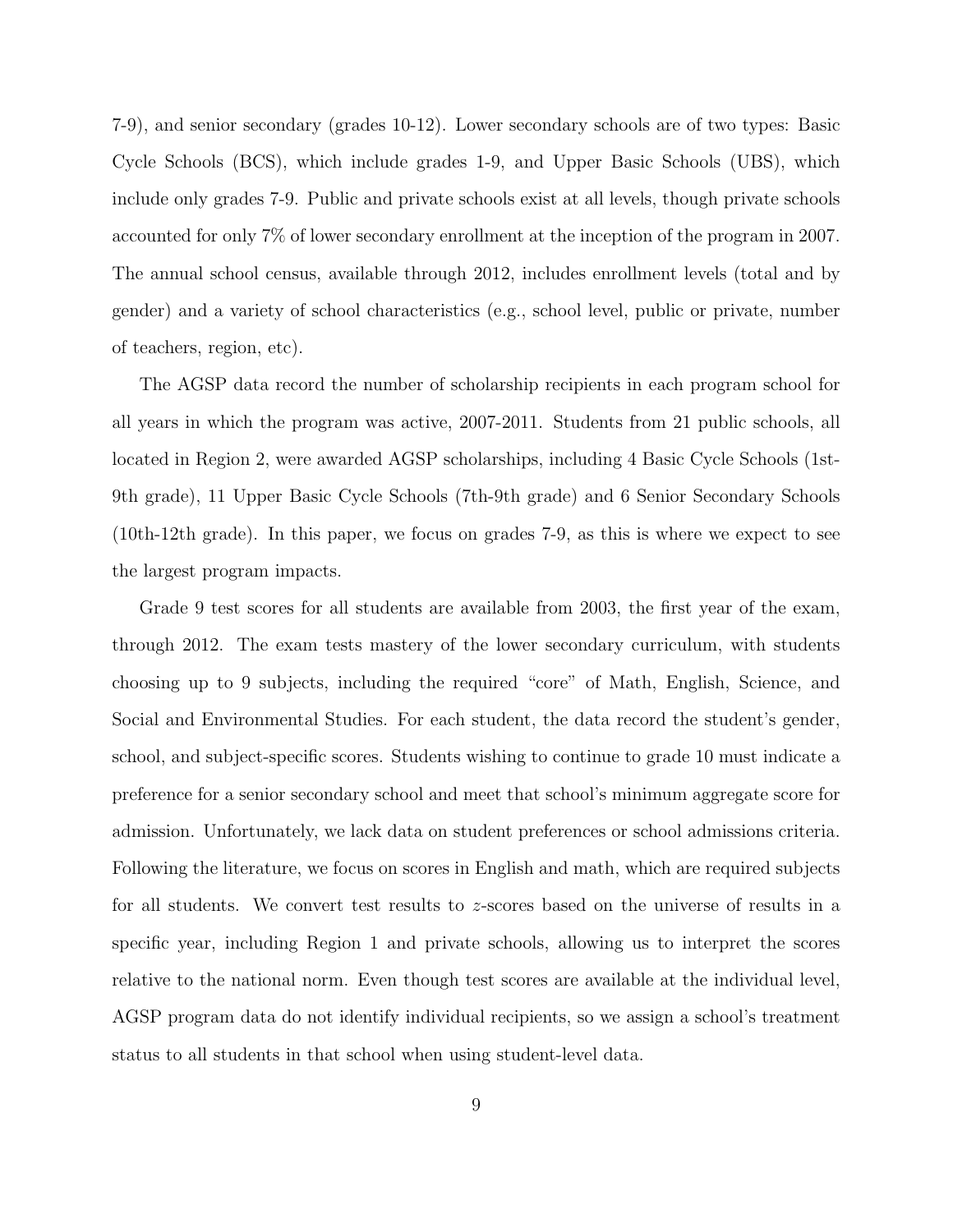Our estimation sample includes all public lower secondary schools in Regions 2 through 6 from 2003-2012. We exclude Region 1 and private schools (including the lone private school that participated in the program) from the sample because of their ineligibility for the government-funded girls' scholarship program. This sample definition allows us to compare girls in the treatment group, in which AGSP recipients need not pay formal or informal fees, with control group girls who pay informal fees only. We include private schools and Region 1 in later robustness checks.

Figure [2](#page-27-0) displays the count of schools by year and AGSP treatment assignment. The number of control group schools grew over time, reflecting expanding secondary enrollment. School-level fixed effects were used throughout the analyses to control for systematic differences between schools.

Table [1](#page-30-0) presents summary statistics on the main outcomes considered in the paper, separately for treatment and control schools. Table [1a,](#page-30-1) which restricts the sample to pretreatment years, reveals that compared to control schools, AGSP schools had higher female enrollment but similar proportions of females enrolled. Similarly, they had a higher number of female grade 9 test-takers than non-AGSP schools, but similar proportions of test-taking females. Students in treated schools performed better in math but slightly worse in English. The disparities shown in the table underscore the need for a method that relies on differences in outcome trends, rather than levels, to estimate the program's impact.

Table [1b](#page-30-2) includes all school-years, to give a sense of the overall sample sizes and outcome levels in the estimation sample. Table [2](#page-31-0) shows more detail on program receipt by grade. In the average AGSP school, nearly 70 girls in 7th and 8th grades received the scholarship, or roughly 85% of those enrolled. The number of recipients and the program's share of enrolled girls fell in grade 9, suggesting that some recipients dropped out.

Figures [3a](#page-28-0) to [3h](#page-28-1) present the mean outcomes experienced each year by AGSP and non-AGSP schools, while Figures [4a](#page-29-0) and [4b](#page-29-1) display average test scores each year for females by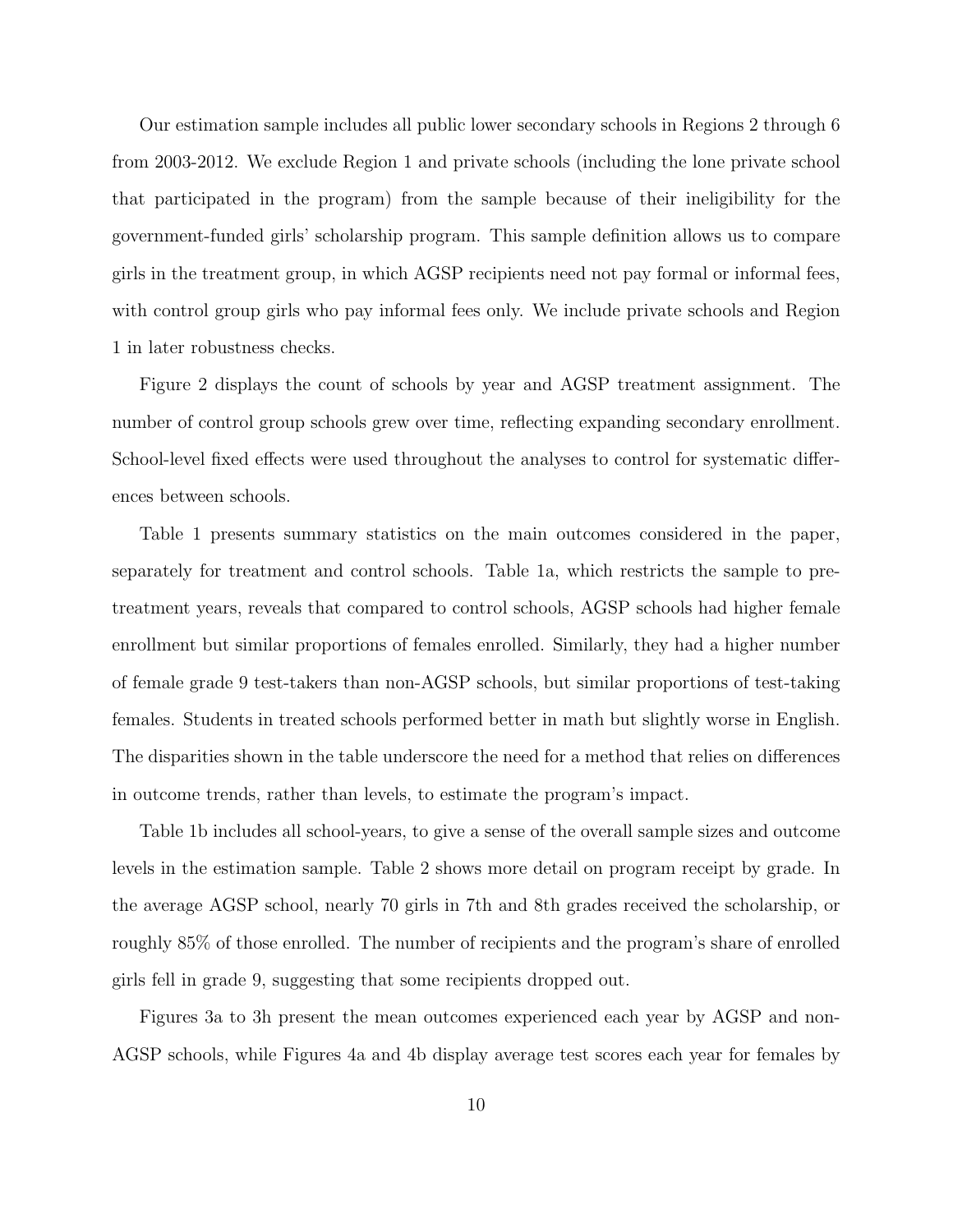enrollment in AGSP school. The vertical red lines mark the treatment year for each outcome. The data do not display any striking jumps between treatment and control schools in the treatment year, with the possible exception of English scores, which drop sharply in treated schools in 2009 compared to a flat trend in control schools. Although these figures give a picture of the raw data, they may mask important differences that arise when conditioning on factors idiosyncratic to particular schools and years of data. The next section presents results from such a formal analysis.

### 5 Results

#### 5.1 Pre-treatment trends

We first examine the validity of our research design before presenting main results. Recall that the identifying assumption behind our difference-in-differences strategy is that outcome trends would have been identical, on average, in treated and control schools in the absence of the program. We cannot test this assumption directly, but can check its plausibility by testing whether outcome trends were parallel between treatment and control schools prior to the introduction of the program. To do so, we run regression [\(2\)](#page-10-1) using pre-treatment school-years only, with results in Table [3.](#page-32-0) We examine female enrollment by school in Table [3a,](#page-32-1) separately for grades 7-9, in both levels (columns 1-3) and as a proportion of school enrollment (columns 4-6). In Table [3b](#page-32-2) we explore outcomes from the national grade 9 exam, including the number of female test-takers and their proportion (columns 1-2), as well as their scores on math and English (combined and separately) and in the four core subjects  $(columns 3-6).<sup>9</sup>$  $(columns 3-6).<sup>9</sup>$  $(columns 3-6).<sup>9</sup>$ 

<span id="page-13-0"></span><sup>9</sup>Because the program was given only to the cohort that entered grade 7 in 2007, the definition of pre-treatment years (and corresponding sample size) varies by outcome. For instance, 2006 is the last pretreatment year for grade 7 enrollment, while 2007 is the last pre-treatment year for grade 8 enrollment. We use all pre-treatment years available for each outcome since 2003, when the grade 9 exam began, in order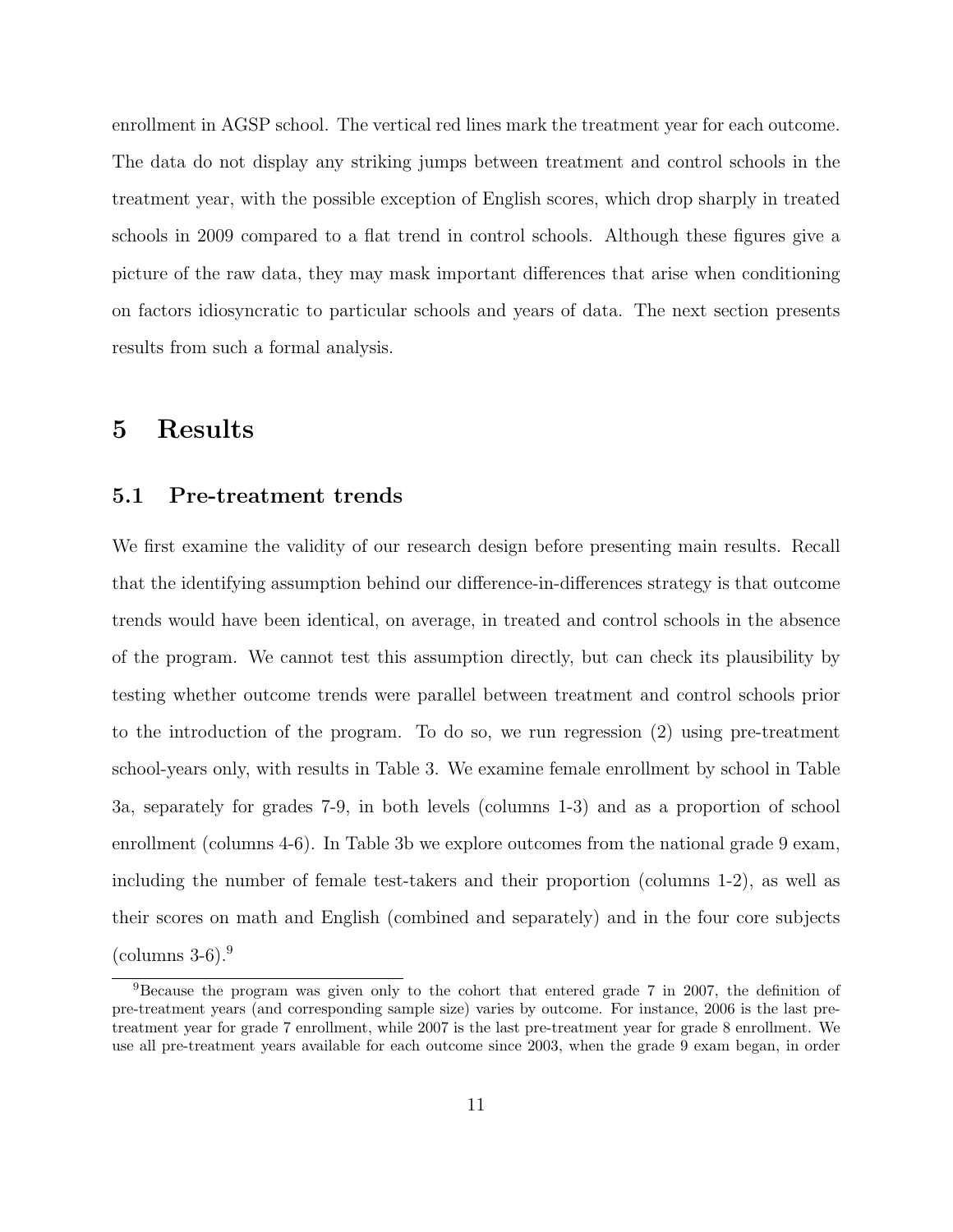Our interest is in whether schools that eventually received the program had different outcome trends before treatment than those that did not, which would be indicated by a significant coefficient on the interaction between eventual program receipt and a linear time trend. This interaction term is not statistically distinguishable from zero for any of the outcomes considered in Table [3.](#page-32-0) We conclude that the identifying assumption behind our difference-in-differences estimation strategy is sound.

### 5.2 Main results

Table [4](#page-33-0) presents results from estimating equation [\(1\)](#page-9-1), using the same outcomes as the pretreatment trends examined in Table [3.](#page-32-0) In Table [4a,](#page-33-1) column (1) we find that the program increased female enrollment in grade 7 by 10.5 students, significant at 5%. This increase is large, representing more than 14% of the 71.9 females enrolled in 7th grade in the average school. With 68.4 program recipients in the average treatment school, our estimate implies that 15% of scholarship recipients would not have enrolled in the absence of informal fee alleviation.

Column (2) finds a similar result for grade 8 enrollment, with an increase of 8.7 female students due to the program. The effect size is nearly 13% of mean enrollment and significant at 5%. The program coefficient is no longer positive or significant for grade 9 enrollment in column (3), however, suggesting that enrollment gains did not persist.

Another way to gauge the enrollment effects reported in Table [4a](#page-33-1) is to compare them with those from formal fee alleviation. Gajigo (2014) finds that eliminating formal fees increased the enrollment rate of secondary school-aged (13-18) females by 10 percentage points. We cannot directly estimate the effect of informal fee alleviation on the enrollment rate for lack of time-varying data on the eligible population.<sup>[10](#page-14-0)</sup> However, we can compare our estimates to maximize statistical power. We run regressions for test scores at the student level, with all others at the school level.

<span id="page-14-0"></span> ${}^{10}Ga$  jigo (2014) uses successive waves of the Gambia Integrated Household Survey, which is sensible given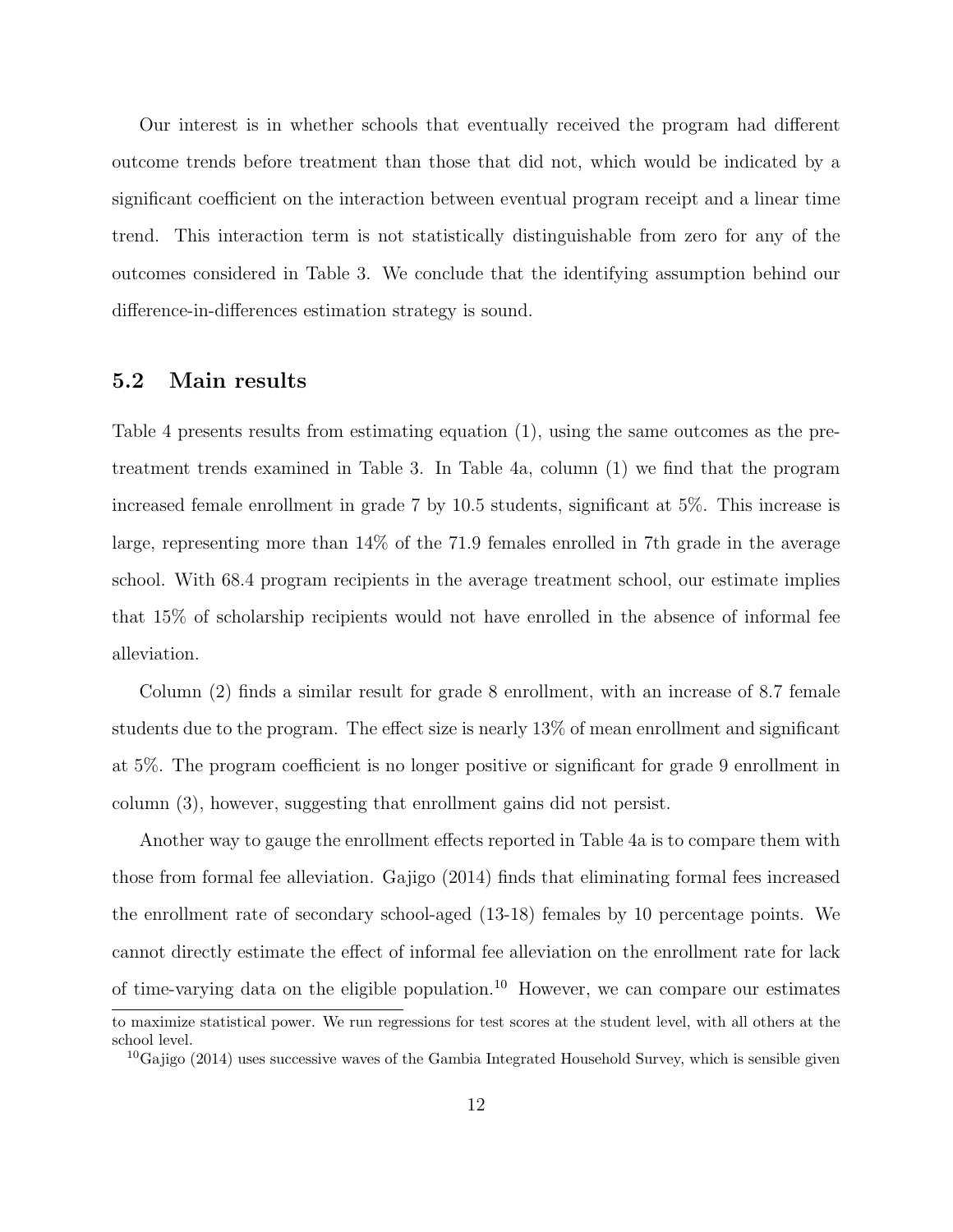of enrollment increases to the relevant population from the 2003 Gambia Census. Villages closest to AGSP schools averaged 288 girls aged 13-18 in 2003. Dividing the sum of our point estimates for grades 7-9 by this amount yields an estimated increase of 4.1 percentage points in the female enrollment rate. Disregarding the insignificant point estimate for grade 9 increases the estimate to 6.7 percentage points. Although these (admittedly crude) estimates are smaller than those for formal fee alleviation, they must be interpreted as the marginal effect of informal fee alleviation after formal fees have already been eliminated. This is a notable and novel finding in the literature on financial barriers to schooling.

Despite gains in enrollment in the early secondary grades, the program did not increase the proportion of girls enrolled in grades 7-9 (Table [4a,](#page-33-1) columns  $4-6$ ).<sup>[11](#page-15-0)</sup> The first two columns of Table [4b](#page-33-0) show that the program also failed to increase the number or proportion of female students taking the grade 9 exam, echoing the findings for grade 9 enrollment. Point estimates for all test scores considered are negative (columns 3-6), with statistically significant declines of .09 standard deviations for math and English combined and for English separately. These declines suggest that reductions in school quality in response to the program, such as inducing less prepared students to enroll or placing a strain on school resources, outweighed any quality increases, such as stress relief from easing financial constraints or the mentoring provided by the program. We explore these issues later in the paper.

The average effects presented in Table [4](#page-33-0) may mask differences across types of students, particularly given the program's targeting of the most needy. Although the enrollment and exam data lack information on individual student characteristics, we can look for heterogeneity in treatment effects by observable characteristics of schools or their catchment areas.

the nearly national scale of formal fee alleviation. In our case, the small number of schools receiving the program do not leave sufficiently large samples in the household survey data for reliable estimates. Also, the surveys fail to report the grade level of enrollment, making it difficult to match respondents with the lone cohort that received the program.

<span id="page-15-0"></span><sup>&</sup>lt;sup>11</sup>This discrepancy is reconciled by positive, but not statistically significant, point estimates for male enrollment. We find no statistically significant effects of the program on males for enrollment or test scores; see Table [A3.](#page-41-0)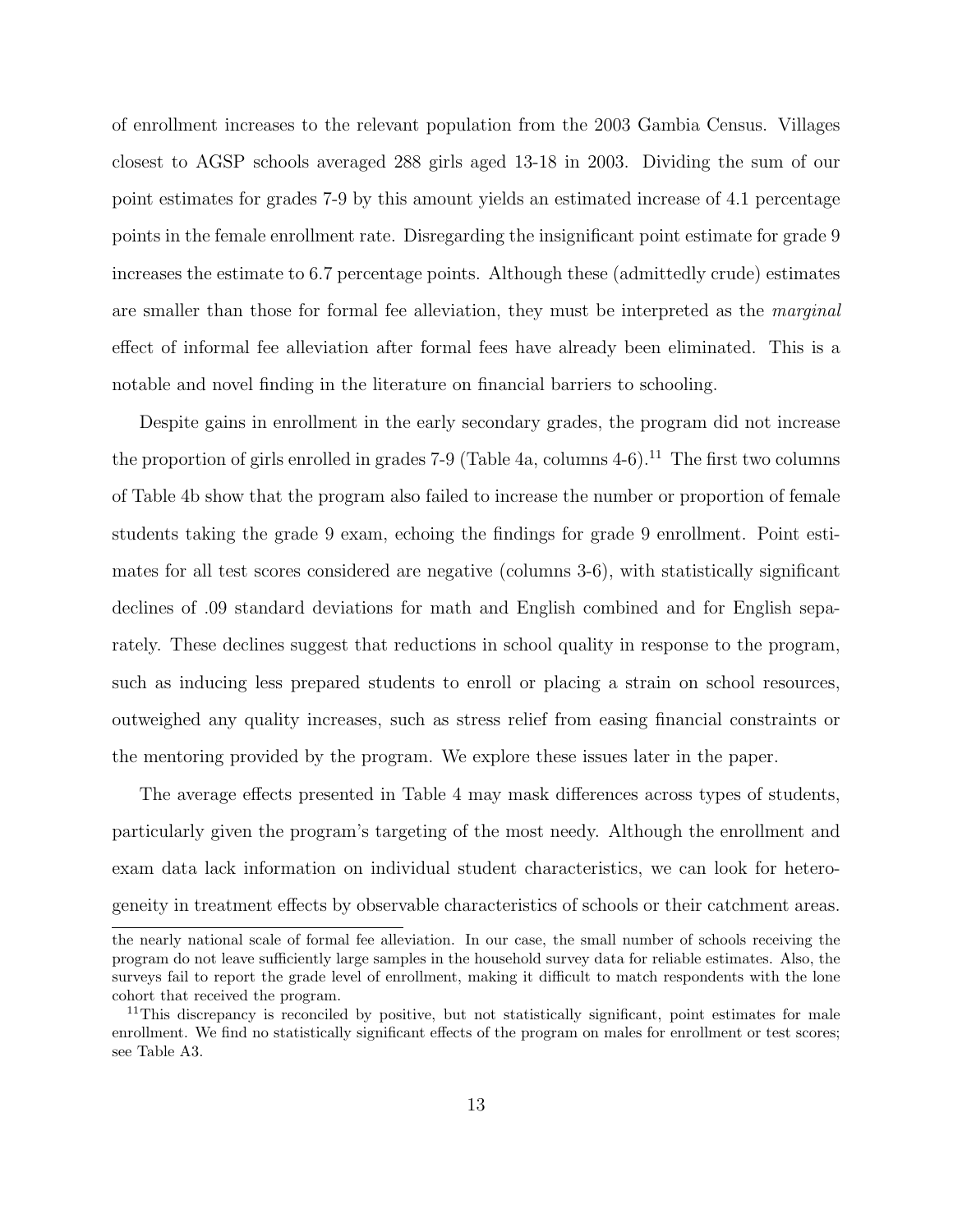In Table [5,](#page-34-0) we interact the program dummy with a series of predetermined characteristics that proxy for the socioeconomic status of students at a school. These characteristics include the distance from the school to the main road, the adult illiteracy rate, and the percentage of population with electricity access, where the latter two are village-level aggregates from the 2003 Gambia Census matched to the nearest school.<sup>[12](#page-16-0)</sup> In each case, we create a dummy variable for whether the school's value lies above the median.

For grades 7-8, we find no statistically significant coefficients on any of the interaction terms between the program and these characteristics (columns 1-6), indicating that the enrollment gains in these grades were widely shared. For grade 9, however, we find that the most distant schools and those located in villages with the highest illiteracy enrolled 19 more students due to the program than their less distant or more literate counterparts. Although these differences were not large enough to make the overall treatment effect (reported at the bottom of the table) at these schools significantly positive, they nonetheless suggest that less-advantaged schools had more success in keeping scholarship recipients enrolled through 9th grade.

Similarly, in column (10) we find that the test score decline for math and English did not occur at more distant schools. Schools that are further away impose larger travel costs on students, but no travel allowances were provided with scholarships. If students enroll only if their expected gains would offset the additional cost of travel, they may be of higher quality. Similarly, column (12) shows that test score declines were concentrated in schools with the highest electricity access. In these better-off areas, the marginal student induced to enroll might have lower expected gains, and hence be of lower quality. Taken together, the results in Table [4](#page-33-0) speak to the program's success in improving outcomes in the least advantaged schools.

<span id="page-16-0"></span><sup>12</sup>Gambian policymakers consider distance from the main road a marker of the challenges facing a school, and use this measure to determine "hardship" salary bonuses for primary school teachers (Pugatch and Schroeder 2014b, Pugatch and Schroeder 2014a).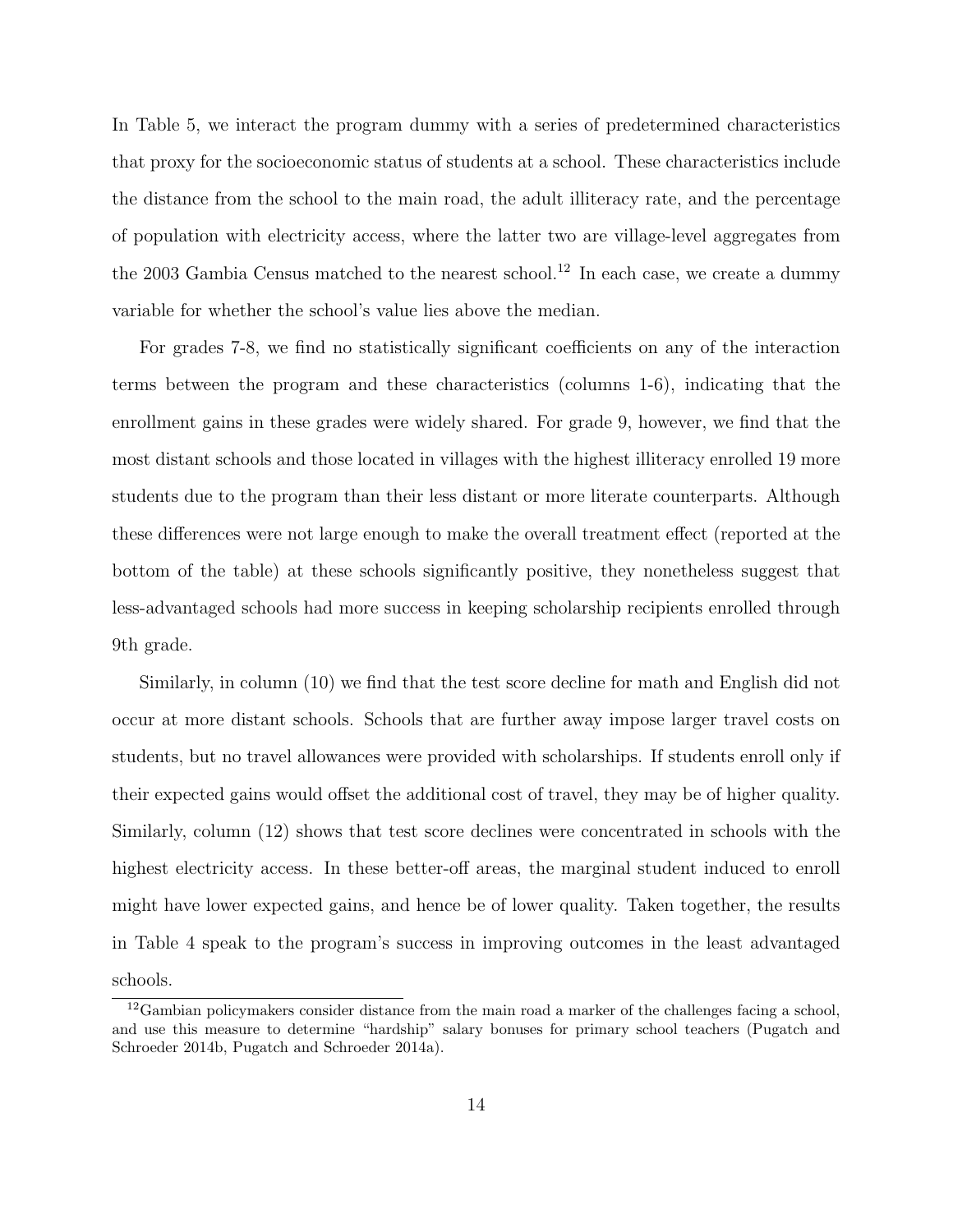### 5.3 Student sorting and school quality

In addition to influencing enrollment and achievement, the scholarship may also have important effects on how students choose among schools and on school quality. Given that scholarship receipt did not increase enrollment one for one, a natural follow-up question is whether the program changed private school enrollment. Some public school students may have exited to private schools in response to an influx of scholarship recipients. On the other hand, some scholarship students may have attended private schools in the absence of the program, or induced non-scholarship students to stay because of the (often shared) resources they brought to school. To explore this, we define the district as the relevant level of public-private school competition, and look for changes in private enrollment according to a district's program presence.<sup>[13](#page-17-0)</sup>

In Table [6,](#page-35-0) Panel A, we define treatment as a dummy for whether any school in the district receives the program.<sup>[14](#page-17-1)</sup> For grades 7-8, we find decreases in female private school enrollment of roughly the same magnitude as the increases found at the school level in Table [4,](#page-33-0) although the estimates are not statistically significant. For grade 9, we find a decrease of 11.9 female students in treated districts, significant at  $1\%$ . In columns  $(5)-(6)$ , we also find losses in private schools' share of female enrollment in treated districts, of 1-2 percentage points over a low base. Although we do not know if any of the students leaving private schools received scholarships or otherwise switched to program schools, it appears that the scholarship made private schools less attractive.<sup>[15](#page-17-2)</sup>

Returning our attention to public schools, the program may have altered student composition, not merely quantity. The test score declines found in Table [4](#page-33-0) suggest that scholarship

<span id="page-17-0"></span><sup>&</sup>lt;sup>13</sup>This specification follows the market-level approach of Hsieh and Urquiola (2006) and Lucas and Mbiti (2012).

<span id="page-17-2"></span><span id="page-17-1"></span> $14$ In these regressions we cluster standard errors by district, of which there are 35 in the sample.

<sup>&</sup>lt;sup>15</sup>In Table [6,](#page-35-0) Panel B, we define treatment as the share of public school enrollment in program schools, a more nuanced measure of the program's influence on the public system in a district. Point estimates using this alternate measure of treatment are similar in magnitude but less precise than in Panel A.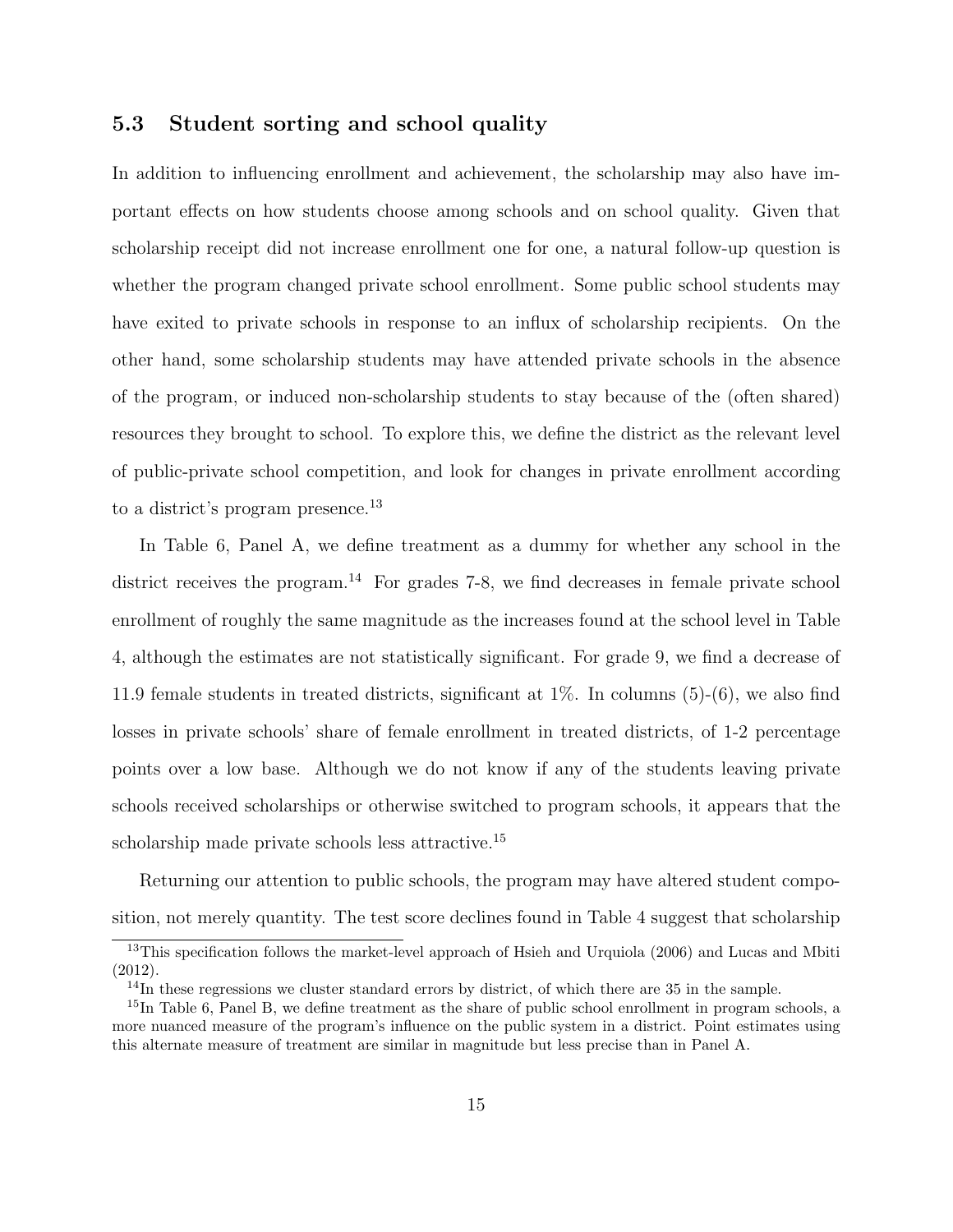students may be negatively selected relative to their peers. However, we fail to find evidence of this negative selection along one dimension of student quality, grade repetition. In Table [7a](#page-36-0) we find no changes in the level (columns 1-3) or share (columns 4-6) of female students who are repeating a grade.<sup>[16](#page-18-0)</sup>

Table [7b](#page-36-1) looks for changes in the composition of students who take the 9th grade exam. In column (1), we find that the program increased the proportion of 9th graders taking the exam by 11 percentage points. Because the exam is required to continue one's schooling, this shift reflects expanded student ambitions due to the program. These students also did not reduce their effort on the exam, as shown in the remaining columns. We find no changes in the number of subjects taken, number of subjects for which the student registered but was absent, or in the number or share of easy subjects taken (where we define "easy" as a subject with an above-median passing rate in the pre-treatment data). Even though the program failed to increase the number of students persisting to 9th grade, the increase in test-taking among those who remained provides additional evidence of the beneficial effects of informal fee alleviation.

When describing the program's components earlier in the paper, we touched on the additional resources provided to students, and by extension to their schools. Yet these improvements in school quality might be counterbalanced by increased demands on school resources due to the program. We look for such changes in school quality in Table [8,](#page-37-0) using data on teacher personnel within a school. In addition to overall teaching resources, we are particularly interested in changes in female teachers. Evidence suggests that girls learn more effectively from female teachers (Dee 2005, Muralidharan and Sheth 2013). In The Gambia, teaching is a male-dominated profession, particularly in the secondary grades (in

<span id="page-18-0"></span><sup>16</sup>A related question is whether the program increases the presence of repeaters the following year. For instance, do more girls repeat 7th grade in 2008 if that school's 7th grade cohort received the program in 2007? We find no relationship between treatment and grade repetition one year later for any of the measures considered in Table [7a.](#page-36-0) Results not shown but available upon request.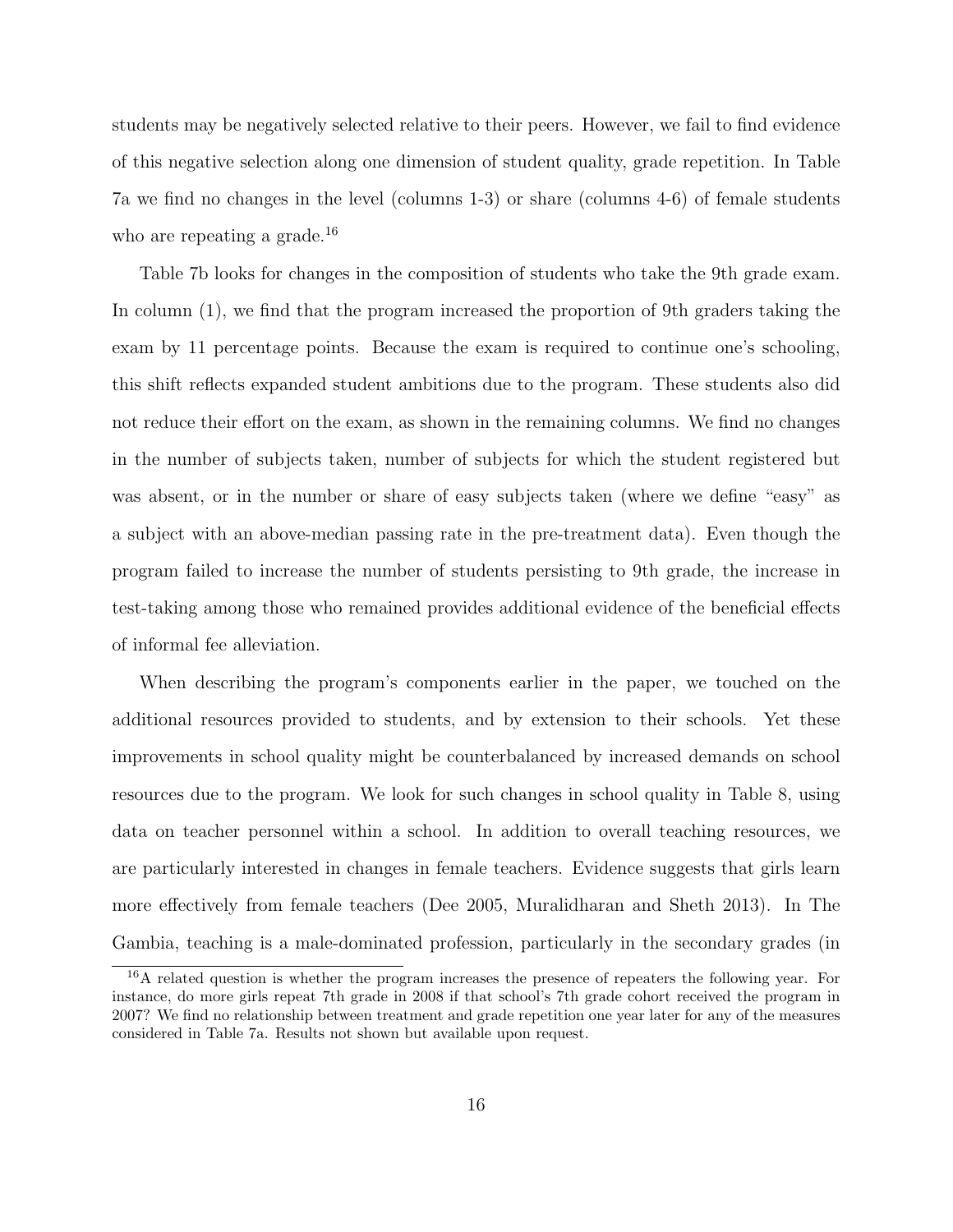our data, just 17% of teachers are female at the average school), making female teachers a scarce resource.

Importantly, the data do not distinguish the grade(s) taught by each teacher, leaving us with only an overall measure of teaching resources at a school. With this caveat in mind, in Panel A, column (1) we find that the number of teachers at a school decreased by 4.3 in response to the program. Column (2) reveals that 1.7 of these teachers were female. This reduced the share of a school's teachers who are female by 4 percentage points (column 3) from an already low average. Gains in student enrollment combined with decreases in the teaching corps led to an increase of 6.9 students per teacher (column 4), though this effect attenuates to 2.8 when including primary enrollment in schools that pool grades 1-9.

In sum, Panel A provides clear evidence of declines in school quality due to the program, although we cannot say why teachers—particularly females—left schools when the program entered.[17](#page-19-0) Adjustments to teacher personnel can be slow, such that treated schools seeking to reverse this teaching deficit may not be able to do so until after the program cohort has left the school. We consider this possibility in Panel B, where we redefine treatment to be a dummy for all years since the program began at a school, even if no scholarship recipients remain. Using this alternate measure of treatment, we find that program schools increased their teachers by roughly the same magnitudes as the losses documented in Panel A. Although these gains did not occur until after program recipients had left, these results show that schools at least succeeded in avoiding any long-term quality declines due to the program.[18](#page-19-1)

<span id="page-19-1"></span><span id="page-19-0"></span><sup>&</sup>lt;sup>17</sup>Inquiries to government and NGO officials yielded no additional information about our findings.

<sup>&</sup>lt;sup>18</sup>We also consider whether program effects are related to school quality by interacting treatment with the same measures of teaching resources as Table [8.](#page-37-0) We use pre-treatment (2003-2006) school averages to avoid endogenous school quality responses due to unobserved factors correlated with program impact. We find that enrollment increases in grades 7-8 were greatest in schools with more female teachers, both in levels and as a share of all teachers at a school. See Table [A2.](#page-40-0)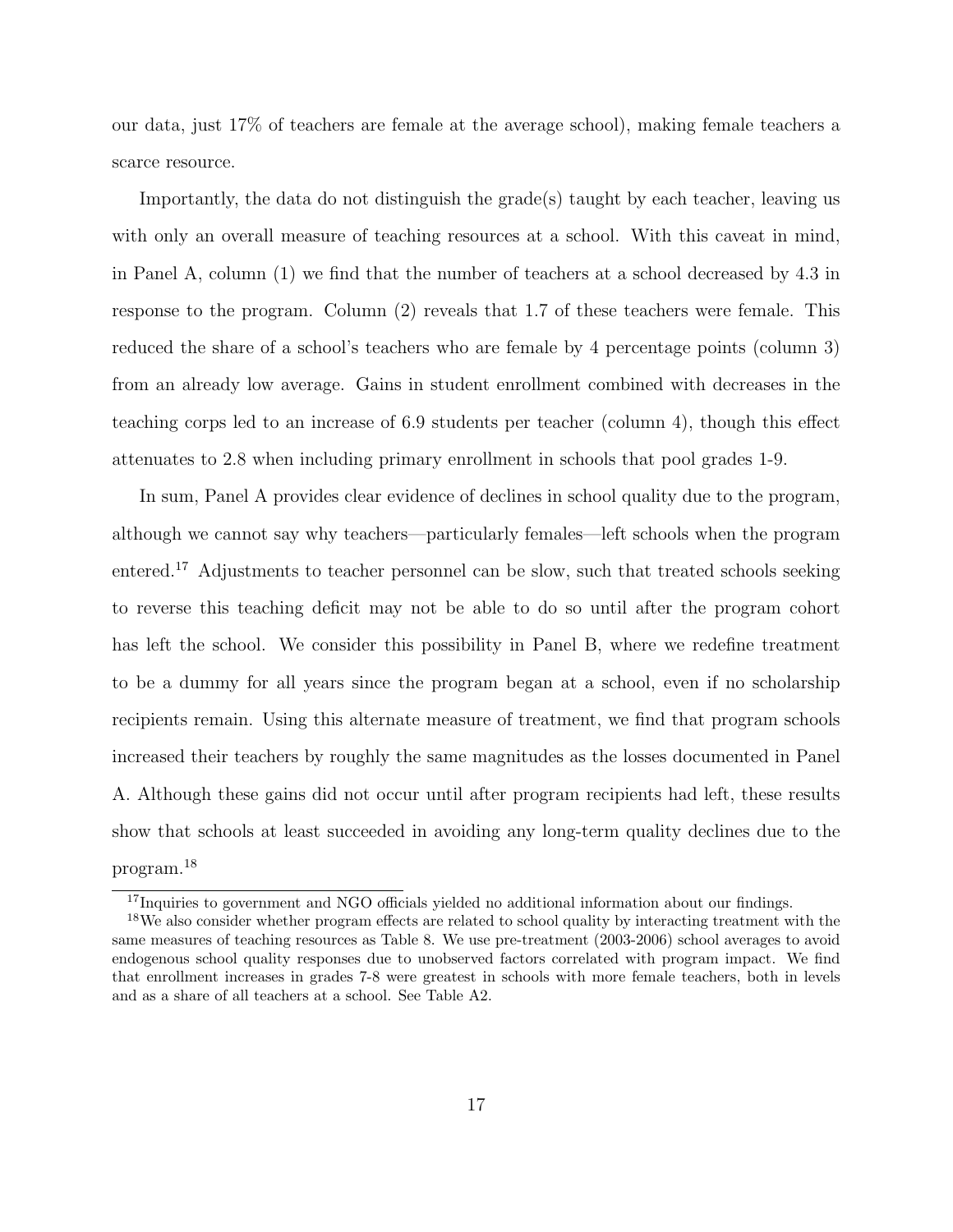### 5.4 Robustness checks

In this subsection we check the robustness of our main results on enrollment and achievement using a series of alternate specifications and sample definitions. In Table [9,](#page-38-0) column (1) we repeat our baseline estimates from Table [4](#page-33-0) for reference. Column (2) of Table [9](#page-38-0) re-specifies equation [\(1\)](#page-9-1) in first differences, which may be better suited to detect short-term treatment effects than our fixed effects specification (McKinnish 2008). Point estimates are less precise than column (1), but similar in magnitude.

Another concern with our fixed-effects specification is that if schools are selected on idiosyncratic outcome trends, then our estimates might conflate these trends with the treatment effect. For instance, if schools that had recently performed particularly well in enrolling girls were more likely to be selected for the program, then our specification might be biased in favor of finding an enrollment effect. To some extent we have already ruled this out by demonstrating the lack of differential pre-treatment trends by program status in Table [3,](#page-32-0) but we go a step further by augmenting regression [\(1\)](#page-9-1) with school-specific time trends. Results, shown in Table [9,](#page-38-0) column (3), are largely in line with baseline estimates.

Because not all female students within the treated cohort received the scholarship in program schools, we might expect to see larger treatment effects in schools with a higher proportion of recipients among the enrolled. Our baseline specification, which measures the program as a binary variable, would not detect such differences. In column (4), we redefine treatment as the proportion of enrolled females receiving the scholarship within the treated cohort.<sup>[19](#page-20-0)</sup> Using this continuous measure of treatment, the program coefficient may be interpreted as the effect of shifting from a control school (with treatment intensity of 0) to a school in which all girls in the cohort receive the scholarship (treatment intensity of

<span id="page-20-0"></span><sup>19</sup>We use the number of scholarship recipients in the initial program year (grade 7 or 9) divided by the previous year's enrollment in that grade, for all outcomes, in order to minimize concerns about endogenous adjustments to program intensity over time based on student performance.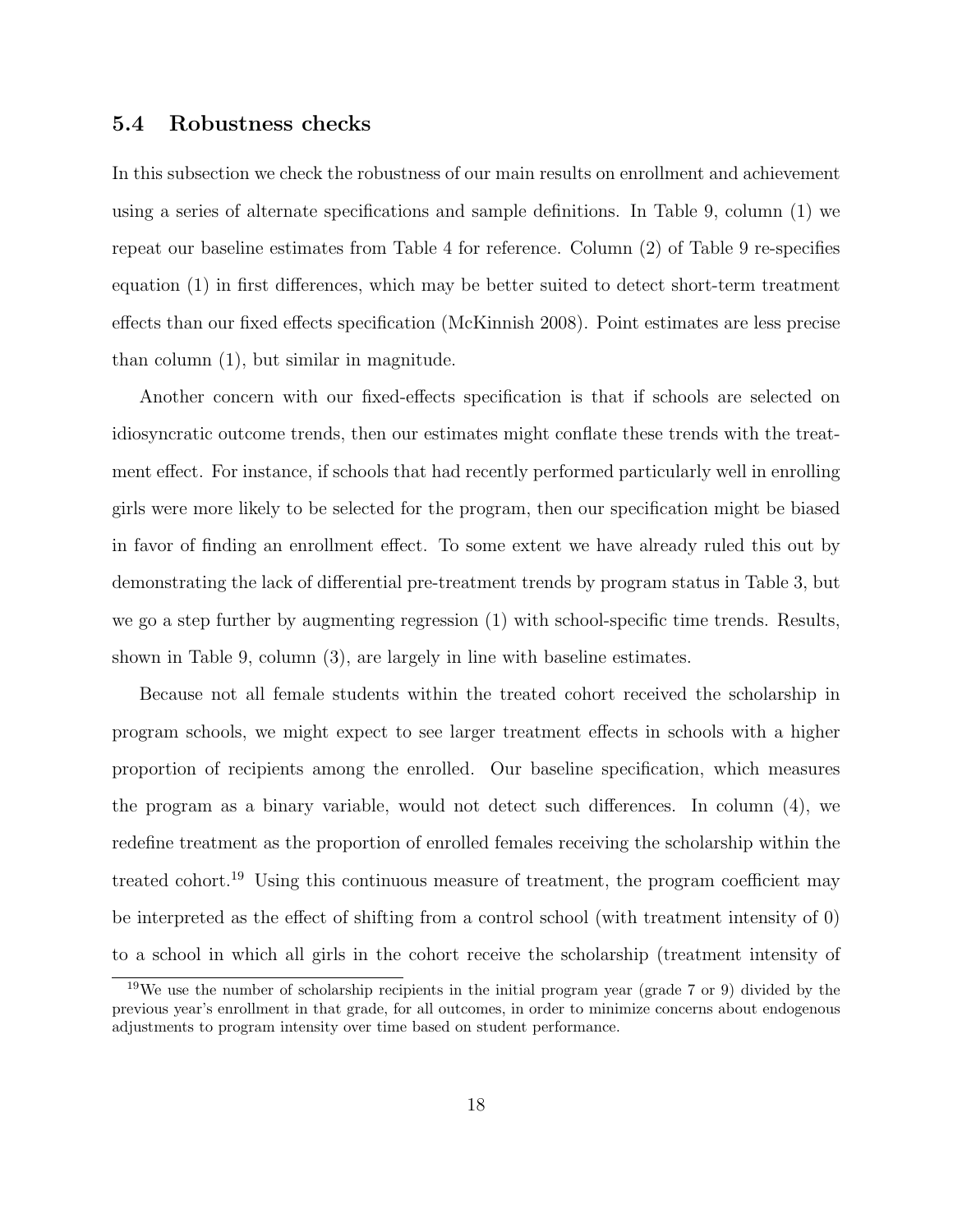1). Again, results are similar in magnitude to the binary version of treatment, although test score results lose statistical significance. The close correspondence between the coefficients on the binary and continuous versions of treatment is not surprising, given that the vast majority of enrolled girls in treated schools received the scholarship.

The remaining columns of Table [9](#page-38-0) use alternate sample definitions. In column (5), we include private schools in the sample, to capture any spillovers in program effects between public and private schools (Hsieh and Urquiola 2006). Column (6) includes Region 1 for similar reasons. Results are similar to the baseline in both cases.

Because all program schools are in Region 2, including schools from Regions 3-6 as controls risks introducing a large collection of dissimilar observations. We therefore include only schools from Region 2 in column (7), with the region's private schools also included in column (8).[20](#page-21-0) Results remain similar in magnitude to the baseline, with point estimates of grade 7 enrollment gains even larger than before (though not statistically different).

Finally, column (9) extends the enrollment data back to 1998, the earliest year available (exam data do not begin until 2003). Point estimates are again similar to the baseline, though less precise.

Overall, the main results are robust to a battery of checks, increasing our confidence in the initial estimates of program impact.

### 6 Conclusion

This paper has evaluated the impact of a scholarship program that alleviated informal school fees for girls in a subset of Gambian secondary schools. A unique feature of the program was its overlap with a government policy that eliminated formal fees for secondary school girls, allowing us to estimate the marginal effect of informal fee alleviation on student outcomes.

<span id="page-21-0"></span> $20$ The number of schools—and therefore clusters—remains at least 39 in these specifications, justifying continued use of clustered standard errors based on asymptotic theory.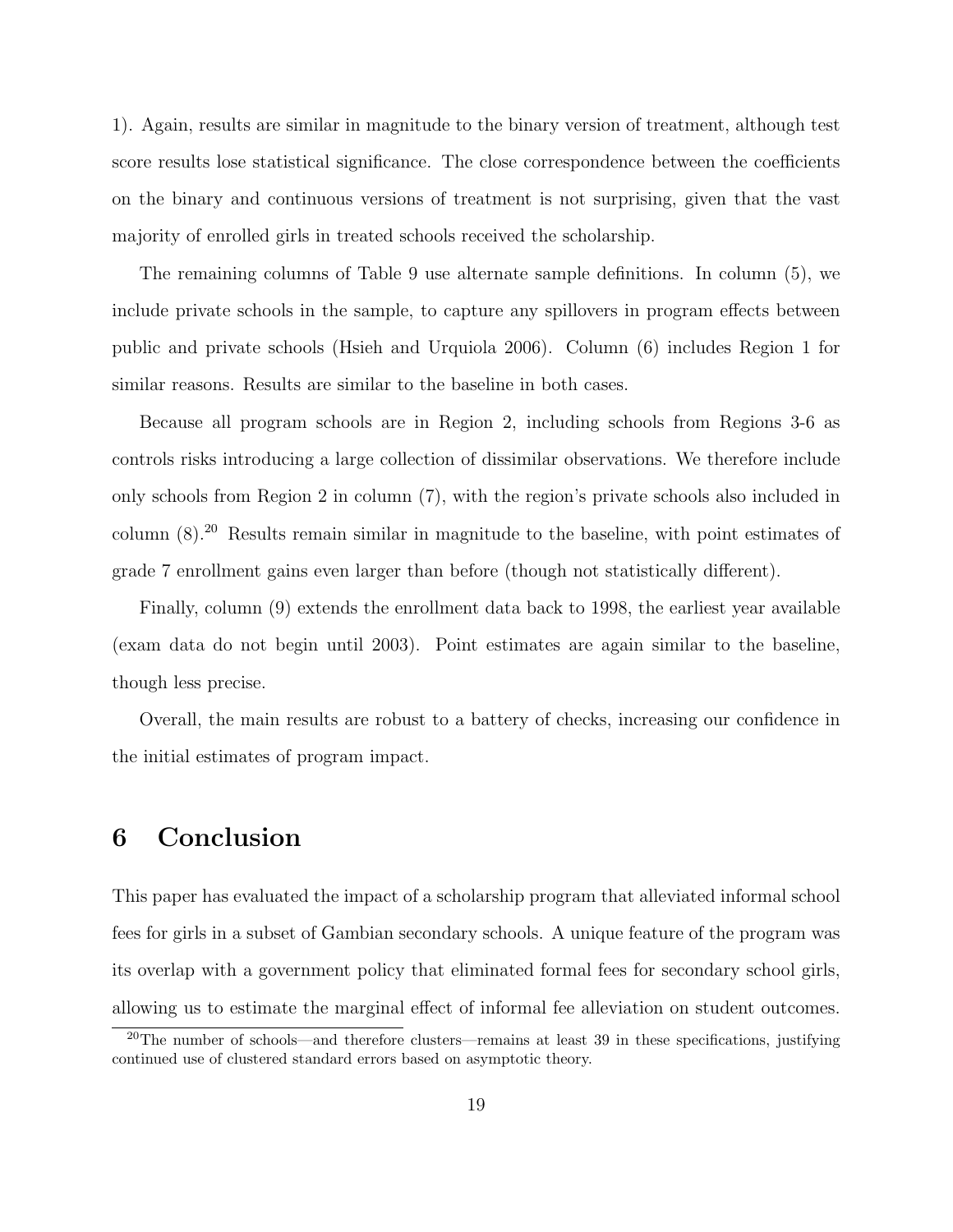Our difference-in-differences identification strategy relies on parallel paths for treated and control schools in the absence of the program, an assumption we support by documenting common outcome trends in the pre-treatment period. We find that the program increased female enrollment in grades 7-8 by 8-10 students per school, or 13-14% of the mean.

Not all of our results are encouraging, however. We find decreases in school quality, such as increased pupil-teacher ratios, suggesting that the inflow of students strained school resources. We also find that the program led to a decline in female test scores of .09 standard deviations. These results seem to support the contention of Banerjee, Cole, Duflo and Linden (2007, p. 1236), who wrote, "Ironically, the difficulty in improving the quality of education may in part be a by-product of the success in getting more children to attend school."

Closer inspection reveals a more nuanced picture, however. Test scores in the least advantaged schools did not fall. Girls who remained in 9th grade were 11 percentage points more likely to take the exit exam, without exerting less effort, demonstrating increased ambitions. These findings suggest that the tradeoff between school access and quality is not quite so stark, at least in the present context.<sup>[21](#page-22-0)</sup>

More broadly, our results point to the importance of informal fees in shaping education demand and the school environment in developing countries. In recent years, policymakers and external donors have placed greater emphasis on easing financial constraints on human capital investment by reducing formal school fees, and justifiably so. This study suggests that informal fees, which are often several times greater, also deserve increasing attention.

<span id="page-22-0"></span> $21$ The lack of a clear tradeoff between access and achievement in Gambian secondary schools was also a central conclusion of Blimpo et al. (2015).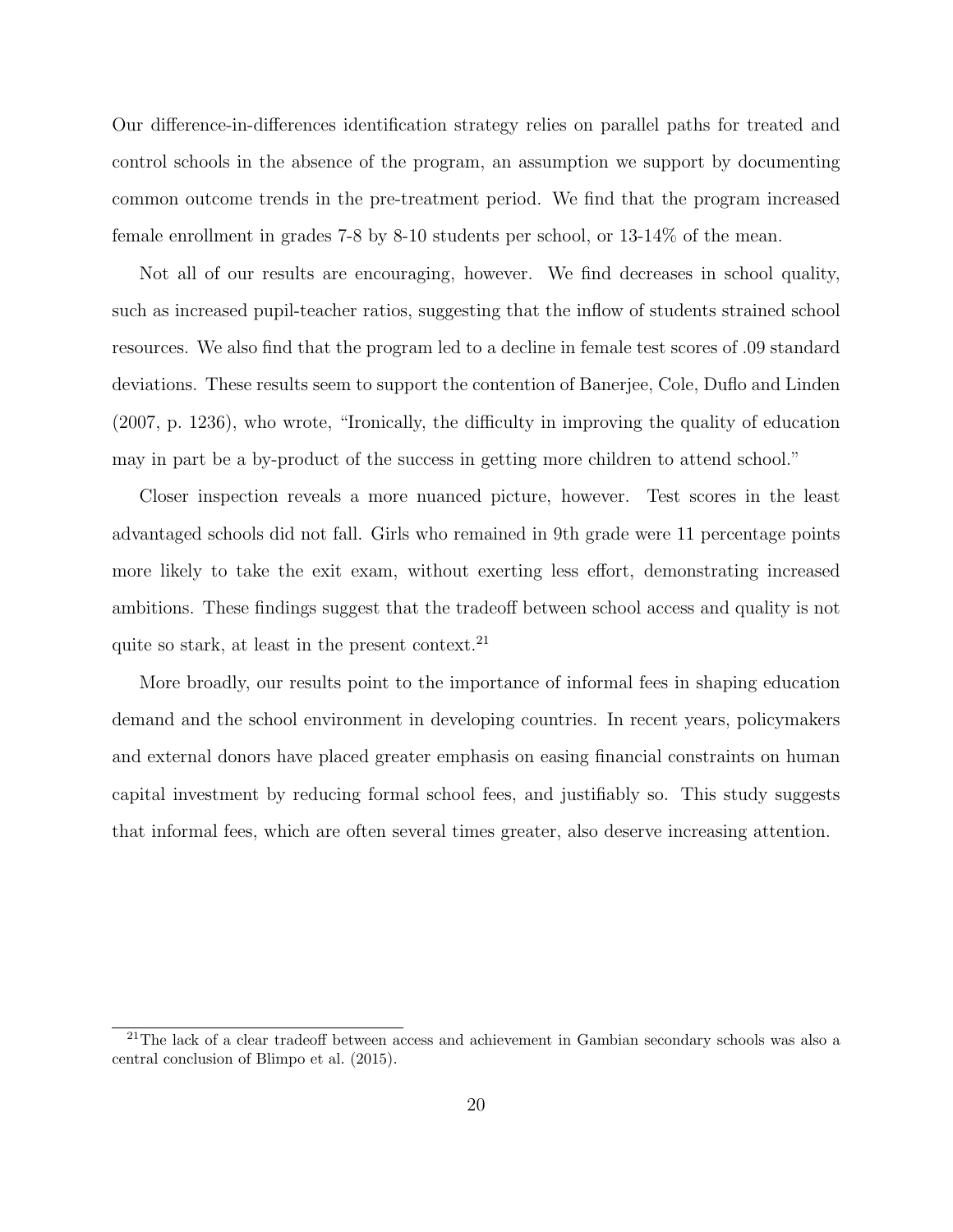### References

- Baird, Sarah, Craig McIntosh, and Berk Ozler, "Cash or Condition? Evidence from a Cash Transfer Experiment," Quarterly Journal of Economics, November 2011, 126 (4), 1709–1753.
- Banerjee, Abhijit V., Paul Glewwe, Shawn Powers, and Melanie Wasserman, "Expanding Access and Increasing Student Learning in Post-Primary Education in Developing Countries: A Review of the Evidence," April 2013.
- , Shawn Cole, Esther Duflo, and Leigh Linden, "Remedying Education: Evidence from Two Randomized Experiments in India," Quarterly Journal of Economics, 2007, 122 (3), 1235–1264.
- Begum, Lutfunnahar, Asadul Islam, and Russell Smyth, Girls' education, stipend programs and the effects on younger siblings' education, IZA Working Paper, 2012.
- Blimpo, Moussa, Ousman Gajigo, and Todd Pugatch, "Financial Constraints and Girls' Secondary Education: Evidence from School Fee Elimination in the Gambia," SSRN Scholarly Paper ID 2655078, Social Science Research Network, Rochester, NY September 2015.
- Chaudhury, Nazmul and Dilip Parajuli, "Conditional Cash Transfers and Female Schooling: The Impact of the Female School Stipend Programme on Public School Enrolments in Punjab, Pakistan," Applied Economics, November 2010, 42 (28-30), 3565–3583.
- Daly, Angela, "Barriers to participation and retention," Prepared for Gambia Ministry of Basic and Secondary Education March 2013.
- , Basiru Mbenga, and Alpha Camara, "Barriers to participation and retention: engaging and returning out of school children in the Gambia," Education 3-13, June 2014, pp. 1–16.
- Dee, Thomas S., "A Teacher like Me: Does Race, Ethnicity, or Gender Matter?," The American Economic Review, 2005, 95 (2), 158–165.
- Deininger, Klaus, "Does cost of schooling affect enrollment by the poor? Universal primary education in Uganda," Economics of Education review, 2003, 22 (3), 291–305.
- Duflo, Esther, Pascaline Dupas, and Michael Kremer, "Education, HIV, and early fertility: Experimental evidence from Kenya," Technical Report, National Bureau of Economic Research 2014.
- Education Watch, "The Impact of Informal School Fees on Family Expenditure," Technical Report October 2007.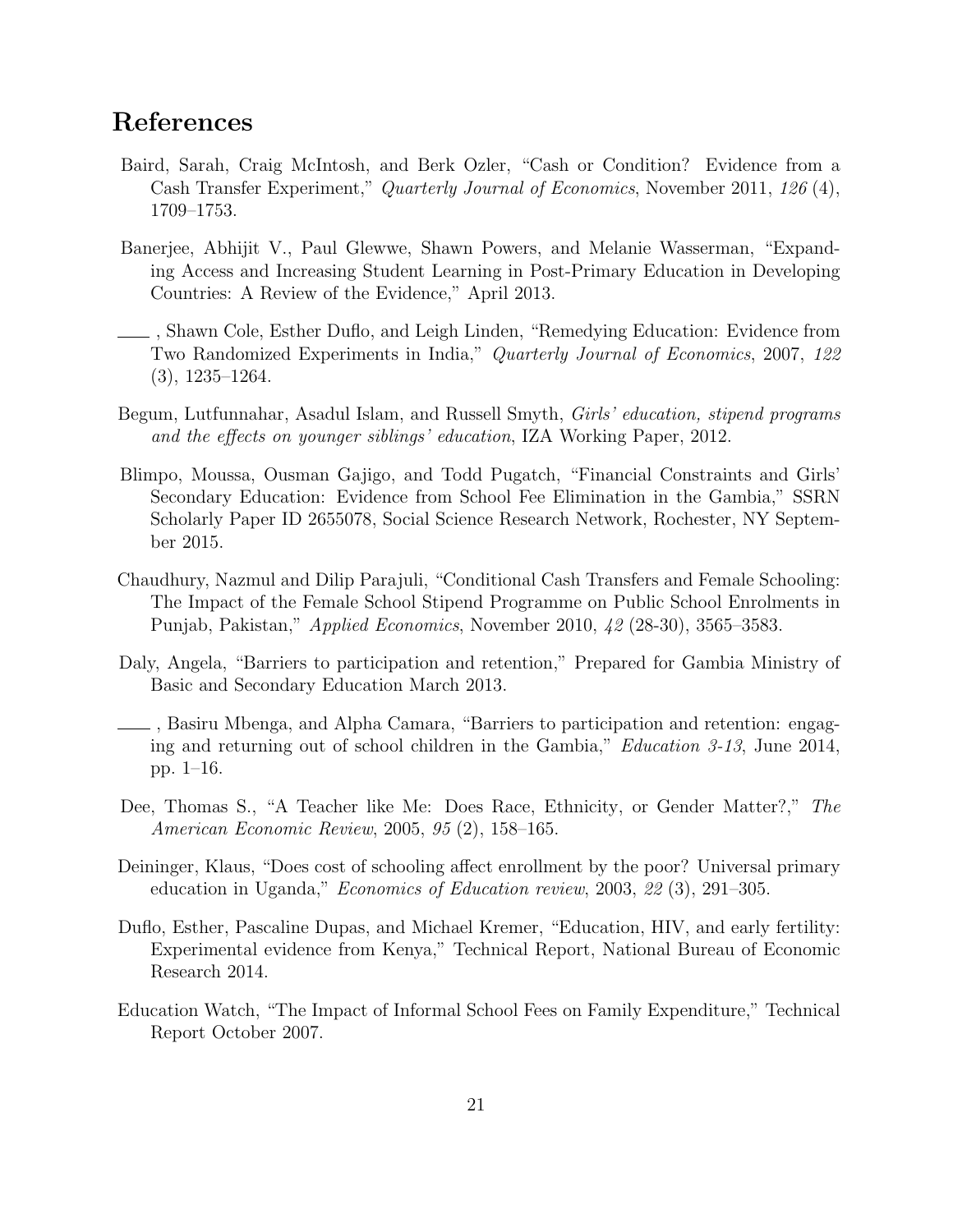- Filmer, Deon and Norbert Schady, "Getting Girls into School: Evidence from a Scholarship Program in Cambodia," Economic Development and Cultural Change, April 2008, 56 (3), 581–617.
- Gajigo, Ousman, "Closing the education gender gap: estimating the impact of girls' scholarship program in The Gambia," Education Economics, 2014, (ahead-of-print), 1–22.
- Hsieh, Chang-Tai and Miguel Urquiola, "The effects of generalized school choice on achievement and stratification: Evidence from Chile's voucher program," Journal of public Economics, 2006, 90 (8), 1477–1503.
- Kattan, Raja Bentaouet and Nicholas Burnett, User Fees in Primary Education, The World Bank 1818 H Street, NW Washington, DC 20433 USA, July 2004.
- Kazianga, Harounan, Dan Levy, Leigh L. Linden, and Matt Sloan, "The Effects of 'Girl-Friendly' Schools: Evidence from the BRIGHT School Construction Program in Burkina Faso," American Economic Journal: Applied Economics, July 2013, 5 (3), 41–62.
- Kim, Jooseop, Harold Alderman, and Peter F. Orazem, "Can Private School Subsidies Increase Enrollment for the Poor? The Quetta Urban Fellowship Program," World Bank Economic Review, September 1999, 13 (3), 443–465.
- $\ldots$ , and  $\ldots$ , "Evaluation of the Balochistan Rural Girls' Fellowship Program-Will rural families pay to send girls to school?," 1999.
- Kremer, Michael, Edward Miguel, and Rebecca Thornton, "INCENTIVES TO LEARN," The Review of Economics and Statistics, August 2009, 91 (3), 437–456.
- Lincove, Jane Arnold, "Determinants of schooling for boys and girls in Nigeria under a policy of free primary education," Economics of Education Review, 2009, 28 (4), 474–484.
- Lucas, Adrienne M. and Isaac M. Mbiti, "Access, Sorting, and Achievement: The Short-Run Effects of Free Primary Education in Kenya," American Economic Journal: Applied Economics, October 2012, 4 (4), 226–253.
- McKinnish, Terra, "Panel data models and transitory fluctuations in the explanatory variable," Advances in Econometrics, 2008, 21, 335–358.
- Morgan Borszcz Consulting LLC, "Building on Investments in Local Capacity: Reflections on the Ambassadors Girls Scholarship Program," Technical Report February 2012.
- Muralidharan, Karthik and Ketki Sheth, "Bridging Education Gender Gaps in Developing Countries: The Role of Female Teachers," Working Paper 19341, National Bureau of Economic Research September 2013.
- and Nishith Prakash, "Cycling to School: Increasing Secondary School Enrollment for Girls in India," Technical Report, National Bureau of Economic Research 2013.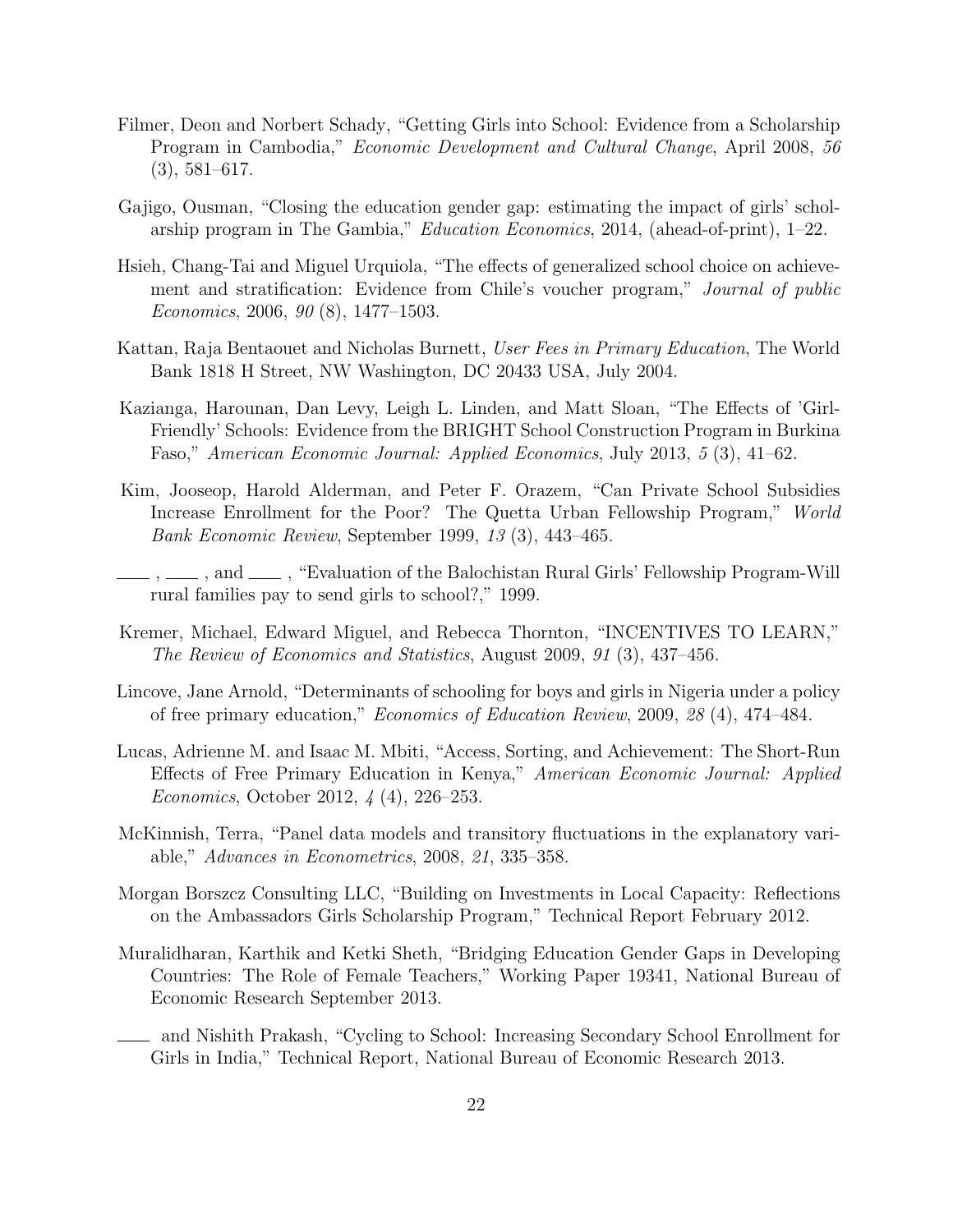- Pritchett, Lant, The Rebirth of Education: Schooling Ain't Learning, Washington, D.C: Center for Global Development, October 2013.
- Pugatch, Todd and Elizabeth Schroeder, "Incentives for teacher relocation: Evidence from the Gambian hardship allowance," Economics of Education Review, August 2014, 41, 120–136.
- and  $\equiv$ , "Teacher Pay and Student Performance: Evidence from the Gambian Hardship Allowance," IZA Discussion Paper 8621, Institute for the Study of Labor (IZA) November 2014.
- Wiener, Karen, "School Fee Abolition: Parents' Perspectives," Technical Report, USAID 2010.

World Bank, "World Development Indicators," Technical Report, World Bank 2015.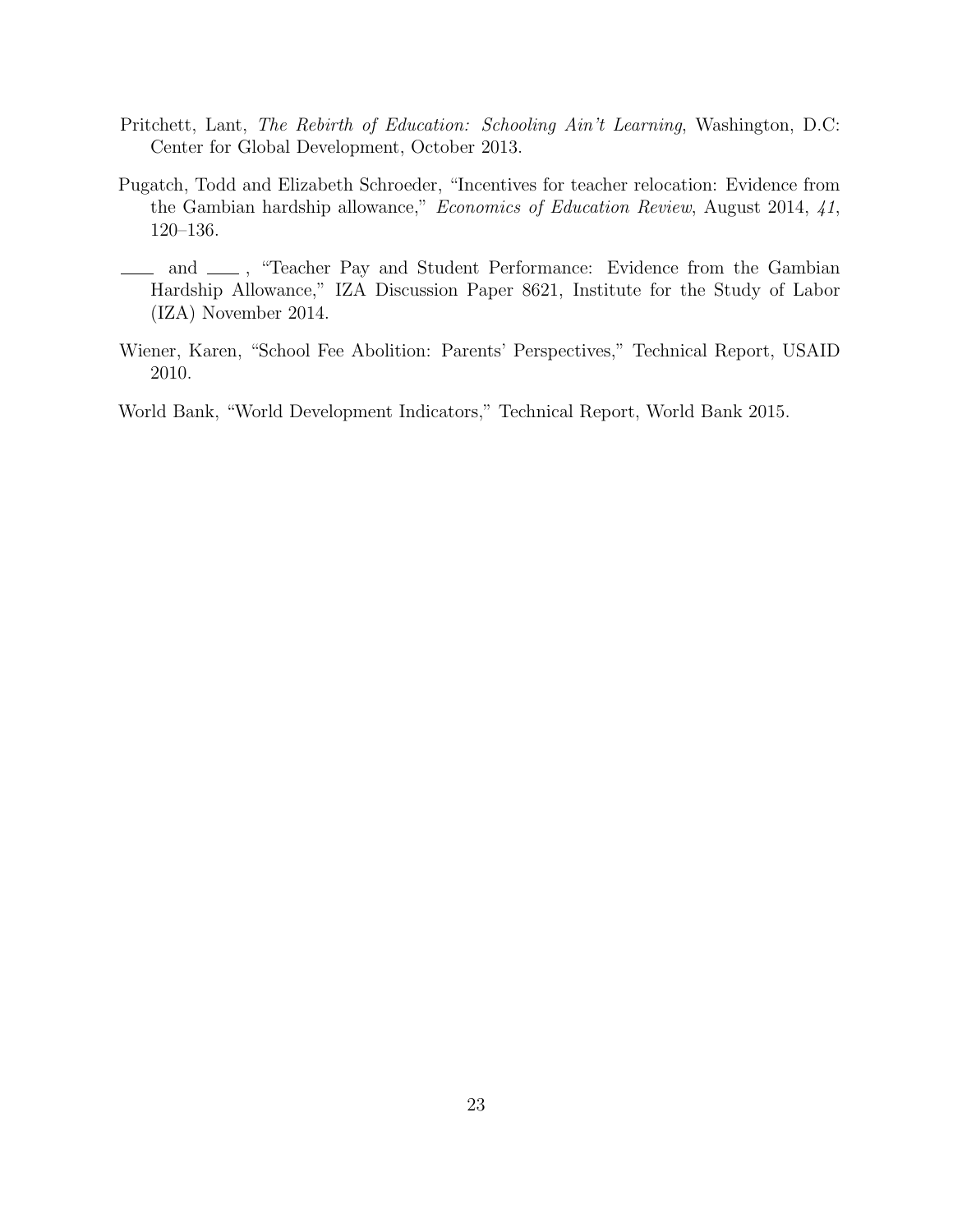### Figure 1: Program Maps

#### (a) Gambia AGSP and non-AGSP Schools

<span id="page-26-1"></span><span id="page-26-0"></span>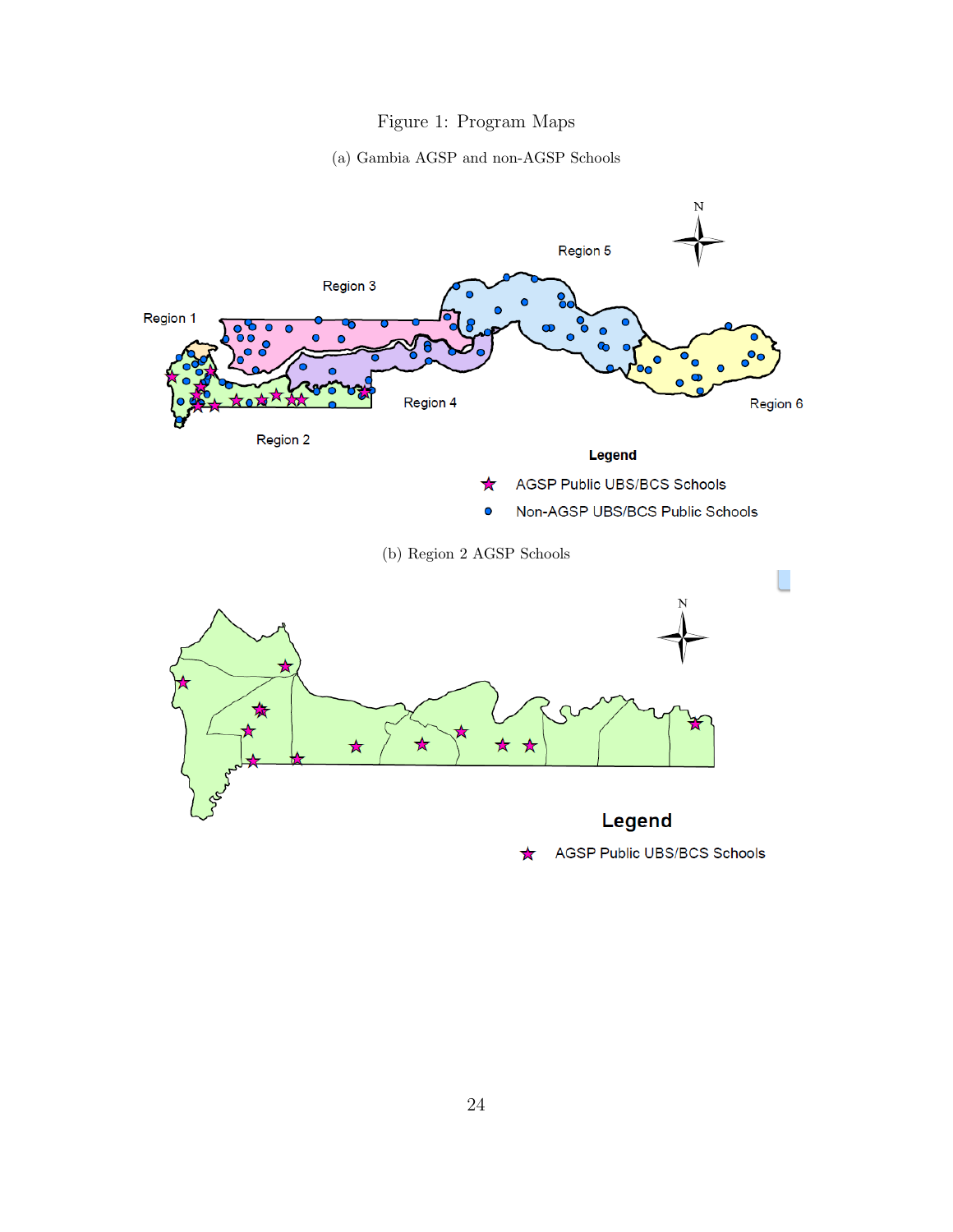<span id="page-27-0"></span>

Figure 2: Count of UBS/BCS Schools by AGSP Assignment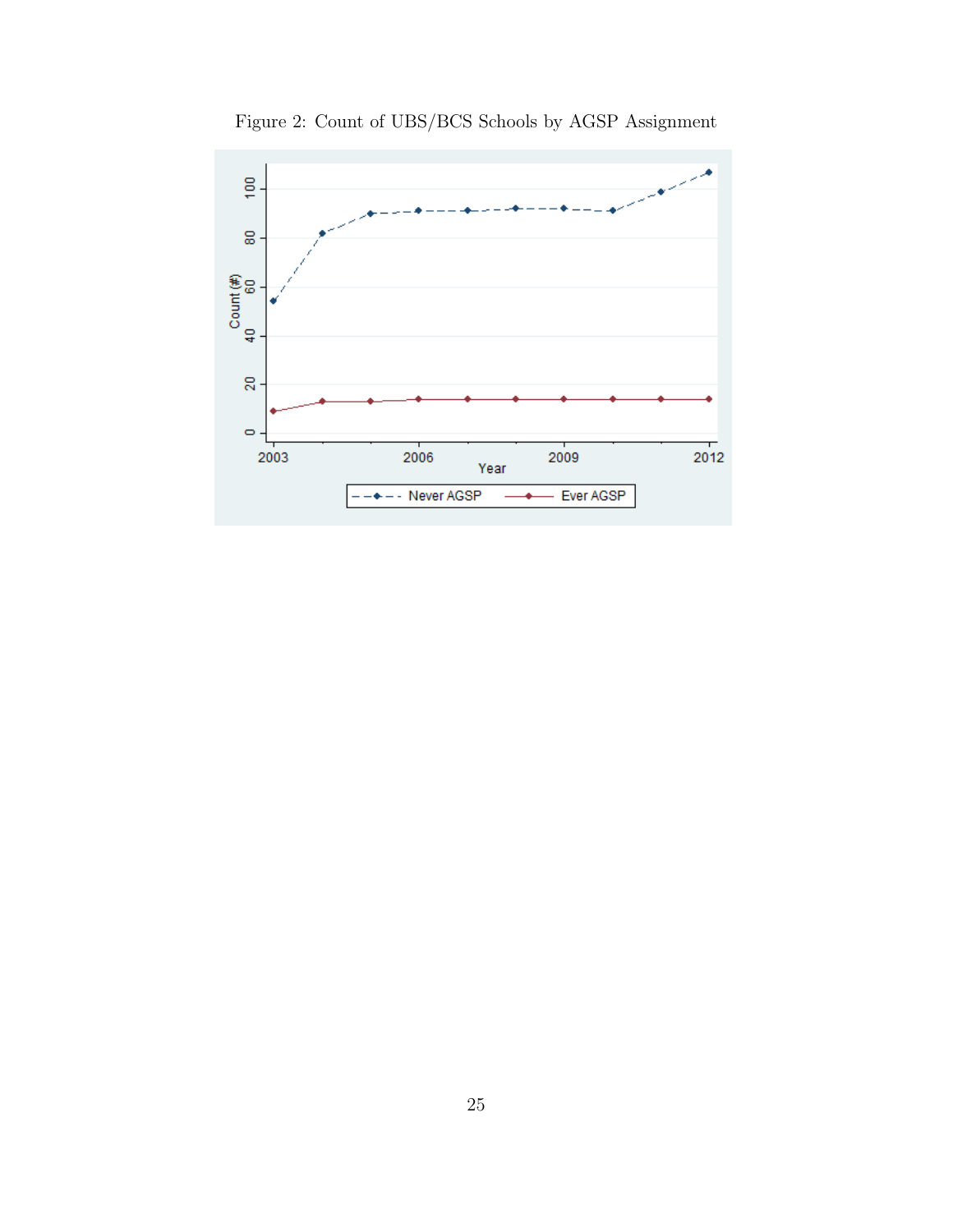<span id="page-28-0"></span>

### <span id="page-28-1"></span>Figure 3: School Outcomes by AGSP Assignment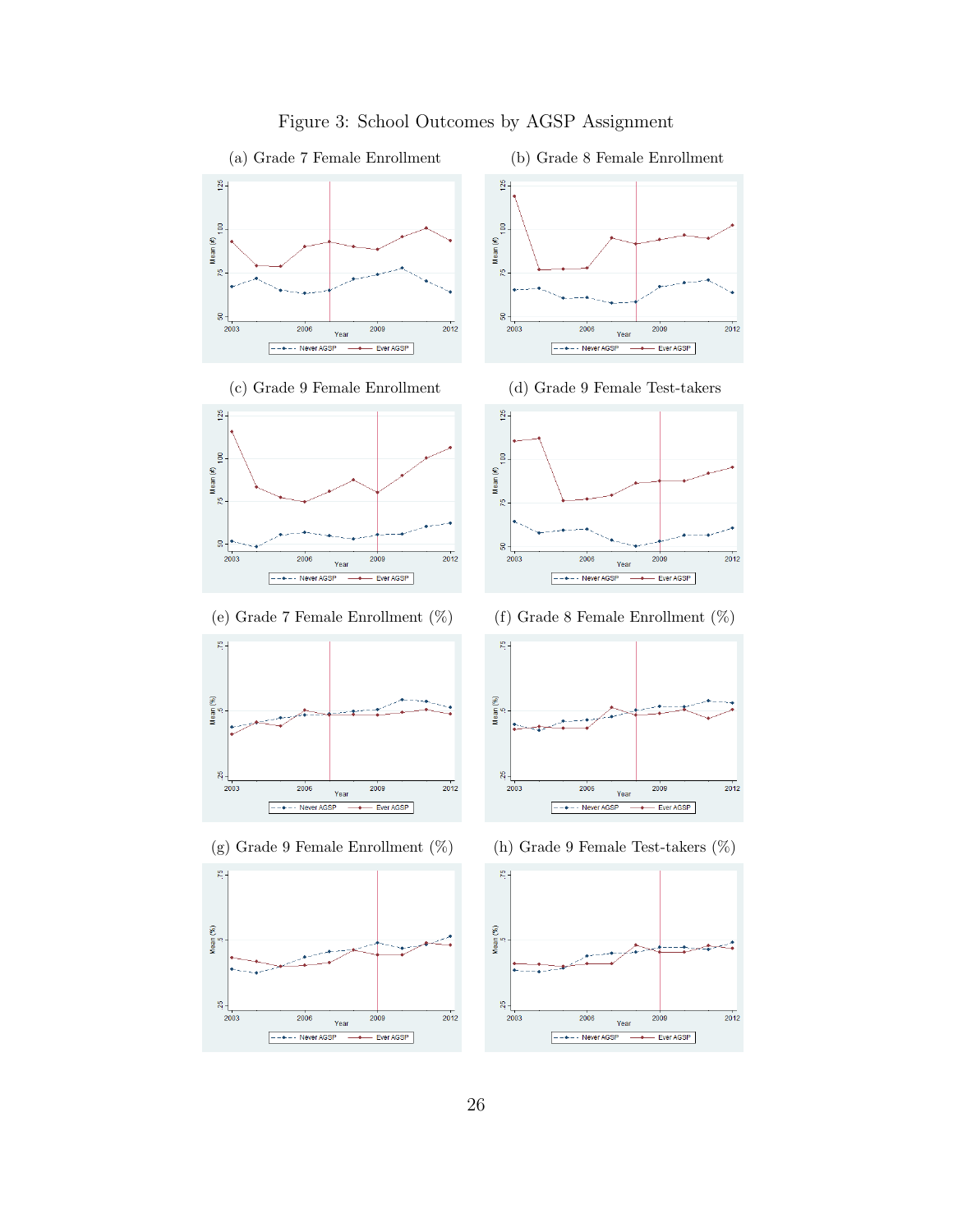Figure 4: Student Outcomes by AGSP Assignment

<span id="page-29-0"></span>

(a) Mean Female Math Test Scores

(b) Mean Female English Test Scores

<span id="page-29-1"></span>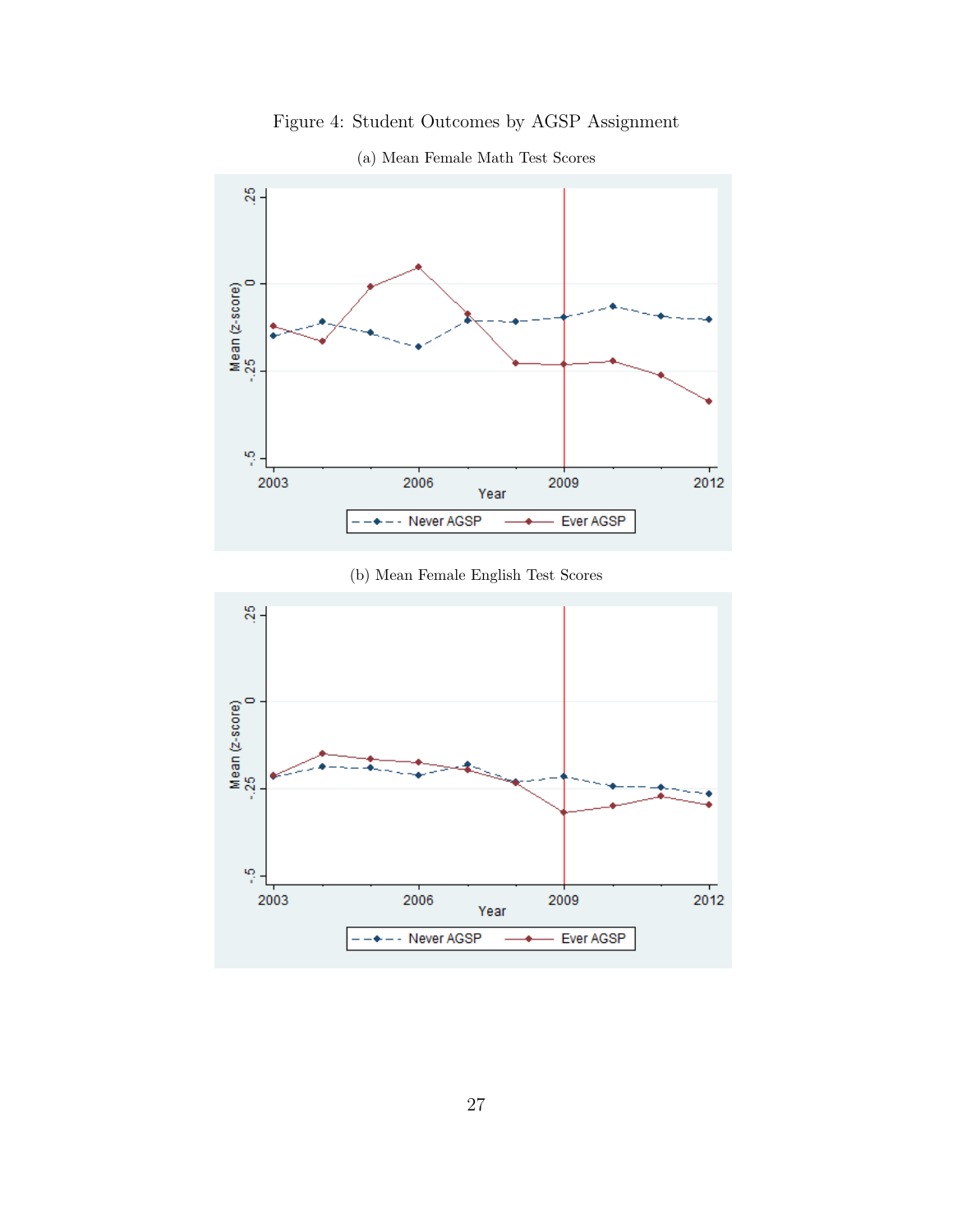<span id="page-30-1"></span><span id="page-30-0"></span>

|                          |        | Never AGSP |         |                  | Ever AGSP |         | Difference              |
|--------------------------|--------|------------|---------|------------------|-----------|---------|-------------------------|
|                          | N      | Mean       | Std Dev | N                | Mean      | Std Dev |                         |
|                          | (1)    | (2)        | (3)     | $\left(4\right)$ | (5)       | (6)     | $\left( 7\right)$       |
| Female Enrollment        |        |            |         |                  |           |         |                         |
| Grade 7                  | 317    | 66.8       | 57.7    | 49               | 84.8      | 56.7    | $-17.96**$              |
| Grade 8                  | 317    | 63.1       | 58.9    | 49               | 85.1      | 54.9    | $-21.95^{\ast\ast\ast}$ |
| Grade 9                  | 317    | 53.3       | 62.9    | 49               | 85.1      | 60.5    | $-31.8***$              |
| Female Enrollment $(\%)$ |        |            |         |                  |           |         |                         |
| Grade 7                  | 314    | 0.47       | 0.09    | 49               | 0.46      | 0.07    | 0.01                    |
| Grade 8                  | 309    | 0.45       | 0.10    | 49               | 0.43      | 0.05    | 0.02                    |
| Grade 9                  | 279    | 0.40       | 0.11    | 44               | 0.41      | 0.07    | $-0.01$                 |
| Female Test-takers       |        |            |         |                  |           |         |                         |
| Grade 9                  | 268    | 60.2       | 60.5    | 44               | 90.9      | 48.7    | $-30.73***$             |
| Grade 9 $(\%)$           | 268    | 0.40       | 0.09    | 44               | 0.41      | 0.06    | 0.004                   |
| Female Test Scores       |        |            |         |                  |           |         |                         |
| Math                     | 15,740 | $-0.15$    | 0.61    | 3,948            | $-0.06$   | 0.81    | $-0.09***$              |
| English                  | 15,745 | $-0.19$    | 0.66    | 3,946            | $-0.17$   | 0.67    | $0.02*$                 |

Table 1: Non-AGSP and AGSP Outcomes

| (a) Pre-treatment Periods Only |  |
|--------------------------------|--|

#### (b) All Time Periods

<span id="page-30-2"></span>

|                          |                   | Never AGSP        |                   |                  | Ever AGSP |         | Difference        |
|--------------------------|-------------------|-------------------|-------------------|------------------|-----------|---------|-------------------|
|                          | N                 | Mean              | Std Dev           | N                | Mean      | Std Dev |                   |
|                          | $\left( 1\right)$ | $\left( 2\right)$ | $\left( 3\right)$ | $\left(4\right)$ | (5)       | (6)     | $\left( 7\right)$ |
| Female Enrollment        |                   |                   |                   |                  |           |         |                   |
| Grade 7                  | 889               | 69.1              | 59.1              | 133              | 90.4      | 67.2    | $-21.24***$       |
| Grade 8                  | 889               | 64.1              | 58.0              | 133              | 91.9      | 66.3    | $-27.76***$       |
| Grade 9                  | 889               | 55.7              | 59.5              | 133              | 88.7      | 65.4    | $-32.95***$       |
| Female Enrollment $(\%)$ |                   |                   |                   |                  |           |         |                   |
| Grade 7                  | 886               | 0.50              | 0.09              | 133              | 0.48      | 0.07    | 0.02              |
| Grade 8                  | 871               | 0.49              | 0.10              | 133              | 0.47      | 0.07    | 0.02              |
| Grade 9                  | 834               | 0.46              | 0.11              | 127              | 0.44      | 0.07    | 0.01              |
| Female Test-takers       |                   |                   |                   |                  |           |         |                   |
| Grade 9                  | 807               | 56.9              | 55.6              | 127              | 89.1      | 59.5    | $-32.26***$       |
| Grade 9 $(\%)$           | 807               | 0.45              | 0.10              | 127              | 0.44      | 0.07    | 0.01              |
| Female Test Scores       |                   |                   |                   |                  |           |         |                   |
| Math                     | 44,635            | $-0.11$           | 0.72              | 10,979           | $-0.17$   | 0.69    | $0.06^{***}\,$    |
| English                  | 44,639            | $-0.22$           | 0.71              | 11,122           | $-0.24$   | 0.67    | $0.02***$         |

Unit of observation is school-year for all variables excepts test scores, which use student records. Sample includes public AGSP school and all public non-AGSP schools in Regions 2-6. \* significant at 10%; \*\* significant at 5%; \*\*\* significant at 1%.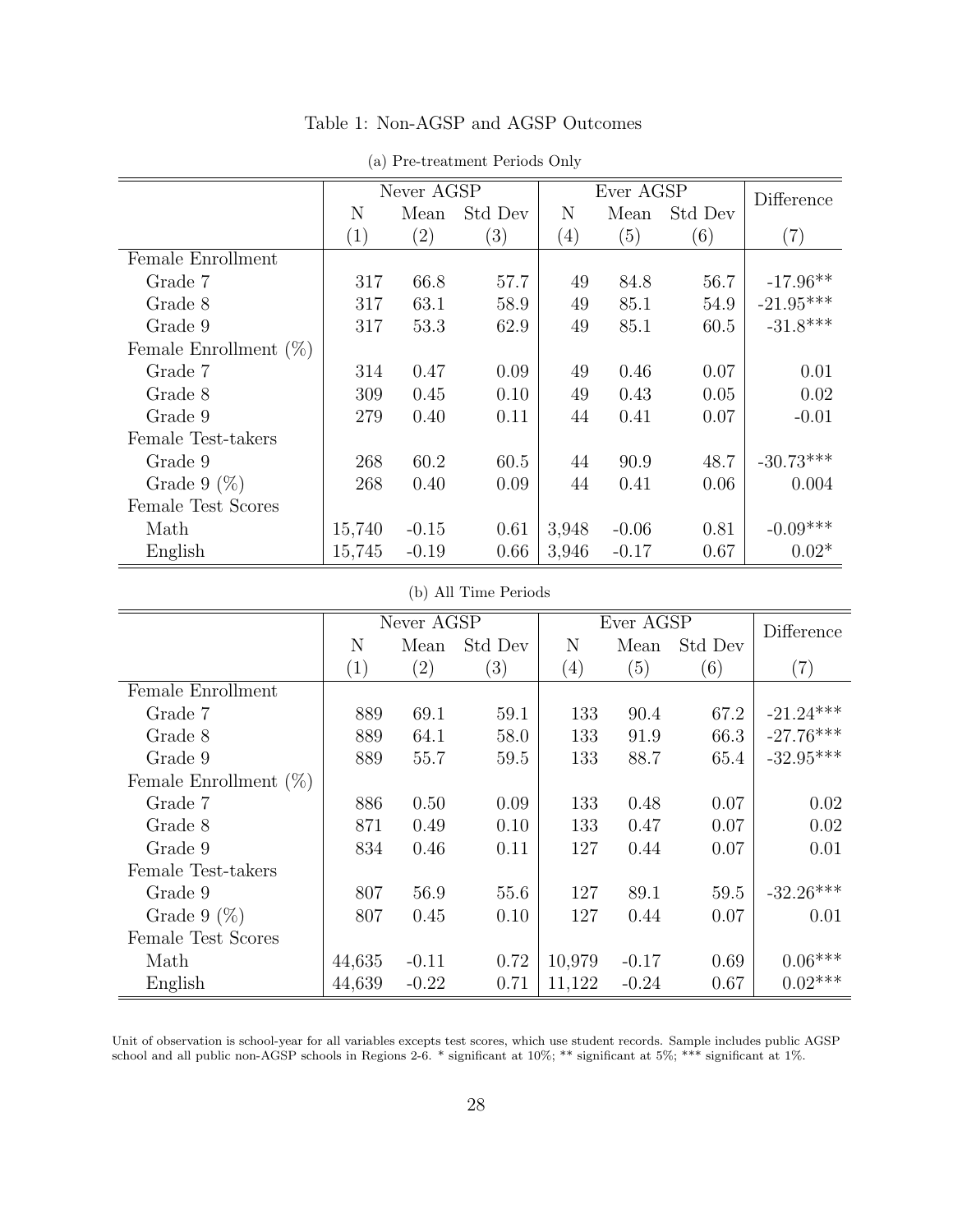<span id="page-31-0"></span>

|                          |                   |                   | Ever AGSP: Treatment Years Only |
|--------------------------|-------------------|-------------------|---------------------------------|
|                          | N                 | Mean              | Std Dev                         |
|                          | $\left( 1\right)$ | $\left( 2\right)$ | $\left(3\right)$                |
| Female Enrollment        |                   |                   |                                 |
| Grade 7                  | 11                | 81.6              | 66.6                            |
| Grade 8                  | 11                | 80.4              | 65.3                            |
| Grade 9                  | 14                | 79.9              | 63.2                            |
| Female Recipients        |                   |                   |                                 |
| Grade 7                  | 11                | 68.4              | 29.5                            |
| Grade 8                  | 11                | 69.7              | 29.7                            |
| Grade 9                  | 14                | 62.4              | 35.1                            |
| Female Recipients $(\%)$ |                   |                   |                                 |
| Grade 7                  | 11                | 0.84              | 0.36                            |
| Grade 8                  | 11                | 0.87              | 0.36                            |
| Grade 9                  | 13                | 0.74              | 0.19                            |

Table 2: AGSP School Characteristics

Sample includes public AGSP schools in treated years only. Female recipient percentage weighted by female enrollment.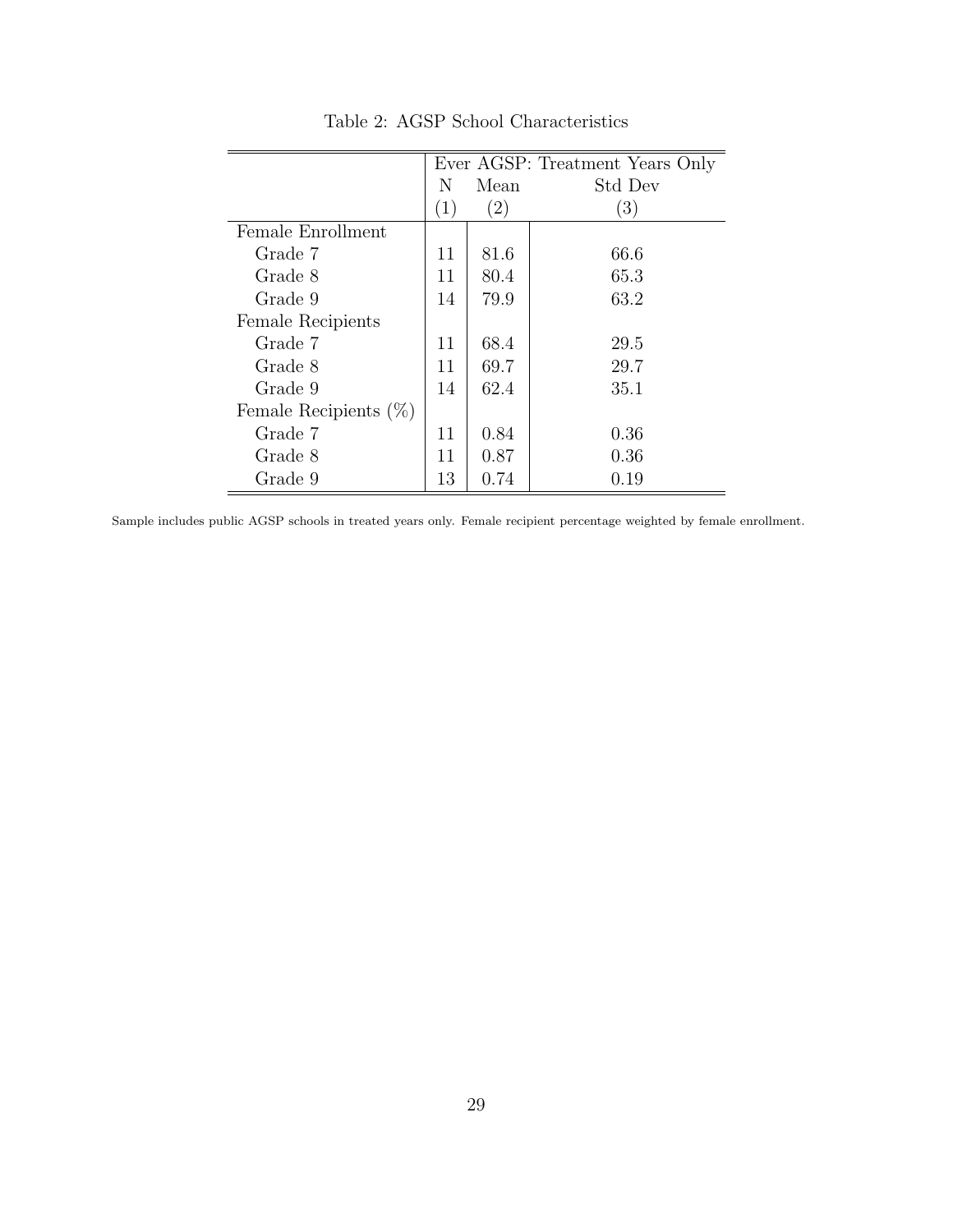#### Table 3: Pre-treatment Trends

#### (a) Enrollment

<span id="page-32-1"></span><span id="page-32-0"></span>

| Outcome        |                  |                   |                   | female enrollment |              |               |
|----------------|------------------|-------------------|-------------------|-------------------|--------------|---------------|
| Units          |                  | level             |                   |                   | proportion   |               |
| Grade          | Grade 7          | Grade 8           | Grade 9           | Grade 7           | Grade 8      | Grade 9       |
| Sample         | 2003-2006        | 2003-2007         | 2003-2008         | 2003-2006         | 2003-2007    | 2003-2008     |
|                | $\left(1\right)$ | $\left( 2\right)$ | $\left( 3\right)$ | $\left(4\right)$  | (5)          | (6)           |
| time           | $-0.1$           | $-0.4$            | 2.2               | 0.01              | 0.01         | 0.01          |
|                | (1.6)            | (1.1)             | $(1.3)^{*}$       | $(0.006)$ **      | $(0.004)$ ** | $(0.004)$ *** |
| time * program | 6.0              | 0.9               | $-1.6$            | 0.01              | 0.01         | $-0.01$       |
|                | (4.4)            | (3.0)             | (2.8)             | (0.01)            | (0.01)       | (0.01)        |
| $\overline{N}$ | 366              | 471               | 577               | 363               | 463          | 534           |
| $R^2$          | 0.02             | 0.00              | 0.02              | 0.45              | 0.44         | 0.47          |
| Mean outcome   | 69.2             | 65.3              | 57.6              | 0.47              | 0.46         | 0.44          |

#### (b) Grade 9 exam

<span id="page-32-2"></span>

|                |                   | female test-takers |                  | scores           |         |         |
|----------------|-------------------|--------------------|------------------|------------------|---------|---------|
|                | level             | proportion         | Math $&$ English | Math             | English | Core    |
|                | $\left( 1\right)$ | (2)                | $\left(3\right)$ | $\left(4\right)$ | (5)     | (6)     |
| time           | $-1.7$            | 0.01               | $-0.01$          | $-0.01$          | $-0.01$ | $-0.01$ |
|                | $(1.0)^{*}$       | $(0.003)$ ***      | (0.01)           | (0.01)           | (0.01)  | (0.01)  |
| time * program | 1.2               | 0.003              | $-0.004$         | 0.001            | $-0.01$ | $-0.01$ |
|                | (2.4)             | (0.01)             | (0.02)           | (0.03)           | (0.02)  | (0.03)  |
| $\overline{N}$ | 516               | 69,952             | 30,603           | 30,603           | 30,603  | 30,423  |
| $R^2$          | 0.02              | 0.01               | 0.12             | 0.10             | 0.11    | 0.15    |
| Mean outcome   | 61.2              | 0.44               | $-0.19$          | $-0.12$          | $-0.20$ | $-0.24$ |

Sample is annual public school panel (Panel (a) and Panel (b), column 1) or Grade 9 student records (Panel (b) columns 2-6), Regions 2-6. All regressions include school fixed effects. Regressions for enrollment proportion weighted by enrollment. Outcome in Panel (b), column 2 is dummy variable for female. Standard errors clustered by school. \* significant at 10%; \*\* significant at 5%; \*\*\* significant at 1%.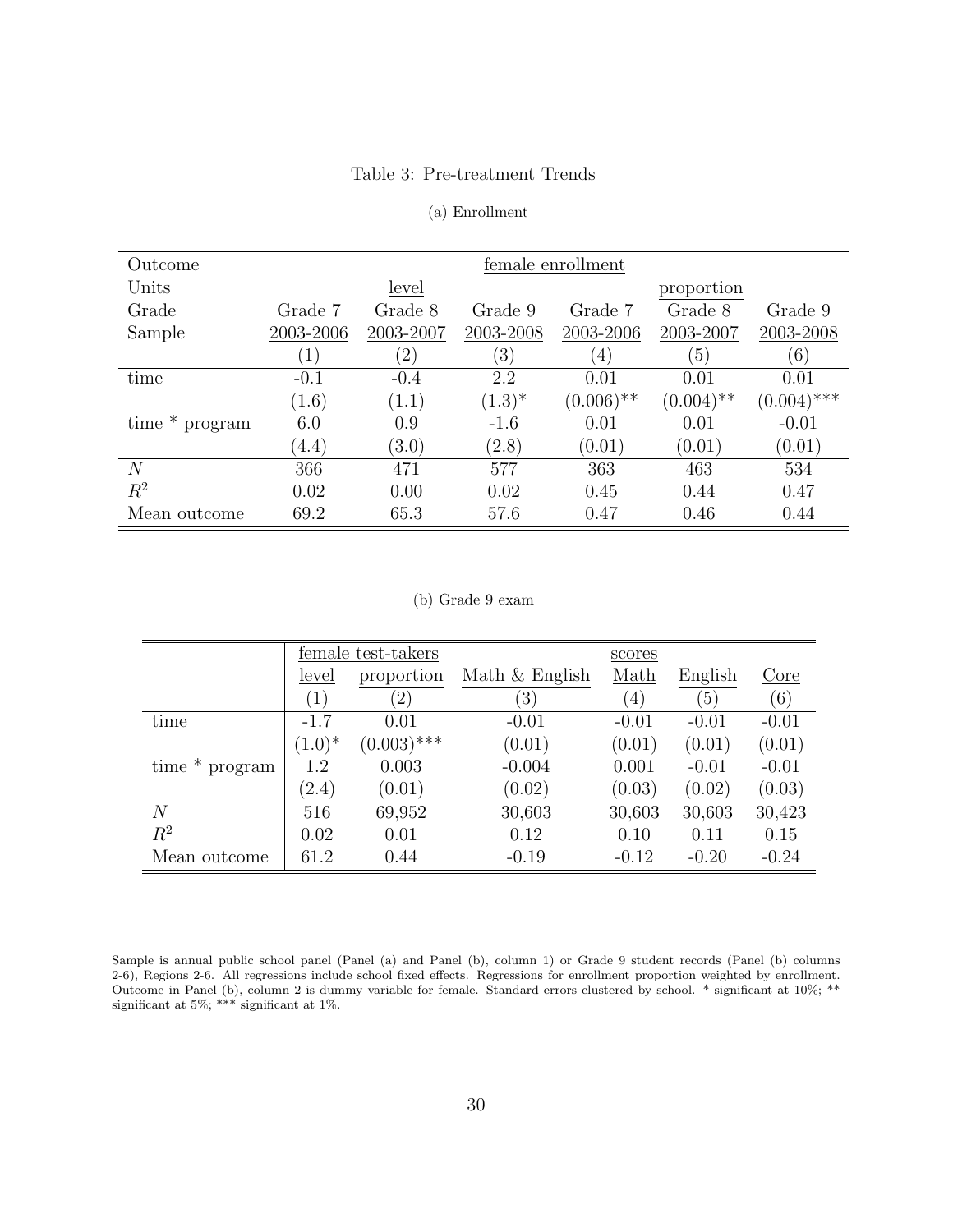#### Table 4: Treatment Effects

#### (a) Enrollment

<span id="page-33-1"></span>

| Outcome                     |                  |               |                  | female enrollment |                  |          |
|-----------------------------|------------------|---------------|------------------|-------------------|------------------|----------|
| Units                       |                  | level         |                  |                   | proportion       |          |
| Grade                       | Grade 7          | Grade 8       | Grade 9          | Grade 7           | Grade 8          | Grade 9  |
|                             | $\left(1\right)$ | $^{\prime}2)$ | $\left(3\right)$ | $\left( 4\right)$ | $\left(5\right)$ | (6)      |
| treatment                   | 10.5             | 8.7           | $-7.5$           | 0.02              | 0.01             | $-0.02$  |
|                             | $(4.1)$ **       | $(3.7)$ **    | (6.5)            | (0.01)            | (0.01)           | (0.01)   |
| $\overline{N}$              | 1,022            | 1,022         | 1,022            | 1,019             | 1,004            | 961      |
| $R^2$                       | 0.04             | 0.06          | 0.06             | 0.41              | 0.41             | 0.45     |
| Mean outcome                | 71.9             | 67.7          | 60.0             | 0.49              | 0.49             | 0.46     |
| Effect size as $\%$ of mean | 14.7%            | 12.8%         | $-12.5\%$        | $3.4\%$           | $2.6\%$          | $-3.9\%$ |

#### (b) Grade 9 exam

<span id="page-33-0"></span>

|              |                  | female test-takers |                  | scores  |                  |         |
|--------------|------------------|--------------------|------------------|---------|------------------|---------|
|              | level            | proportion         | Math $&$ English | Math    | English          | Core    |
|              | $\left(1\right)$ | $^{\prime}2)$      | $\left(3\right)$ | (4)     | $\left(5\right)$ | (6)     |
| treatment    | 4.2              | 0.001              | $-0.09$          | $-0.06$ | $-0.09$          | $-0.05$ |
|              | (5.4)            | (0.01)             | $(0.05)^*$       | (0.08)  | $(0.03)$ ***     | (0.06)  |
| N            | 934              | 121,413            | 55,398           | 55,398  | 55,398           | 55,113  |
| $R^2$        | 0.03             | 0.01               | 0.09             | 0.09    | 0.09             | 0.11    |
| Mean outcome | 61.3             | 0.46               | $-0.21$          | $-0.12$ | $-0.22$          | $-0.24$ |

Sample is annual public school panel (Panel (a) and Panel (b), column 1) or Grade 9 student records (Panel (b) columns 2-6), Regions 2-6. All regressions include school and year fixed effects. Regressions for enrollment proportion weighted by enrollment. Outcome in Panel (b), column 2 is dummy variable for female. Standard errors clustered by school. \* significant at 10%; \*\* significant at 5%; \*\*\* significant at 1%.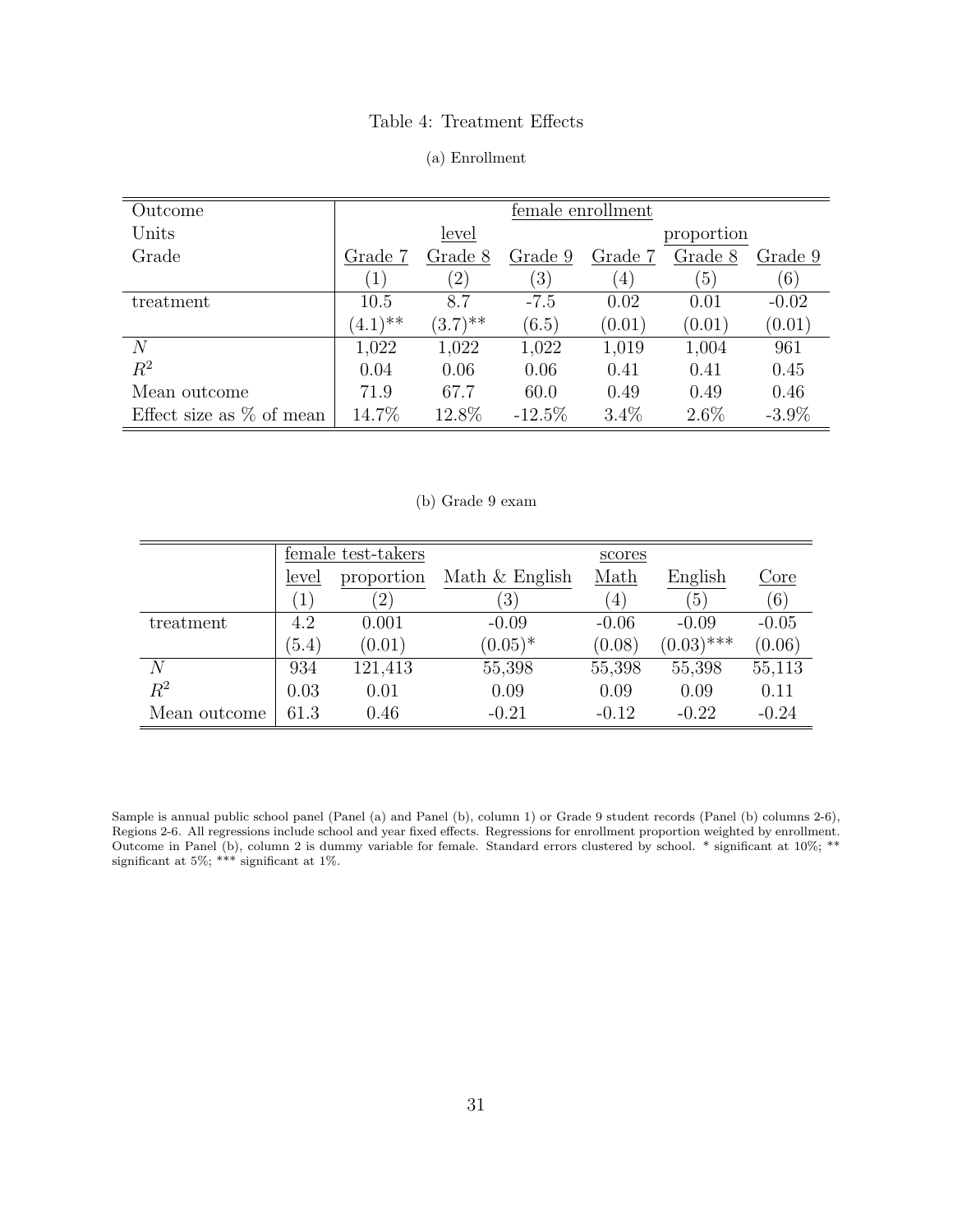| Outcome                   |                 |                              |                                                                 |                                         | <u>nemlome</u>                         |                                                                                              |                                                |                                                                                                                      |                                                                                          |                                                    | Math & English                            |                                                                                      |
|---------------------------|-----------------|------------------------------|-----------------------------------------------------------------|-----------------------------------------|----------------------------------------|----------------------------------------------------------------------------------------------|------------------------------------------------|----------------------------------------------------------------------------------------------------------------------|------------------------------------------------------------------------------------------|----------------------------------------------------|-------------------------------------------|--------------------------------------------------------------------------------------|
| Grade                     |                 | Grade 7                      |                                                                 |                                         |                                        |                                                                                              |                                                |                                                                                                                      |                                                                                          |                                                    |                                           |                                                                                      |
|                           | $\widehat{L}$   | $\left( \frac{2}{2} \right)$ | $\frac{2}{1.7}$<br>$\frac{1}{2}$<br>$\frac{1}{2}$               |                                         | Grade 8<br>(5)<br>10.2<br>10.2         | $\widehat{\mathfrak{S}}$                                                                     |                                                | $\begin{array}{r} \underline{\text{Grade 9}}\\ \underline{(8)}\\ \underline{-17.1}\\ \underline{17.1}\\ \end{array}$ |                                                                                          |                                                    | Grade 9<br>(11)<br>(0.10<br>(0.05)**      |                                                                                      |
| treatment                 | 12.3            | 15.1                         |                                                                 |                                         |                                        |                                                                                              |                                                |                                                                                                                      |                                                                                          |                                                    |                                           |                                                                                      |
|                           | $(4.9)$ **      | $(5.9)$ **                   |                                                                 | $\frac{(4)}{10.6}$<br>(3.8)***          |                                        | $\frac{6}{6.5}$                                                                              | $\frac{(7)}{12.9}$<br>(8.0)                    |                                                                                                                      | $\frac{(9)}{13.7}$<br>(11.3)                                                             | $\frac{(10)}{-0.12}$<br>(0.05)**                   |                                           | $\frac{(12)}{0.01}$                                                                  |
| reatment interacted with: |                 |                              |                                                                 |                                         |                                        |                                                                                              |                                                |                                                                                                                      |                                                                                          |                                                    |                                           |                                                                                      |
| distant school            | $-6.5$          |                              |                                                                 |                                         |                                        |                                                                                              |                                                |                                                                                                                      |                                                                                          |                                                    |                                           |                                                                                      |
|                           | (6.3)           |                              |                                                                 | (7.7)                                   |                                        |                                                                                              | $(8.3)$ **                                     |                                                                                                                      |                                                                                          | $\begin{array}{c} 0.16 \\ 0.04)^{***} \end{array}$ |                                           |                                                                                      |
| high illiteracy           |                 | $-10.0$                      |                                                                 |                                         |                                        |                                                                                              |                                                |                                                                                                                      |                                                                                          |                                                    |                                           |                                                                                      |
|                           |                 | (6.2)                        |                                                                 |                                         | $-3.4$<br>(6.5)                        |                                                                                              |                                                | (10.3)                                                                                                               |                                                                                          |                                                    | (0.08)                                    |                                                                                      |
| high electricity access   |                 |                              |                                                                 |                                         |                                        |                                                                                              |                                                |                                                                                                                      |                                                                                          |                                                    |                                           |                                                                                      |
|                           |                 |                              | (7.5)                                                           |                                         |                                        | $\begin{array}{c} 5.8 \\ (6.1) \\ 1.022 \\ 0.06 \\ (2.4^{***}) \\ (4.8) \\ 67.7 \end{array}$ |                                                |                                                                                                                      | $\frac{12.3}{1.022}$<br>$\frac{11.7}{1.022}$<br>$\frac{0.06}{-1.4}$<br>$\frac{4.2}{0.0}$ |                                                    |                                           | $-0.13$<br>0.05)**                                                                   |
|                           | 1,022           | 1,022                        |                                                                 |                                         |                                        |                                                                                              |                                                |                                                                                                                      |                                                                                          |                                                    |                                           |                                                                                      |
| $R^2$                     | 0.04            | 0.04                         |                                                                 |                                         |                                        |                                                                                              |                                                |                                                                                                                      |                                                                                          |                                                    |                                           |                                                                                      |
| treatment+interaction     | 5.8             |                              |                                                                 |                                         |                                        |                                                                                              |                                                |                                                                                                                      |                                                                                          |                                                    |                                           |                                                                                      |
| s.e.                      | $(4.8)$<br>71.9 | $\frac{5.1}{(3.3)}$          | $\frac{1}{1,022}$<br>$0.04$<br>$15.5^{**}$<br>$(6.5)$<br>$71.9$ | $1,022$<br>0.06<br>3.6<br>(7.2)<br>67.7 | $1,022$<br>0.06<br>6.8<br>67.7<br>67.7 |                                                                                              | $\frac{1}{10}$<br>0.07<br>6.2<br>(4.0)<br>00.0 | $1,022$<br>$0.07$<br>$2,1$<br>$4,4$ )<br>$60.0$                                                                      |                                                                                          | 55,398<br>0.09<br>0.03)<br>0.031                   | $55,398$<br>0.09<br>0.06<br>0.08)<br>0.21 | $\begin{array}{c} \hline 15,398 \\ 0.09 \\ 0.12^{**} \\ (0.05) \\ -0.21 \end{array}$ |
| Mean outcome              |                 |                              |                                                                 |                                         |                                        |                                                                                              |                                                |                                                                                                                      |                                                                                          |                                                    |                                           |                                                                                      |
|                           |                 |                              |                                                                 |                                         |                                        |                                                                                              |                                                |                                                                                                                      |                                                                                          |                                                    |                                           |                                                                                      |

<span id="page-34-0"></span>Table 5: Treatment Effect Heterogeneity Table 5: Treatment Effect Heterogeneity

32

Sample is annual public school panel, Regions 2-6. All regressions include school and year fixed effects. Interaction terms are dummies for above median characteristics<br>based on all schools (distance) or village-level cha Sample is annual public school panel, Regions 2-6. All regressions include school and year fixed effects. Interaction terms are dummies for above median characteristics based on all schools (distance) or village-level characteristic from 2003 Census. Standard errors clustered by school. \* significant at 10%; \*\*\* significant at 5%; \*\*\*\* significant at 1%.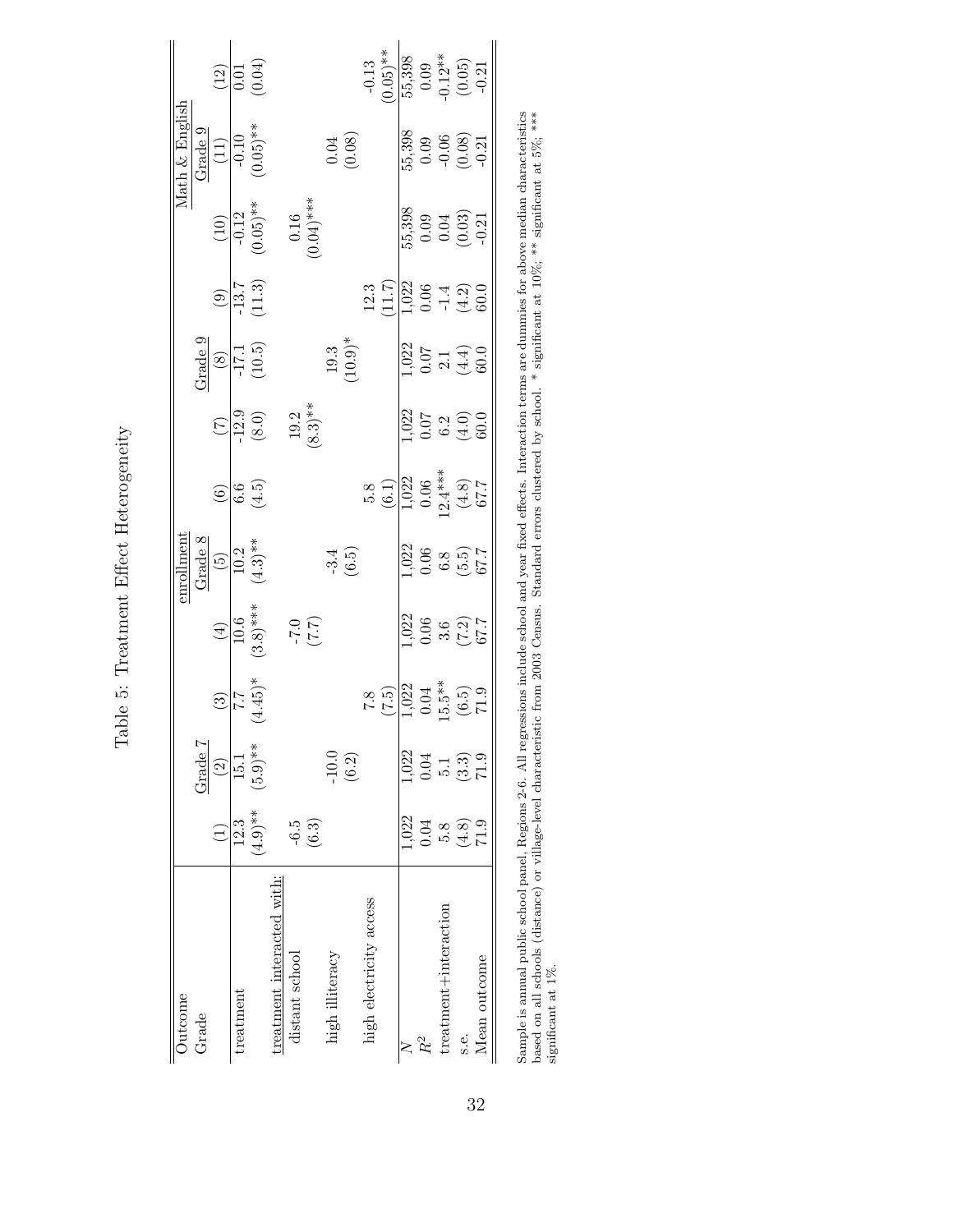<span id="page-35-0"></span>

|                       |                  |                   | female enrollment in private schools |         |                           |              |
|-----------------------|------------------|-------------------|--------------------------------------|---------|---------------------------|--------------|
|                       |                  | level             |                                      |         | private share in district |              |
|                       | Grade 7          | Grade 8           | Grade 9                              | Grade 7 | Grade 8                   | Grade 9      |
|                       | $\left(1\right)$ | $\left( 2\right)$ | $\left(3\right)$                     | (4)     | (5)                       | (6)          |
| Panel A               |                  |                   |                                      |         |                           |              |
| any program school    | $-10.8$          | $-9.0$            | $-11.9$                              | $-0.01$ | $-0.01$                   | $-0.02$      |
|                       | (7.6)            | (5.4)             | $(4.1)$ ***                          | (0.01)  | $(0.01)^*$                | $(0.01)$ *** |
| $R^2$                 | 0.20             | 0.16              | 0.11                                 | 0.68    | 0.74                      | 0.74         |
| Panel B               |                  |                   |                                      |         |                           |              |
| $%$ public enrollment | $-7.0$           | $-6.3$            | $-9.9$                               | $-0.03$ | $-0.02$                   | $-0.03$      |
| in program schools    | (8.8)            | (5.6)             | $(5.4)^*$                            | (0.03)  | (0.02)                    | (0.02)       |
| $R^2$                 | 0.20             | 0.16              | 0.11                                 | 0.71    | 0.79                      | 0.76         |
| $\overline{N}$        | 346              | 346               | 346                                  | 346     | 346                       | 345          |
| Mean outcome          | 9.9              | 7.6               | 6.5                                  | 0.05    | 0.04                      | 0.04         |

Table 6: Private school enrollment

Sample is annual district panel, Regions 2-6. All regressions include district and year fixed effects. Outcome in columns (4)-(6) is proportion of private school share of female enrollment in district. Regressions for enrollment proportion weighted by district enrollment. Standard errors clustered by district. \* significant at 10%; \*\* significant at 5%; \*\*\* significant at 1%.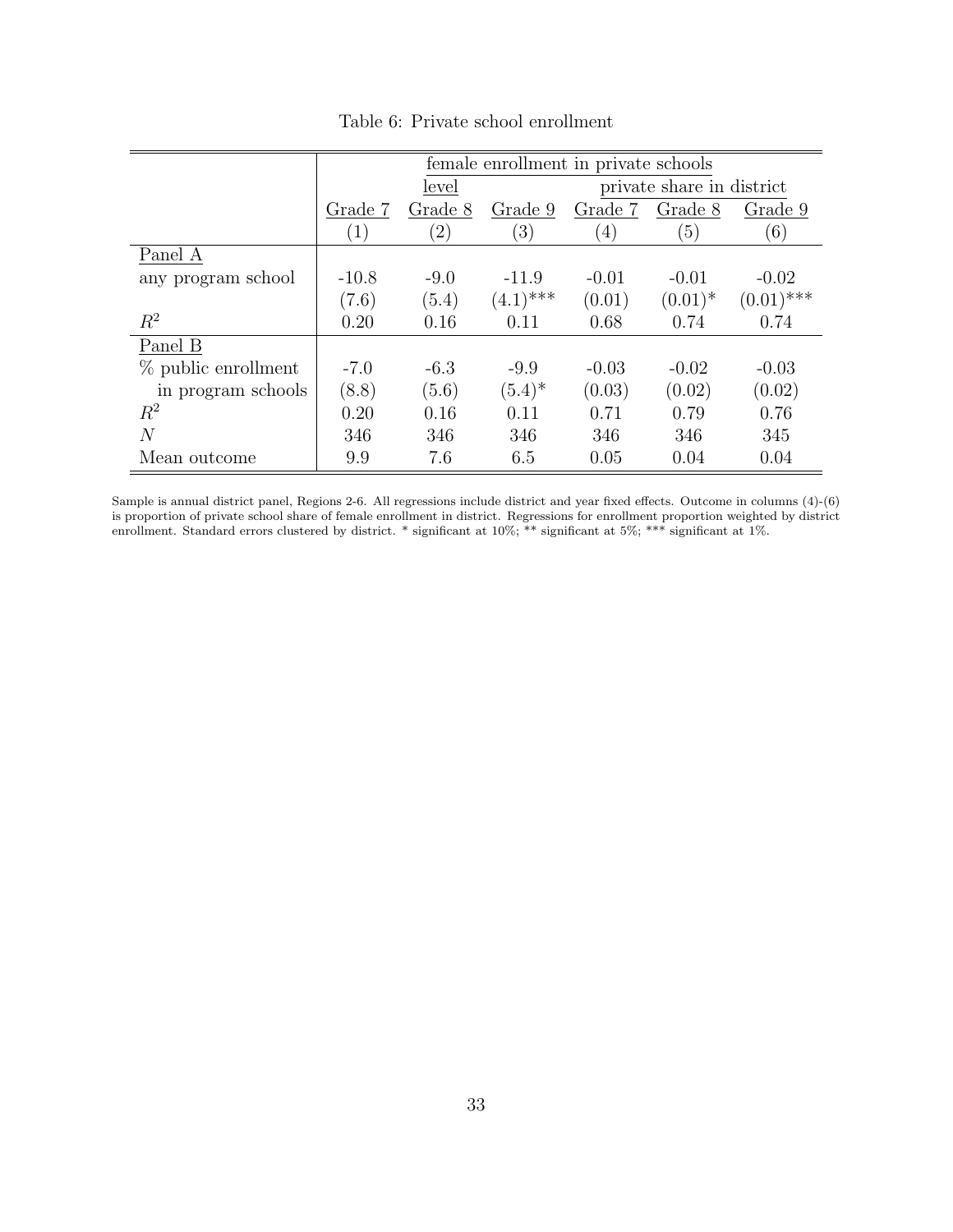<span id="page-36-0"></span>

|              |                        | level    |                  |                | share of enrolled |             |
|--------------|------------------------|----------|------------------|----------------|-------------------|-------------|
|              | Grade 7                | Grade 8  | Grade 9          | Grade 7        | Grade 8           | Grade 9     |
|              | $\left 1\right\rangle$ | $^{'}2)$ | $\left(3\right)$ | $\overline{4}$ | $\left(5\right)$  | $ 6\rangle$ |
| treatment    | 1.0                    | $-0.7$   | 2.7              | 0.004          | $-0.01$           | 0.04        |
|              | (2.8)                  | (1.3)    | (2.0)            | (0.03)         | (0.02)            | (0.02)      |
| N            | 683                    | 683      | 683              | 680            | 674               | 637         |
| $R^2$        | 0.02                   | 0.01     | 0.01             | 0.48           | 0.34              | 0.32        |
| Mean outcome | 7.0                    | $7.2\,$  | 9.4              | 0.05           | 0.05              | 0.07        |

Table 7: Student composition

|              |         | level             |                  |                  | share of enrolled |          |
|--------------|---------|-------------------|------------------|------------------|-------------------|----------|
|              | Grade 7 | Grade 8           | Grade 9          | Grade 7          | Grade 8           | Grade 9  |
|              | 1       | $\left( 2\right)$ | $\left(3\right)$ | $\left(4\right)$ | $\left(5\right)$  | (6)      |
| treatment    | 1.0     | $-0.7$            | 2.7              | 0.004            | $-0.01$           | 0.04     |
|              | (2.8)   | (1.3)             | (2.0)            | (0.03)           | (0.02)            | (0.02)   |
| N            | 683     | 683               | 683              | 680              | 674               | 637      |
| $R^2$        | 0.02    | 0.01              | 0.01             | 0.48             | 0.34              | 0.32     |
| Mean outcome | 7.0     | 72                | 9.4              | $0.05\,$         | 0.05              | $0.07\,$ |

(a) Female grade repetition

#### (b) Grade 9 exam

<span id="page-36-1"></span>

|                | test-taking $\%$ | No. subjects   | No. absent       | No. easy subjects | easy subject $%$ |
|----------------|------------------|----------------|------------------|-------------------|------------------|
|                |                  | $\overline{2}$ | $\left(3\right)$ | $\pm$             | $\left(5\right)$ |
| treatment      | 0.11             | $-0.10$        | $-0.04$          | $-0.07$           | $-0.004$         |
|                | $(0.05)$ **      | (0.08)         | (0.04)           | (0.07)            | (0.01)           |
|                | 929              | 57,221         | 56,803           | 57,221            | 56,803           |
| $\mathbb{R}^2$ | 0.23             | 0.11           | 0.02             | 0.18              | 0.09             |
| Mean outcome   | 0.94             | 7.2            | 0.2              | 2.5               | 0.35             |

Sample is annual public school panel, Regions 2-6. Unit is schools for panel (a) and panel (b), columns (1), students for panel (b), columns (2)-(5). All regressions include school and year fixed effects. Share of enrolloed repeaters is female repeaters divided by femal enrollment. Regressions for proportions weighted by enrollment. Test-taking % is proportion of enrolled students taking Grade 9 exam. Easy subjects defined as above median pass rate in pre-treatment period (2003-2008). Easy % is share of subjects taken that qualify as easy. Standard errors clustered by school. \* significant at 10%; \*\* significant at 5%;  $***$  significant at 1%.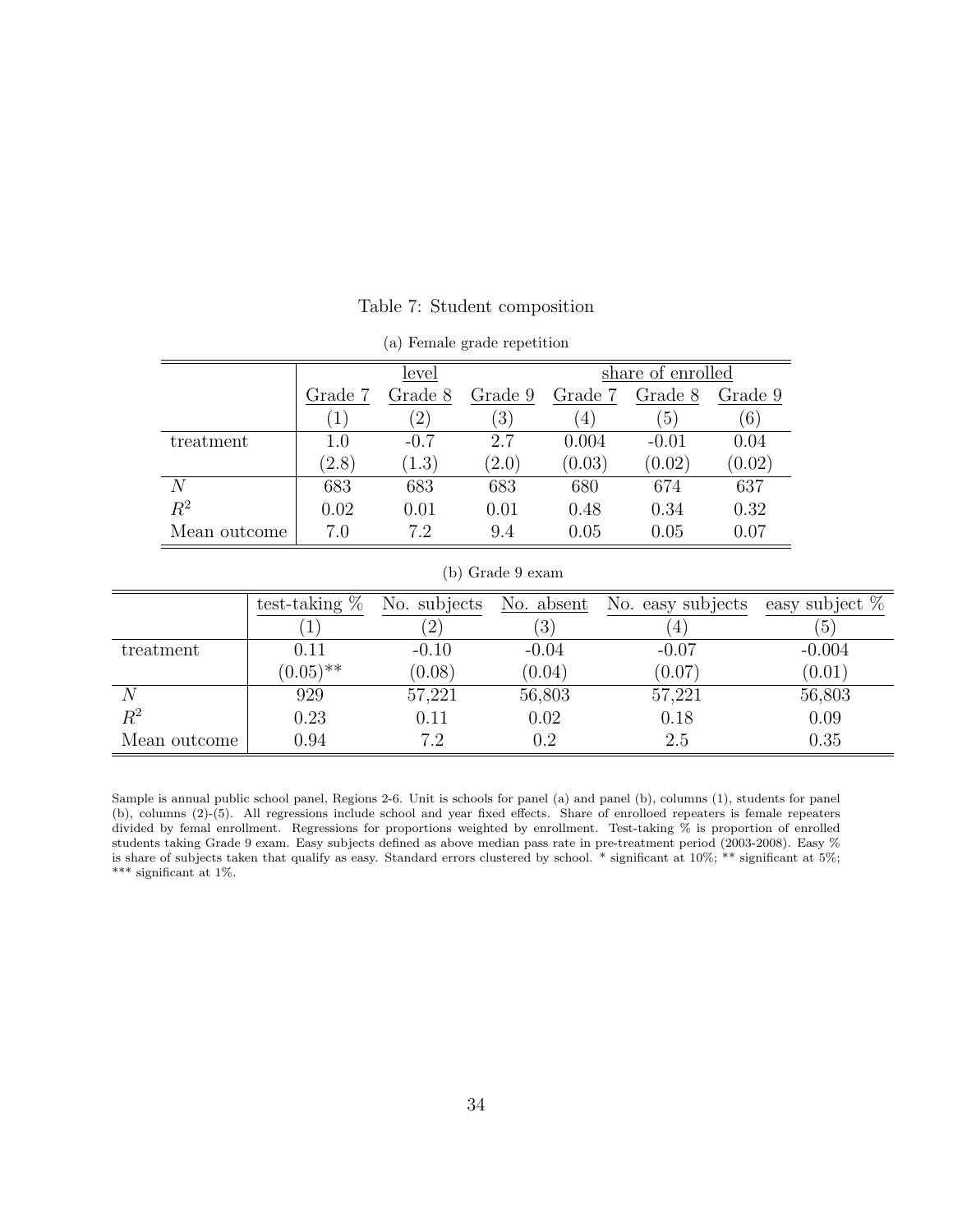| Table 8: School quality |  |  |
|-------------------------|--|--|
|-------------------------|--|--|

<span id="page-37-0"></span>

|                                                      |                       | teachers          |                                      |                   | pupil-teacher ratio |
|------------------------------------------------------|-----------------------|-------------------|--------------------------------------|-------------------|---------------------|
|                                                      | total                 | female            | % female                             | Grades 7-9        | Grades 1-9          |
|                                                      | (1)                   | $\left( 2\right)$ | (3)                                  | $\left( 4\right)$ | (5)                 |
| Panel A: treatment $=$ any program recipients        |                       |                   |                                      |                   |                     |
| treatment                                            | $-4.3$                | $-1.7$            | $-0.04$                              | 6.9               | 2.8                 |
|                                                      |                       |                   | $(1.3)$ *** $(0.4)$ *** $(0.01)$ *** | $(2.4)$ ***       | $(1.4)$ **          |
| $R^2$                                                | 0.27                  | 0.14              | 0.04                                 | 0.05              | 0.19                |
| Panel B: treatment $=$ all years since program began |                       |                   |                                      |                   |                     |
| treatment                                            | 4.7                   | 1.5               | 0.02                                 | $-2.7$            | $-3.9$              |
|                                                      | $(1.8)$ <sup>**</sup> | $(0.6)$ **        | (0.02)                               | (2.1)             | $(1.1)$ ***         |
| $R^2$                                                | 0.27                  | 0.14              | 0.04                                 | 0.04              | 0.20                |
| N                                                    | 1,014                 | 1,014             | 1,014                                | 1,014             | 1,014               |
| Mean outcome                                         | 23.6                  | 4.6               | 0.17                                 | 22.8              | 12.1                |

Sample is annual public school panel, Regions 2-6. All regressions include school and year fixed effects. Standard errors clustered by school. \* significant at 10%; \*\* significant at 5%; \*\*\* significant at 1%.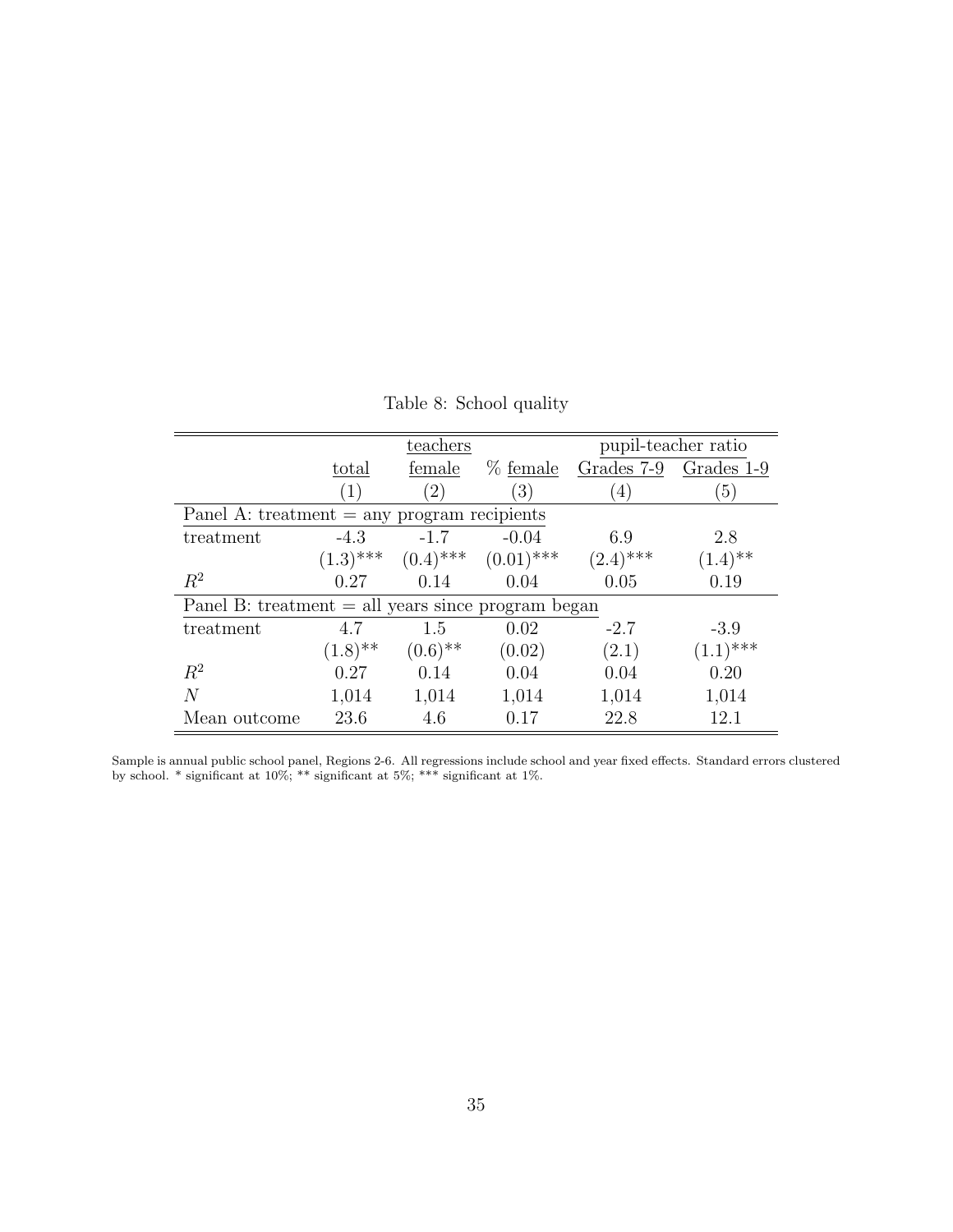<span id="page-38-0"></span>

|                               | <b>Baseline</b>                                                            | First                                                            |                                                                           | continuous                                                                |                                                                                         |                                                                               |                                                                                                                                                                                                                                                                                                                                                     | $\begin{tabular}{c c} 2 only \\ 2 only \\ 2 only \\ 2 only \\ 2 only \\ 3 only \\ 4 to \\ 6 only \\ \hline \end{tabular}$ | extend                                                                                                                  |
|-------------------------------|----------------------------------------------------------------------------|------------------------------------------------------------------|---------------------------------------------------------------------------|---------------------------------------------------------------------------|-----------------------------------------------------------------------------------------|-------------------------------------------------------------------------------|-----------------------------------------------------------------------------------------------------------------------------------------------------------------------------------------------------------------------------------------------------------------------------------------------------------------------------------------------------|---------------------------------------------------------------------------------------------------------------------------|-------------------------------------------------------------------------------------------------------------------------|
|                               |                                                                            | lifferences                                                      | school<br>trends                                                          | treatment                                                                 |                                                                                         | include<br>Region                                                             | Region :<br>public                                                                                                                                                                                                                                                                                                                                  |                                                                                                                           |                                                                                                                         |
|                               |                                                                            |                                                                  |                                                                           |                                                                           |                                                                                         |                                                                               |                                                                                                                                                                                                                                                                                                                                                     |                                                                                                                           |                                                                                                                         |
|                               | $\bigoplus$                                                                | $\odot$                                                          | $\circled{3}$                                                             | $\tag{4}$                                                                 |                                                                                         | $\begin{array}{c} \textcircled{\small{6}} \end{array}$                        | $\begin{picture}(220,20) \put(0,0){\line(1,0){10}} \put(15,0){\line(1,0){10}} \put(15,0){\line(1,0){10}} \put(15,0){\line(1,0){10}} \put(15,0){\line(1,0){10}} \put(15,0){\line(1,0){10}} \put(15,0){\line(1,0){10}} \put(15,0){\line(1,0){10}} \put(15,0){\line(1,0){10}} \put(15,0){\line(1,0){10}} \put(15,0){\line(1,0){10}} \put(15,0){\line($ |                                                                                                                           | $\begin{tabular}{c} \underline{e_{A-c}}\\ \underline{sample\ to}\\ \underline{1998}\\ \underline{1998}\\ \end{tabular}$ |
| Panel A: Grade 7 enrollment   |                                                                            |                                                                  |                                                                           |                                                                           |                                                                                         |                                                                               |                                                                                                                                                                                                                                                                                                                                                     |                                                                                                                           |                                                                                                                         |
| treatment                     |                                                                            |                                                                  |                                                                           |                                                                           |                                                                                         |                                                                               |                                                                                                                                                                                                                                                                                                                                                     |                                                                                                                           |                                                                                                                         |
|                               |                                                                            |                                                                  |                                                                           |                                                                           |                                                                                         |                                                                               |                                                                                                                                                                                                                                                                                                                                                     |                                                                                                                           |                                                                                                                         |
| $\overline{\mathsf{X}}$       |                                                                            |                                                                  |                                                                           |                                                                           |                                                                                         |                                                                               |                                                                                                                                                                                                                                                                                                                                                     |                                                                                                                           |                                                                                                                         |
| $\ensuremath{R^2}$            |                                                                            |                                                                  |                                                                           |                                                                           |                                                                                         |                                                                               |                                                                                                                                                                                                                                                                                                                                                     |                                                                                                                           |                                                                                                                         |
| Mean outcome                  | $\begin{array}{c} 10.5 \\ 4.1) ^{**} \\ 1,022 \\ 0.04 \\ 71.9 \end{array}$ | $(5.4)$<br>$(5.4)$<br>$0.03$<br>73.5                             | $8.4$<br>$(4.7)$ <sup>*</sup><br>$1.022$<br>$1.022$<br>$1.9$<br>$71.9$    | $10.1$<br>$(4.4)$ <sup>**</sup><br>$1,022$<br>$0.04$<br>$71.9$            | $\begin{array}{c}\n 8.1 \\  (4.3)^* \\  1,271 \\  0.04 \\  \hline\n 60.5\n \end{array}$ | $\begin{array}{c} 10.2 \\ (4.1)^{**} \\ 1,164 \\ 0.04 \\ \hline \end{array}$  | $\begin{array}{c} 15.4 \\ 5.0) {***} \\ 356 \\ 0.10 \\ 100.9 \\ \end{array}$                                                                                                                                                                                                                                                                        | $\frac{12.1}{(5.1)^{**}}$<br>486<br>0.09<br>78.9                                                                          | $\begin{array}{c} 8.1 \\ (5.2) \\ 1,215 \\ 0.11 \\ 72.9 \end{array}$                                                    |
| Panel B: Grade 8 enrollment   |                                                                            |                                                                  |                                                                           |                                                                           |                                                                                         |                                                                               |                                                                                                                                                                                                                                                                                                                                                     |                                                                                                                           |                                                                                                                         |
| treatment                     |                                                                            |                                                                  |                                                                           |                                                                           |                                                                                         |                                                                               |                                                                                                                                                                                                                                                                                                                                                     |                                                                                                                           |                                                                                                                         |
|                               |                                                                            | $\begin{array}{c} 2.7 \\ 4.0 \\ 893 \\ 0.02 \\ 69.7 \end{array}$ |                                                                           |                                                                           |                                                                                         |                                                                               |                                                                                                                                                                                                                                                                                                                                                     |                                                                                                                           |                                                                                                                         |
|                               |                                                                            |                                                                  |                                                                           |                                                                           |                                                                                         |                                                                               |                                                                                                                                                                                                                                                                                                                                                     |                                                                                                                           |                                                                                                                         |
| $\ensuremath{R^2}$            |                                                                            |                                                                  |                                                                           |                                                                           |                                                                                         |                                                                               |                                                                                                                                                                                                                                                                                                                                                     |                                                                                                                           |                                                                                                                         |
| Mean outcome                  | $\begin{array}{c} 8.7 \\ 3.7) * \\ 1.022 \\ 0.06 \\ 67.7 \end{array}$      |                                                                  | $\begin{array}{c} 8.3 \\ 3.5) ^{**} \\ 1.022 \\ 0.51 \\ 67.7 \end{array}$ | $8.4$ $(4.2)**$ $1.022$ $0.06$ $67.7$                                     | $\begin{array}{c} 7.3 \\ 7.3 \\ 1,271 \\ 0.06 \\ 56.5 \end{array}$                      | $\begin{array}{c} 10.3 \\ (4.1)^{**} \\ 1.164 \\ 0.05 \\ 84.0 \\ \end{array}$ | $10.5$<br>$(4.2)$ <sup>**</sup><br>$356$<br>$0.10$<br>$100.4$                                                                                                                                                                                                                                                                                       | $\begin{array}{c} 8.1 \\ (4.1) * \\ 4.86 \\ 0.09 \\ 0.09 \\ \hline \end{array}$                                           | $\begin{array}{c} 7.8 \\ (5.2) \\ 1.215 \\ 0.21 \\ 66.7 \end{array}$                                                    |
| Panel C: Grade 9 enrollment   |                                                                            |                                                                  |                                                                           |                                                                           |                                                                                         |                                                                               |                                                                                                                                                                                                                                                                                                                                                     |                                                                                                                           |                                                                                                                         |
| treatment                     |                                                                            |                                                                  |                                                                           |                                                                           |                                                                                         |                                                                               |                                                                                                                                                                                                                                                                                                                                                     |                                                                                                                           |                                                                                                                         |
|                               | $-7.5$<br>$(6.5)$<br>$1,022$<br>$0.06$<br>$0.06$                           |                                                                  | $-6.5$<br>$(6.3)$<br>$1,022$<br>$0.47$<br>$0.0$                           |                                                                           |                                                                                         |                                                                               |                                                                                                                                                                                                                                                                                                                                                     | $\frac{-6.1}{350.0}$<br>$\frac{0}{94.55}$                                                                                 |                                                                                                                         |
| $R^2$                         |                                                                            |                                                                  |                                                                           |                                                                           |                                                                                         |                                                                               |                                                                                                                                                                                                                                                                                                                                                     |                                                                                                                           |                                                                                                                         |
|                               |                                                                            |                                                                  |                                                                           |                                                                           |                                                                                         |                                                                               |                                                                                                                                                                                                                                                                                                                                                     |                                                                                                                           |                                                                                                                         |
| Mean outcome                  |                                                                            | $-9.0$<br>$(7.2)$<br>$893$<br>$0.04$<br>$1$                      |                                                                           | $\begin{array}{c} -9.0 \\ (8.1) \\ 1.022 \\ 0.06 \\ 60.0 \end{array}$     | $\begin{array}{c} -7.7 \\ (6.1) \\ 1.271 \\ 0.06 \\ 50.0 \end{array}$                   | $-8.6$<br>$(6.6)$<br>$1.164$<br>$76.5$                                        | $\frac{10.0}{(8.6)}$<br>$\frac{356}{350}$<br>$\frac{0.20}{95.3}$                                                                                                                                                                                                                                                                                    |                                                                                                                           | $\frac{-2.9}{(8.1)}$<br>1,215<br>1,215<br>58.3                                                                          |
| Panel D: Math & English score |                                                                            |                                                                  |                                                                           |                                                                           |                                                                                         |                                                                               |                                                                                                                                                                                                                                                                                                                                                     |                                                                                                                           |                                                                                                                         |
| treatment                     |                                                                            |                                                                  |                                                                           |                                                                           |                                                                                         |                                                                               |                                                                                                                                                                                                                                                                                                                                                     |                                                                                                                           | N/A                                                                                                                     |
|                               | $\begin{array}{c} -0.09 \\ 0.05$ <sup>*</sup><br>55,398<br>55,398          | $-0.06$<br>$(0.04)$<br>$815$<br>$0.02$<br>$-0.23$                |                                                                           | $\begin{array}{c} -0.06 \\ (0.06) \\ 55,398 \\ 0.09 \\ -0.21 \end{array}$ | $-0.08$<br>$(0.05)$<br>$56,321$<br>$0.09$<br>$-0.20$                                    | $-0.08$<br>$(0.05)^*$<br>$81,919$<br>$0.12$<br>$-0.14$                        | $\begin{array}{c} -0.07 \\ (0.06) \\ 21,328 \\ 0.09 \\ -0.16 \end{array}$                                                                                                                                                                                                                                                                           | $-0.06$<br>$(0.06)$<br>$32,241$<br>$0.09$<br>$-0.15$                                                                      |                                                                                                                         |
| $R^2$                         |                                                                            |                                                                  |                                                                           |                                                                           |                                                                                         |                                                                               |                                                                                                                                                                                                                                                                                                                                                     |                                                                                                                           |                                                                                                                         |
|                               |                                                                            |                                                                  |                                                                           |                                                                           |                                                                                         |                                                                               |                                                                                                                                                                                                                                                                                                                                                     |                                                                                                                           |                                                                                                                         |
| Mean outcome                  |                                                                            |                                                                  | $-0.09$<br>$(0.04)**$<br>$55,398$<br>$0.12$<br>$-0.21$                    |                                                                           |                                                                                         |                                                                               |                                                                                                                                                                                                                                                                                                                                                     |                                                                                                                           |                                                                                                                         |
|                               |                                                                            |                                                                  |                                                                           |                                                                           |                                                                                         |                                                                               |                                                                                                                                                                                                                                                                                                                                                     |                                                                                                                           |                                                                                                                         |

Table 9: Robustness checks Table 9: Robustness checks Sample is annual school panel (Panels A-C) or student records (Panel D). All regressions include school and year fixed effects. Standard errors clustered by school. \*<br>significant at 10%; \*\* significant at 5%; \*\*\* signific Sample is annual school panel (Panels A-C) or student records (Panel D). All regressions include school and year fixed effects. Standard errors clustered by school. \* significant at 10%; \*\* significant at 5%; \*\*\* significant at 1%.

Column (1): baseline specification (public schools, Region 2-6)

Column (2): first-difference specification

Column (3): includes school-specific time trends

Column (2): first-difference specific time terms, respect  $z \rightarrow 0$ <br>
Column (2): first-difference specific time terms<br>
column (3): includes school-specific time terms<br>
Column (4): treatment measured as initial share of coho Column (4): treatment measured as initial share of cohort receiving scholarship

Column (5): includes private schools

Column (6): public schools, all regions

Column (7): public schools, Region 2 only

Column  $(8)$ : all schools, Region 2 only<br>Column  $(9)$ : all schools, Region 2 only<br>Column  $(9)$ : enrollment data extended to 1998 Column (8): all schools, Region 2 only

Column (9): enrollment data extended to 1998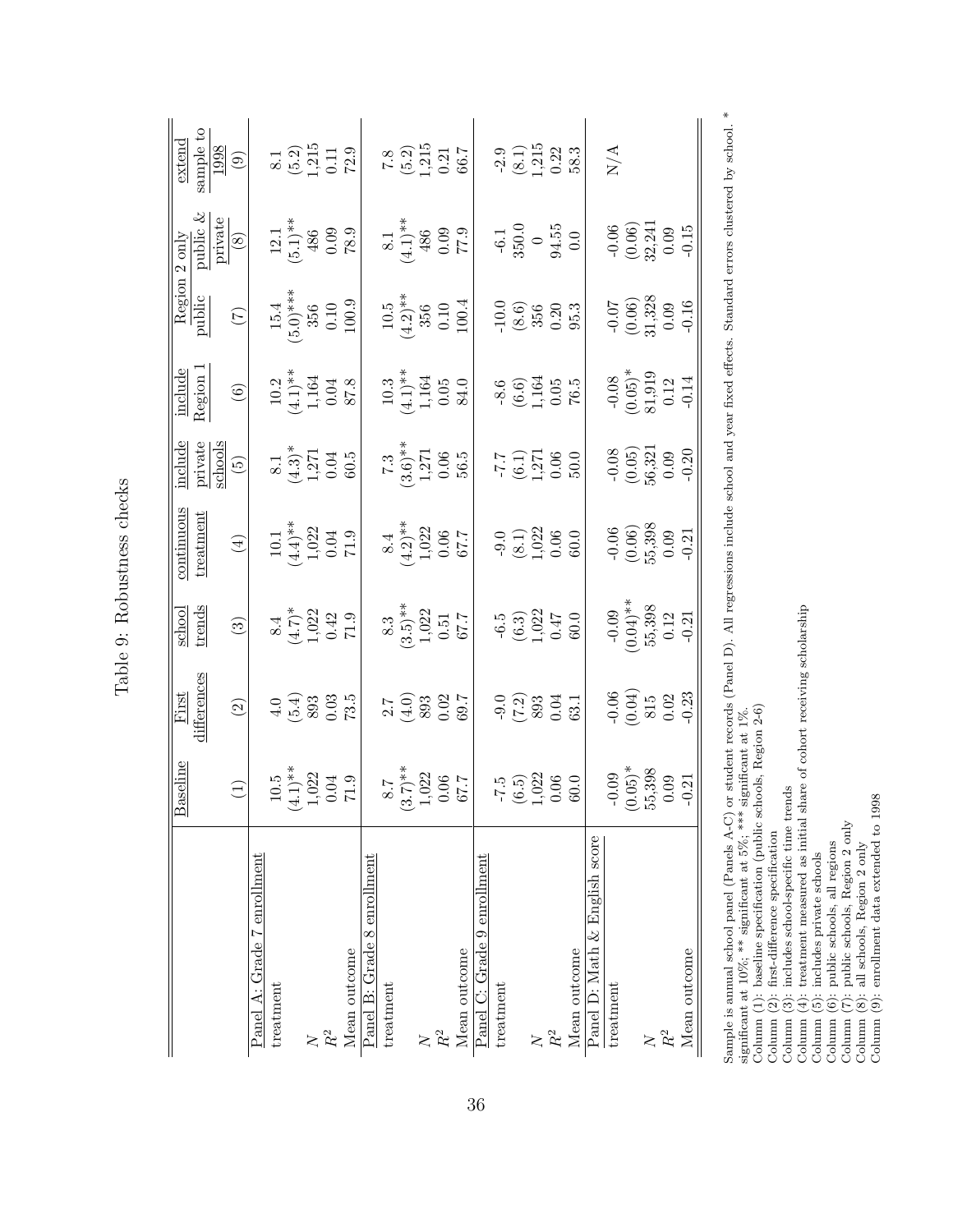<span id="page-39-0"></span>

| Country   | Level                     | Ratio | Source                    |
|-----------|---------------------------|-------|---------------------------|
| Cambodia  | primary & lower secondary | 10.7  | Education Watch (2007)    |
| Gambia    | lower secondary           | 11.1  | Daly $(2013)$             |
| Gambia    | upper secondary           | 4.9   | Daly $(2013)$             |
| India     | primary                   | 6.7   | Kattan and Burnett (2004) |
| Indonesia | primary                   | 8.1   | Kattan and Burnett (2004) |
| Nigeria   | primary                   | 7.2   | Lincove $(2009)$          |
| Nigeria   | primary                   | 5.3   | Wiener $(2010)$           |
| Uganda    | primary                   | 4.3   | Wiener $(2010)$           |
| Uganda    | primary                   | 1.0   | Deininger $(2003)$        |
| Vietnam   | primary                   | 24.0  | Kattan and Burnett (2004) |
| Zambia    | primary                   | 9.1   | Wiener $(2010)$           |

Table A1: Ratio of informal/formal school fees

Authors' calculations from listed sources.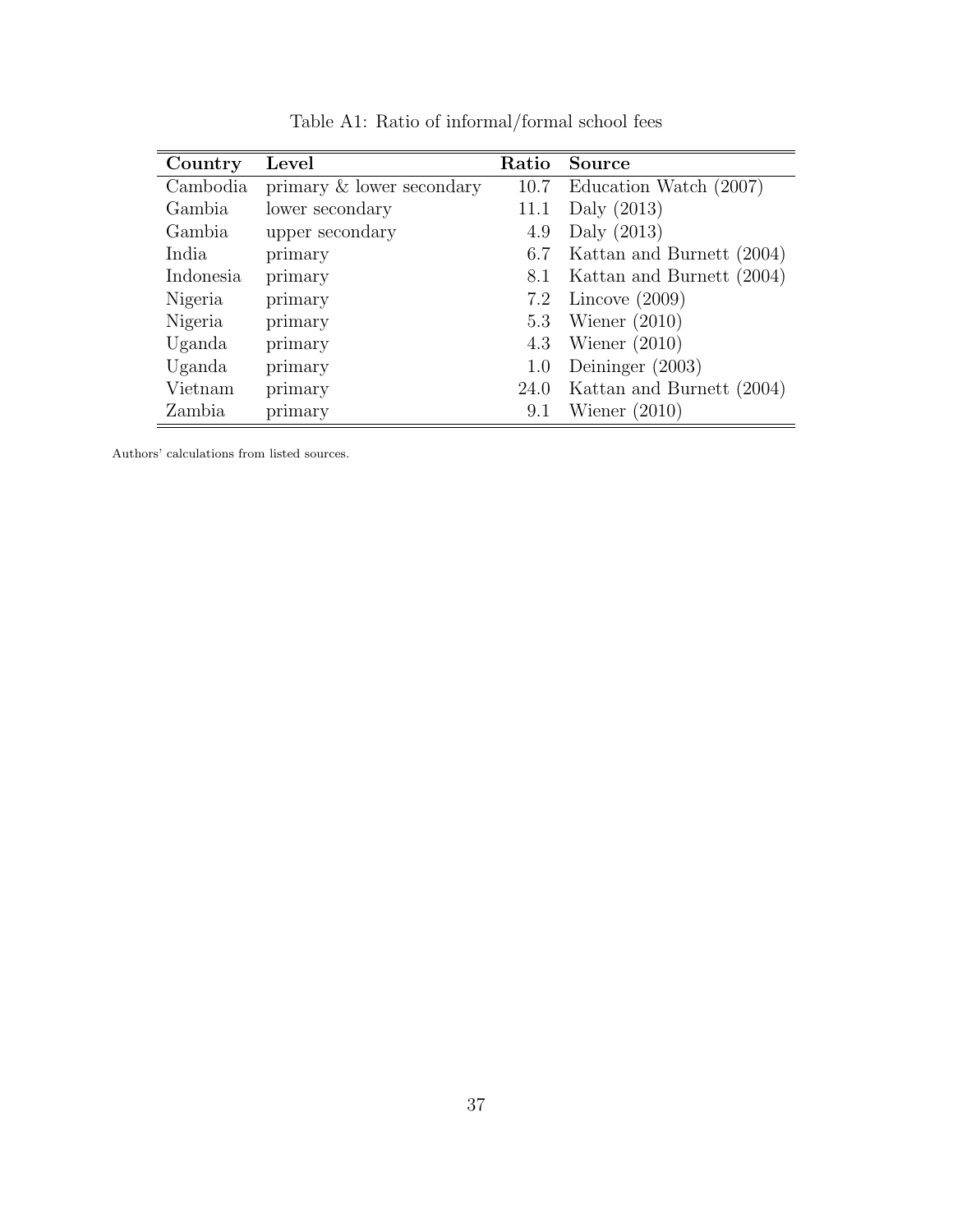|                |                      |                                                                                                                 |                 | $\frac{(12)}{10.07}$                                          |                            |                  |       |                        |                           |                           | $-0.11$<br>$(0.32)$<br>$(55,382)$<br>$0.09$<br>$-0.17$<br>$(0.24)$<br>$-0.21$                                                                                                                                                                                                                                                      |     |       |                         |                                                                              |              |
|----------------|----------------------|-----------------------------------------------------------------------------------------------------------------|-----------------|---------------------------------------------------------------|----------------------------|------------------|-------|------------------------|---------------------------|---------------------------|------------------------------------------------------------------------------------------------------------------------------------------------------------------------------------------------------------------------------------------------------------------------------------------------------------------------------------|-----|-------|-------------------------|------------------------------------------------------------------------------|--------------|
| Math & English |                      | $\begin{array}{r l} \text{Grade} & 9 \\ \hline (11) & \\ \hline -0.03 & \\ \hline 0.07 & \\ \hline \end{array}$ |                 |                                                               |                            |                  |       |                        | $-0.01$                   |                           |                                                                                                                                                                                                                                                                                                                                    |     |       |                         | 55,382<br>0.09<br>-0.07)<br>-0.21                                            |              |
|                |                      |                                                                                                                 |                 | $\frac{(10)}{0.03}$<br>(0.08)<br>(0.08)<br>-0.01<br>-0.02)*** |                            |                  |       |                        |                           |                           |                                                                                                                                                                                                                                                                                                                                    |     |       |                         | 55,382<br>0.09<br>0.07)<br>0.07)                                             |              |
|                |                      |                                                                                                                 |                 | $\frac{(9)}{-10.0}$<br>(10.2)                                 |                            |                  |       |                        |                           |                           | (63.2)                                                                                                                                                                                                                                                                                                                             |     |       |                         | $\frac{986}{900}$ 6.2<br>0.53<br>55.5<br>61.5                                |              |
|                |                      | $\frac{Grade}{(8)}$<br>-10.9<br>(10.1)                                                                          |                 |                                                               |                            |                  |       |                        | $0.\overline{0}$<br>(1.2) |                           |                                                                                                                                                                                                                                                                                                                                    |     |       |                         | $\begin{array}{c} 986 \\ 0.06 \\ -10.0 \\ \hline (9.1) \\ 61.5 \end{array}$  |              |
|                |                      |                                                                                                                 |                 | $\frac{(7)}{-12.4}$<br>14.2)                                  |                            |                  | (0.4) |                        |                           |                           |                                                                                                                                                                                                                                                                                                                                    |     |       |                         | $\begin{array}{c} 986 \\ 0.06 \\ -12.1 \\ 13.8 \\ 61.5 \end{array}$          |              |
|                |                      |                                                                                                                 |                 | $\circled{5}$ $\frac{3}{3}$ $\circled{5}$ $\circled{5}$       |                            |                  |       |                        |                           |                           | $\begin{array}{c} 76.8 \\[-4pt] 35.1)** \\ 90.06 \\[-4pt] 0.06 \\[-4pt] 86 \\[-4pt] 8.4* \\[-4pt] 8.0 \\[-4pt] 8.0 \\[-4pt] 8.0 \\[-4pt] 8.0 \\[-4pt] 9.0 \\[-4pt] 1.5 \\[-4pt] 1.5 \\[-4pt] 1.5 \\[-4pt] 1.5 \\[-4pt] 1.5 \\[-4pt] 1.5 \\[-4pt] 1.5 \\[-4pt] 1.5 \\[-4pt] 1.5 \\[-4pt] 1.5 \\[-4pt] 1.5 \\[-4pt] 1.5 \\[-4pt] 1.$ |     |       |                         |                                                                              |              |
|                |                      |                                                                                                                 |                 |                                                               |                            |                  |       |                        | $2.1$<br>(1.3)*           |                           |                                                                                                                                                                                                                                                                                                                                    |     |       |                         | 986<br>0.06<br>5.0<br>69.0                                                   |              |
|                |                      |                                                                                                                 |                 | $\frac{4}{12}$<br>9.5                                         |                            |                  | (0.4) |                        |                           |                           |                                                                                                                                                                                                                                                                                                                                    |     |       |                         | 986<br>0.06<br>0.01<br>09.0                                                  |              |
|                |                      |                                                                                                                 | <u>ခြင်း</u> မိ |                                                               |                            |                  |       |                        |                           |                           | $\frac{65.1}{32.2}$ **                                                                                                                                                                                                                                                                                                             |     |       |                         | $\begin{array}{c} 986 \\ 904 \\ 0.04 \\ 35.24 \\ (29.4) \\ 73.0 \end{array}$ |              |
|                | $\frac{1}{2}$ rade 7 | $\textcircled{\scriptsize 2}$                                                                                   |                 | $1.4$<br>(4.9)                                                |                            |                  |       |                        | $2.4$<br>$(1.3)*$         |                           |                                                                                                                                                                                                                                                                                                                                    |     |       |                         | 986<br>0.04<br>3.8<br>73.0                                                   |              |
|                |                      |                                                                                                                 | $-1.9$          | (9.8)                                                         |                            |                  | 0.4   |                        |                           |                           |                                                                                                                                                                                                                                                                                                                                    | 986 |       |                         | $0.34$<br>$-1.3$<br>$-2.3$<br>$-2.5$                                         |              |
| Outcome        | Grade                |                                                                                                                 | treatment       |                                                               | treatment interacted with: | $\#$ of teachers |       | $#$ of female teachers |                           | female teacher proportion |                                                                                                                                                                                                                                                                                                                                    |     | $R^2$ | treatment + interaction | s.e.                                                                         | Mean outcome |

Table A2: Treatment effects and school quality Table A2: Treatment effects and school quality

<span id="page-40-0"></span>38

Sample is annual public school panel, Regions 2-6. Interaction terms are school's pre-treatment (2003-2006) average. All regressions include school and year fixed effects. Standard errors clustered by school. \* significant Sample is annual public school panel, Regions 2-6. Interaction terms are school's pre-treatment (2003-2006) average. All regressions include school and year fixed effects. Standard errors clustered by school. \* significant at 10%; \*\* significant at 5%; \*\*\* significant at 1%.